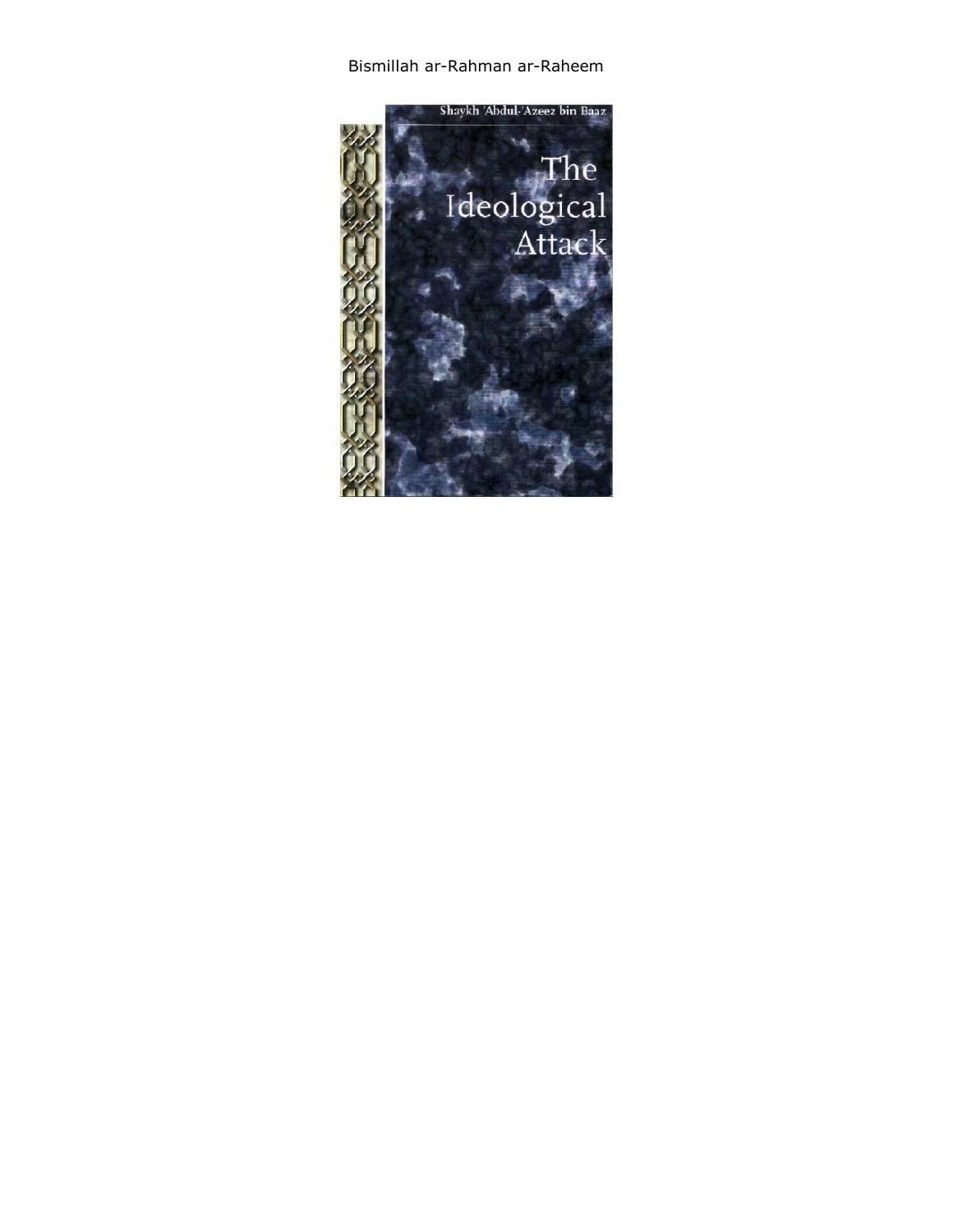# **THE IDEOLOGICAL ATTACK**

### **By Shaykh Abdul Azeez bin Baaz**

## **TABLE of CONTENTS**

[TRANSLATOR'S PREFACE](#page-3-0)  [About the](#page-3-0) *ummah*  [The Future is for Islaam](#page-5-0)  [A Word About The Book](#page-7-0)  [About The Author](#page-9-0)

#### **FIRST INTERVIEW**

[Obligations Towards the Islaamic World](#page-13-0) [Obligation in Times of Calamities](#page-13-0)  [Concerning Islaamic Groups](#page-18-0) [The Essential Preparation](#page-27-0) 

## **SECOND INTERVIEW**

[Concerning the Ideological Attack](#page-34-0)  [The Rationale Behind the Ideological Attack](#page-34-0) [Who is Subjected To This Attack?](#page-35-0) [The Means For This Attack](#page-41-0) 

---------------------------------------

Translation and Annotations by: Abu Aaliyah Surkheel ibn Anwar Sharif Published and Distributed by – Message of Islam, P.O.Box 181, Hounslow, Middlesex TW 59 YX United Kingdom.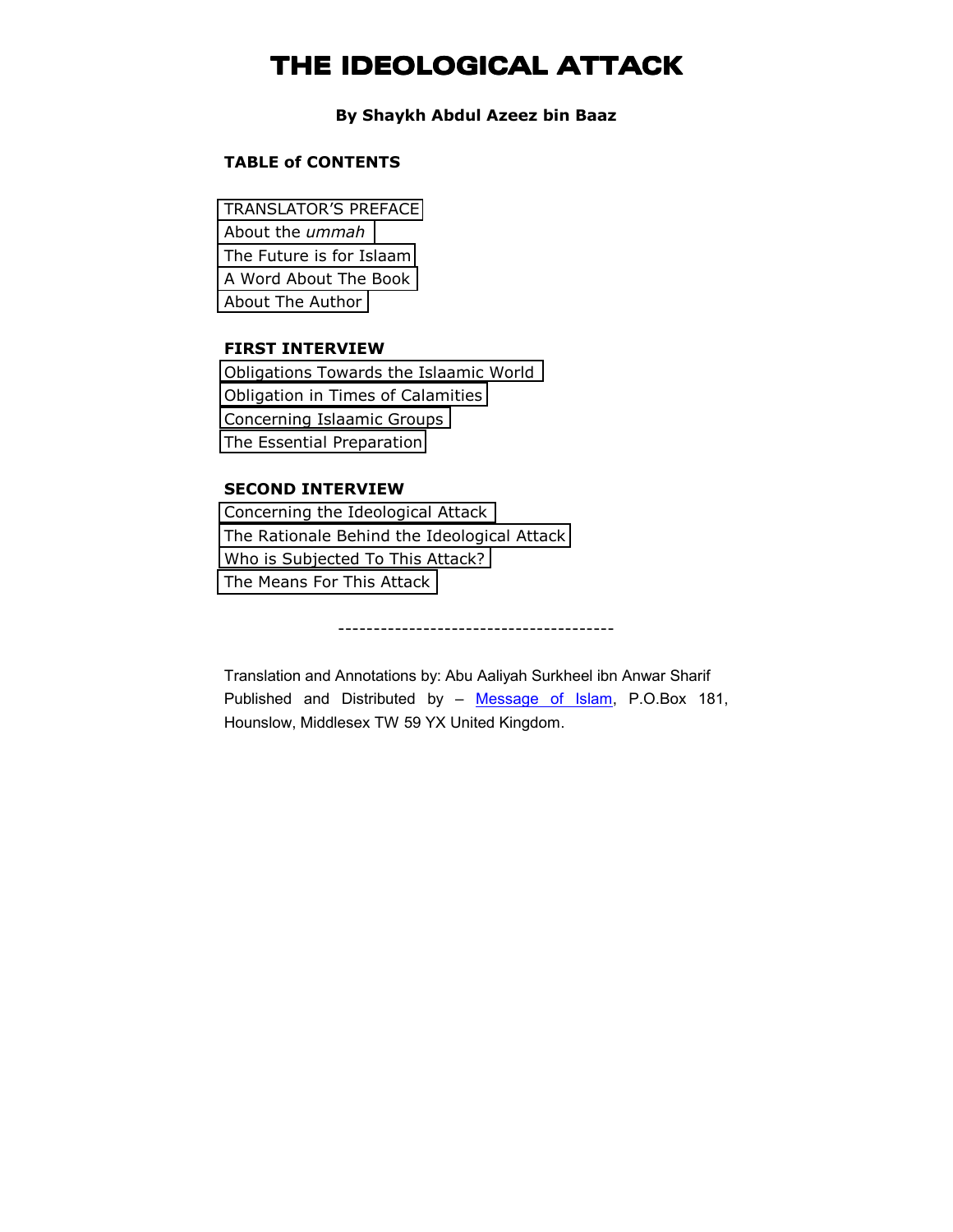## **Important Note**

At the time of publication, the author of this book, the eightynine year old scholar - Shaykh 'Abdul-'Azeez bin Baaz - passed away on the morning of Thursday  $27<sup>th</sup>$  of Muharram, 142oH (corresponding to the  $13<sup>th</sup>$  of May 1999 CE). His death is indeed a great loss to the Islaamic world.

Due to the shortage of time, as well as due to other factors, it was decided that the brief biographical account of the Shaykh, which has been given in this book, was best left unchanged.

We ask Allaah by His Most Beautiful Names, to bestow mercy and forgiveness upon the exemplary *imaam, naseemul-hjaaz*  (the gentle and refreshing breeze of Arabia), Shaykh 'Abdul- 'Azeez bin 'Abdullaah bin Baaz, and that He illuminates his grave and grants him *al-Firdaws;* the highest Paradise. Indeed Allaah is the One Who hears and the One Who responds.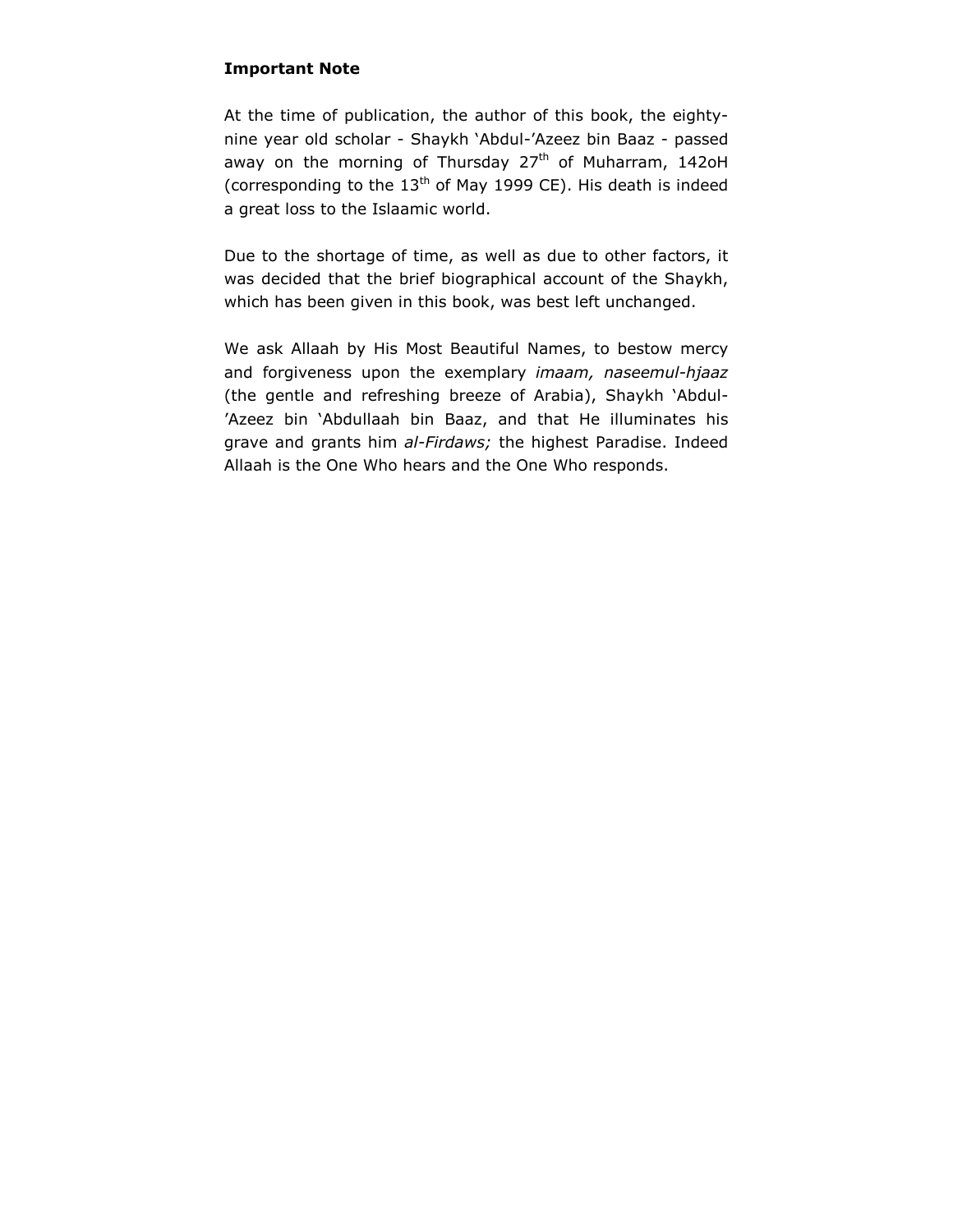## <span id="page-3-0"></span>**Translator'** *s* **Preface**

Indeed all praise belongs to Allaah, we praise Him, seek His aid and assistance and His forgiveness. We seek refuge in Him from the evil [whisperings] of our souls and our own evil actions. Whomsoever Allaah guides, none can misguide, but whomsoever He leaves to stray, then none can guide that person aright. I bear witness that none has the right to be worshiped except Allaah alone, without any partner; and I bear witness that Muhammad *sallallaahu 'alayhi wa sallam* is His Slave and Messenger.

### To continue:

**ABOUT THE** *UMMAH:* Ever since the beginning of Islaam, the unbelievers have never ceased plotting against this precious Muslim *ummah* (nation) in order to inject into it the poison of disbelief, deviation and moral degradation. By this the enemies of Islaam have sought to corrupt the values and beliefs of the sons and daughters of Islaam, as well as seeking to remove the Book of Allaah and the *Sunnah* of His Messenger *sallallaahu 'alayhi wa sallam* from being their source of guidance and their source of legislation in the various Islaamic lands. Over the fourteen centuries of Islaam, the unbelievers have gradually succeeded in some of these plots!

By the end of the first decade of the fifteenth Islaamic century (1410-1411H / 1990-1991 CE), the world witnessed a total reshaping of its socio-political landscape; a re-shaping that again was to have a serious impact upon the Islaamic world. With the collapse of communist Russia as a dominant world force, it was Islaam and the Islaamic lands that then became the main focal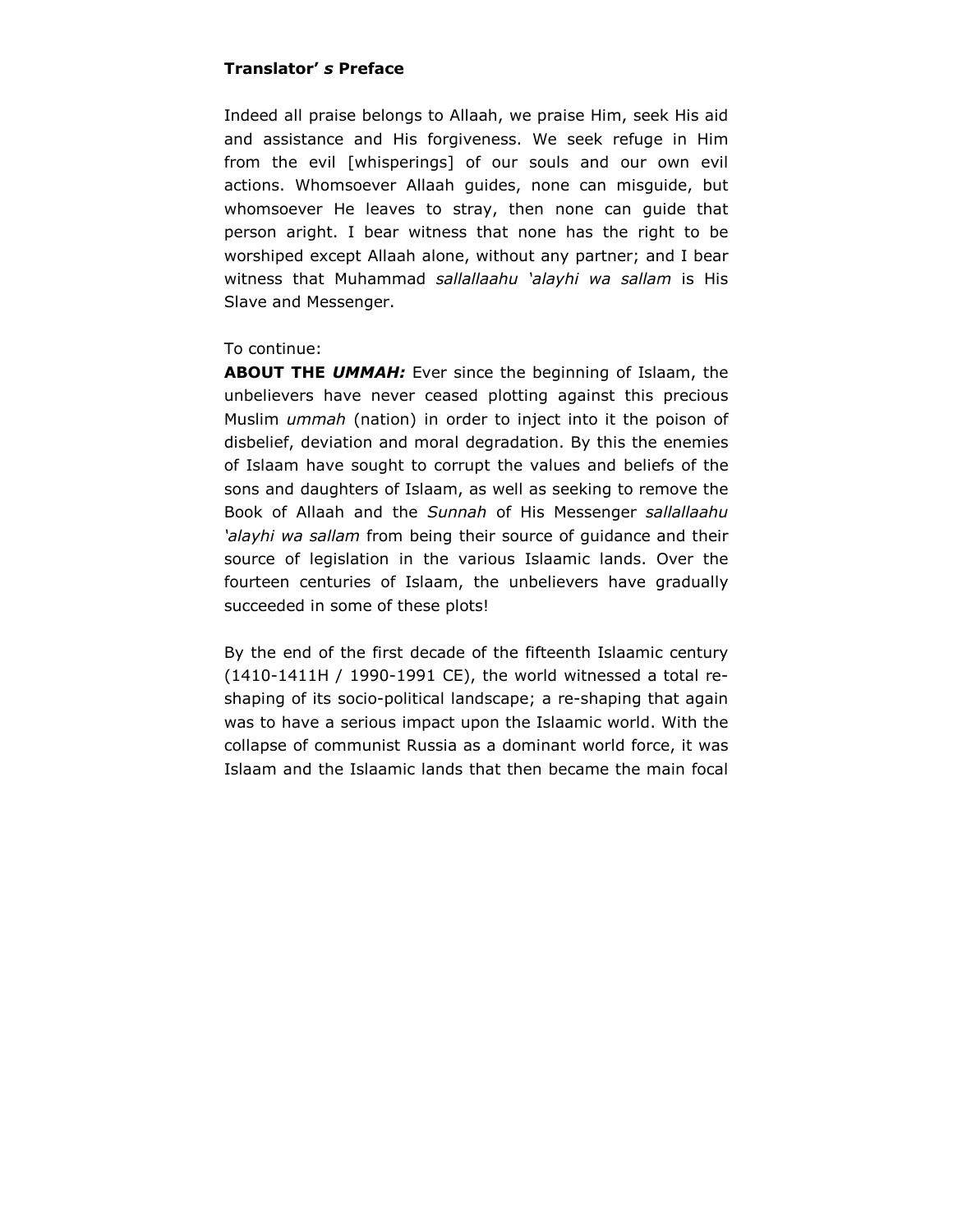targets for the economic, ideological and military attack of the New World Order; the now dominant culture. In effect, it was the beginnings of the second Crusades! Consequently: "The Muslims today face a barbaric onslaught from their enemies the jews, christians, atheists, secularists and others. The Islaamic lands are being invaded by various forms of unbelief and deviations; and throughout the Islaamic lands the winds of desire and corruption blow, the likes of which cannot be truly known except by Allaah, Lord of the servants. Supported by a demonic global plan as well as unlimited financial backing, this attack aims at domination and hegemony over the Islaamic world; dividing it, attacking it culturally and morally and perverting the true image of the Religion. Therefore, it is amongst the priorities of the Islaamic call *(da'wah)* to break this attack and to counter it with every legitimate means of *da'wah* possible."1

**"0 you who believe! Do not take as intimate friends and advisors those outside of your Religion, for they will not spare any efforts to corrupt you. They desire to harm you severely.** 

**Hatred has appeared from their mouths, but what their hearts conceal is far worse. Indeed We have made plain to you the Signs, if you do truly understand."** [Soorah Aal-' Imraan 3:' 118]

 $\overline{a}$ 

<sup>1</sup> *Bayaan wa Tawdeeh* (pp.9-10). Shaykh 'Abdul-'Azeez bin Baaz said as part of his endorsement to the booklet (p.15): "Each word was in its proper place."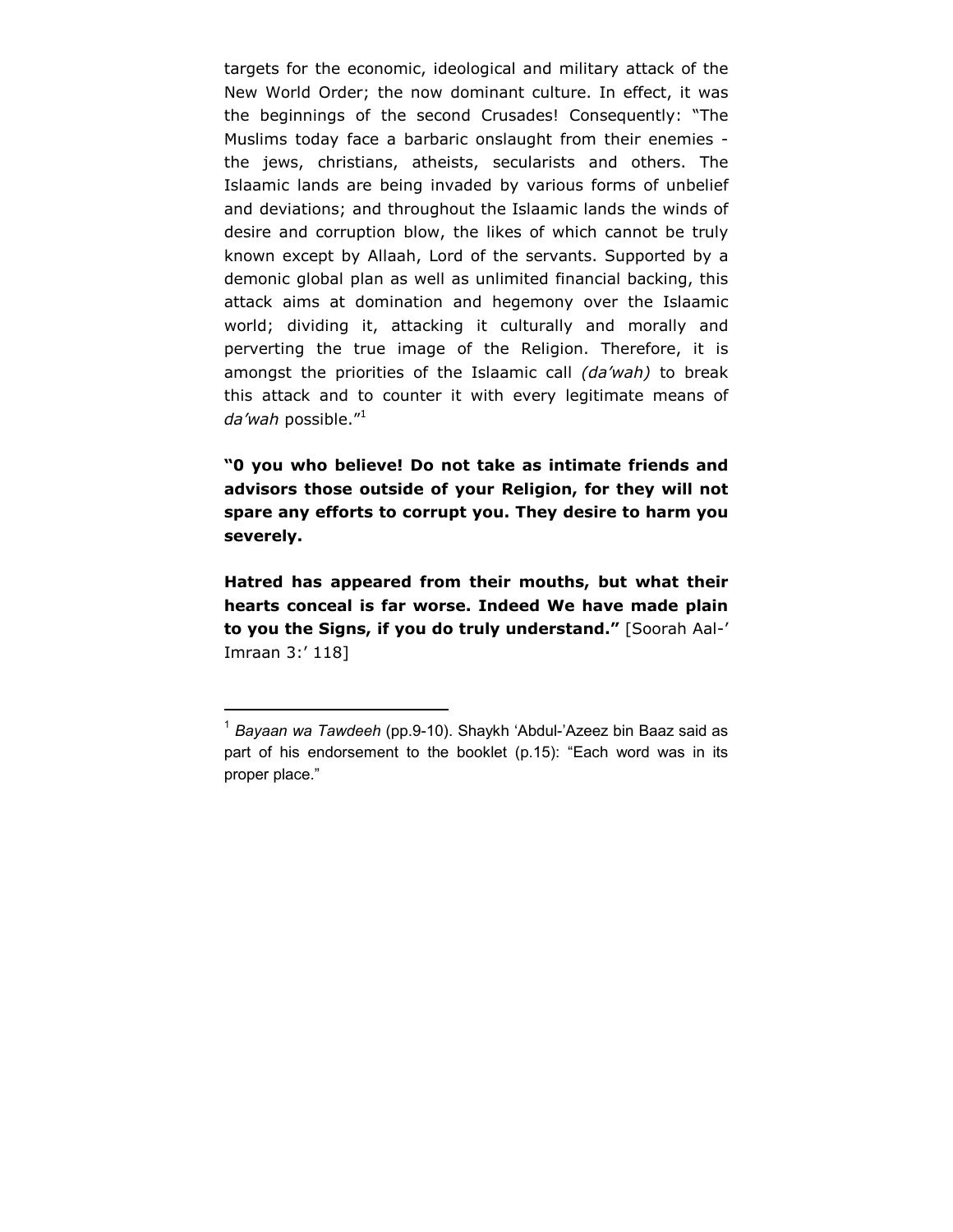<span id="page-5-0"></span>**THE FUTURE IS FOR ISLAAM:** Yet along with this bleak reality and despite the intensity of this attack, the blessed *da'wah* and Islaamic revival continues to flourish and grow and all praise be to Allaah. However, with this growth, the enemies have intensified their efforts to suppress the revival. The need of the time, therefore, is for the Muslims to mutually co-operate with each other, in order to become a single hand against their enemies and to repel the attacks made against themselves, their creed *('aqeedah)* and their lands. Our Lord, the Exalted, said:

**—"And those who are unbelievers are allies and helpers, one to another; so unless you do this [i.e. be allies and helpers to one another and be unified] there will be trials and discord upon the earth and great corruption."**  [Soorah al-Anfaal 8:73]

 **"Co-operate with one another in righteousness and piety, but do not co-operate with one another in sin and transgression."** [Soorah al-Maa'idah **5:2]** 

Only by such mutual co-operation and sincere mutual advice and by striving hard to cultivate within the *ummah* sound faith *(eemaan)* and righteous actions - adorning this striving and cultivation with patient perseverance *(sabr)* - will the blessed *da'wah* and revival bear the desired results and expected fruits. It is also obligatory that this *da'wah* and revival be firmly embedded upon calling for a return to the Book and the *Sunnah*  and to that which the Pious Predecessors of this *ummah* were agreed upon. It is essential for those involved in this revival that when differences of opinion arise between the Muslims - as they inevitably will - that they should adhere to the ettiquettes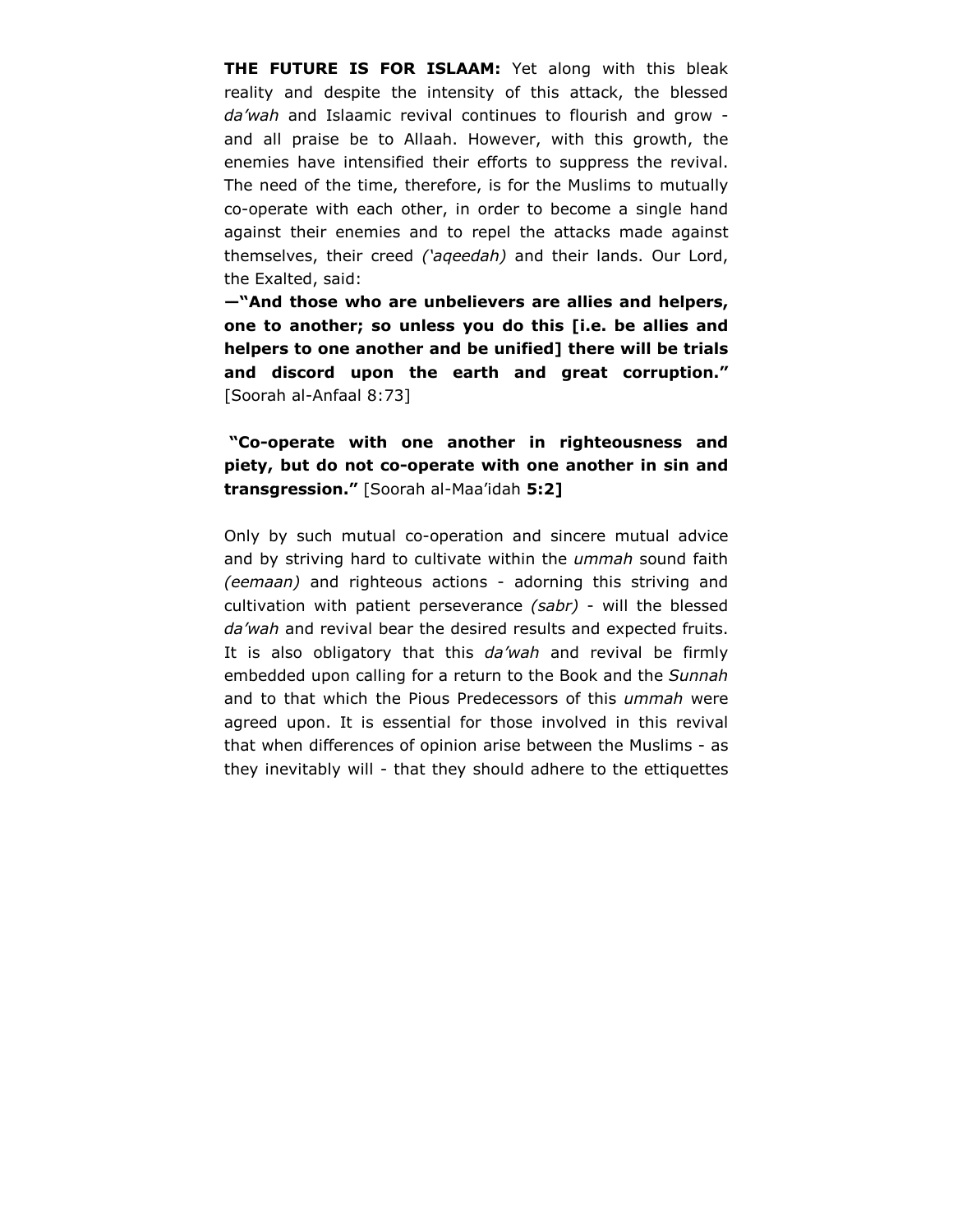of differing *(aadaabul-khilaaf);* ensuring that the revival does not become marginalized or side-tracked into a dialectic about issues which - though they may have an importance in Islaam are not, however, from amongst its immediate priorities. Since doing so only serves to further weaken this already fragile *ummah,* stifle the *da'wah* and delay the help and victory *(nusrah)* that Allaah has promised to the Muslims; for He, the Exalted, has indeed guaranteed that the future is for Islaam:

**"Allaah has promised to those amongst you who have faith and do righteous actions that He will certainly grant them the succession of rule** *(khilaafah)* **in the land, as He granted it to those before them; and that he will grant them the authority to practice their Religion which He has chosen for them and that He will replace their state of fear, for one of safety; provided that they worship Me alone and not direct worship to others along with Me."**  [Soorah an-Noor 24:55]

**"They wish to extinguish the light of Allaah with their mouths, but Allaah will perfect His light; even though the unbelievers detest it. It is He Who sent His Messenger with the guidance and the religion of truth, that it may prevail over all other religions, even though those who worship others besides Allaah may detest it."** [Soorah as-Saff 6 1:8-9]

Allaah's Messenger *sallallaahu 'alayhi wa sallam* said: *"Indeed Allaah gathered up the earth for me, so that I saw its eastern and western parts; and indeed the dominion of my*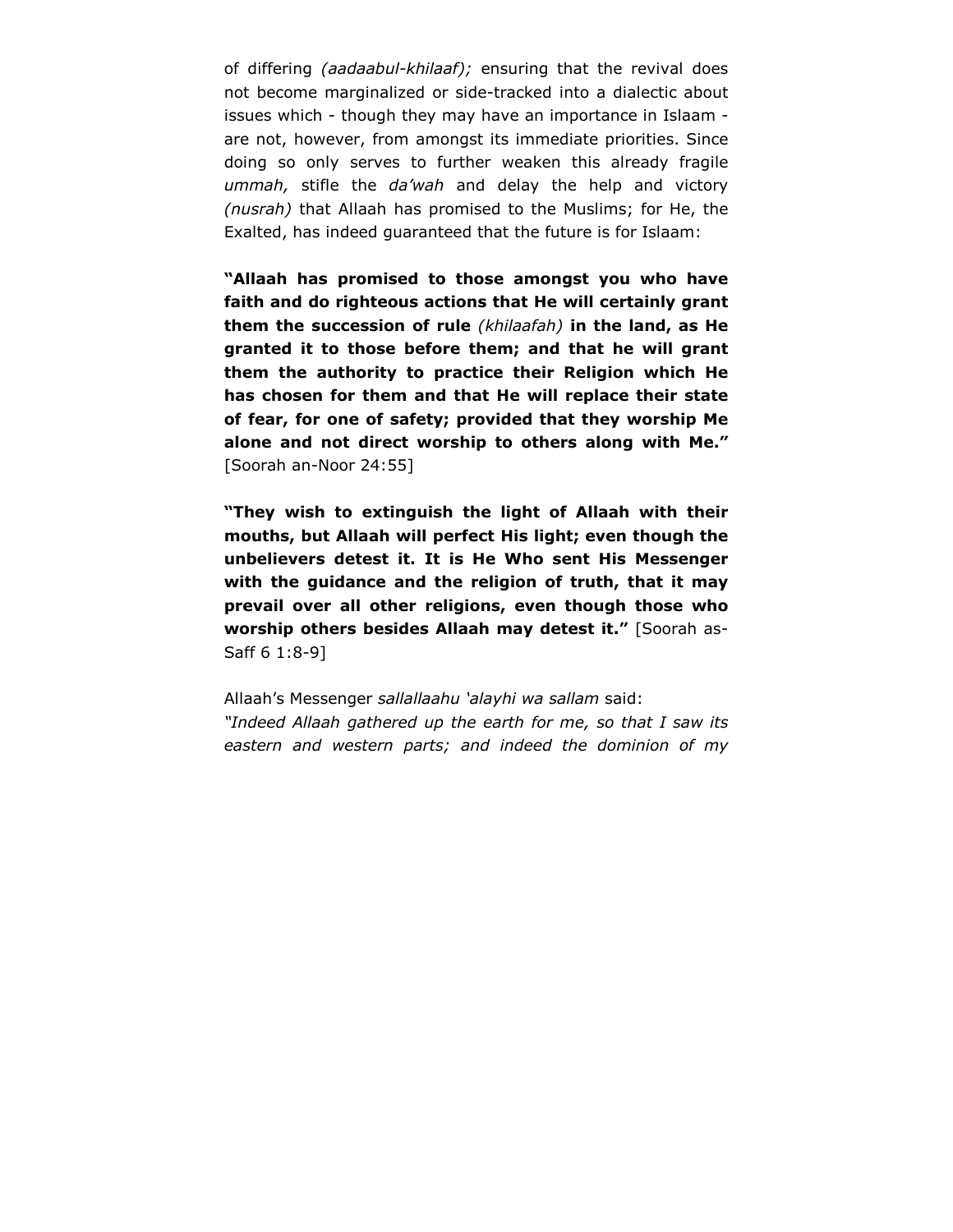<span id="page-7-0"></span>He *sallallaahu 'alayhi wa sallam* also said:

*"This affair will reach whatever is reached by the night and the day. And Allaah will not leave a dwelling of brick, nor of fur, except that He will cause this Religion to enter into it, bringing either honor or humiliation; honor which Allaah grants to Islaam or humiliation which Allaah gives to unbelief* "3

#### And he *sallallaahu 'ala yhi wa sallam* said:

 $\overline{a}$ 

*"Give glad-tidings to this ummah of honour, establishment upon the earth, help and victory, and preeminence of the Religion. Whosoever does an action of the Hereafter for a worldly motive, will have no portion of the Hereafter." <sup>4</sup>*

**A BRIEF WORD ABOUT THE BOOK:** The book that is now in the hands of the noble reader, addresses the nature of the ideological attack. It discusses the rationale behind this attack, its objectives, its scale, as well as the means employed by the enemies to achieve these objectives.

 $2$  Reported by Muslim (no.2889) and Aboo Daawood (no.4252), from Thawbaan *radiallaahu 'anhu*

<sup>3</sup> Saheeh: Reported by Ahmad **(4/103).** It was declared to be authentic *(saheeh)* by the hadeeth master *(haafidh),* 'Abdul-Ghanee al-Maqdisee, in *Dhikrul-Islaam* (1/166).

<sup>4</sup> Saheeh: Reported by al-Haakim **(4/311)** from 'Ubayy ibn Ka'b *radiallaahu 'anhu.* It was declared to be *saheeh* by the leading hadeeth specialist *(muhaddith)* of this age, Shaykh Muhammad Naasirud-Deen al-Albaanee, in *Saheehul-Jaami'* (no.2825).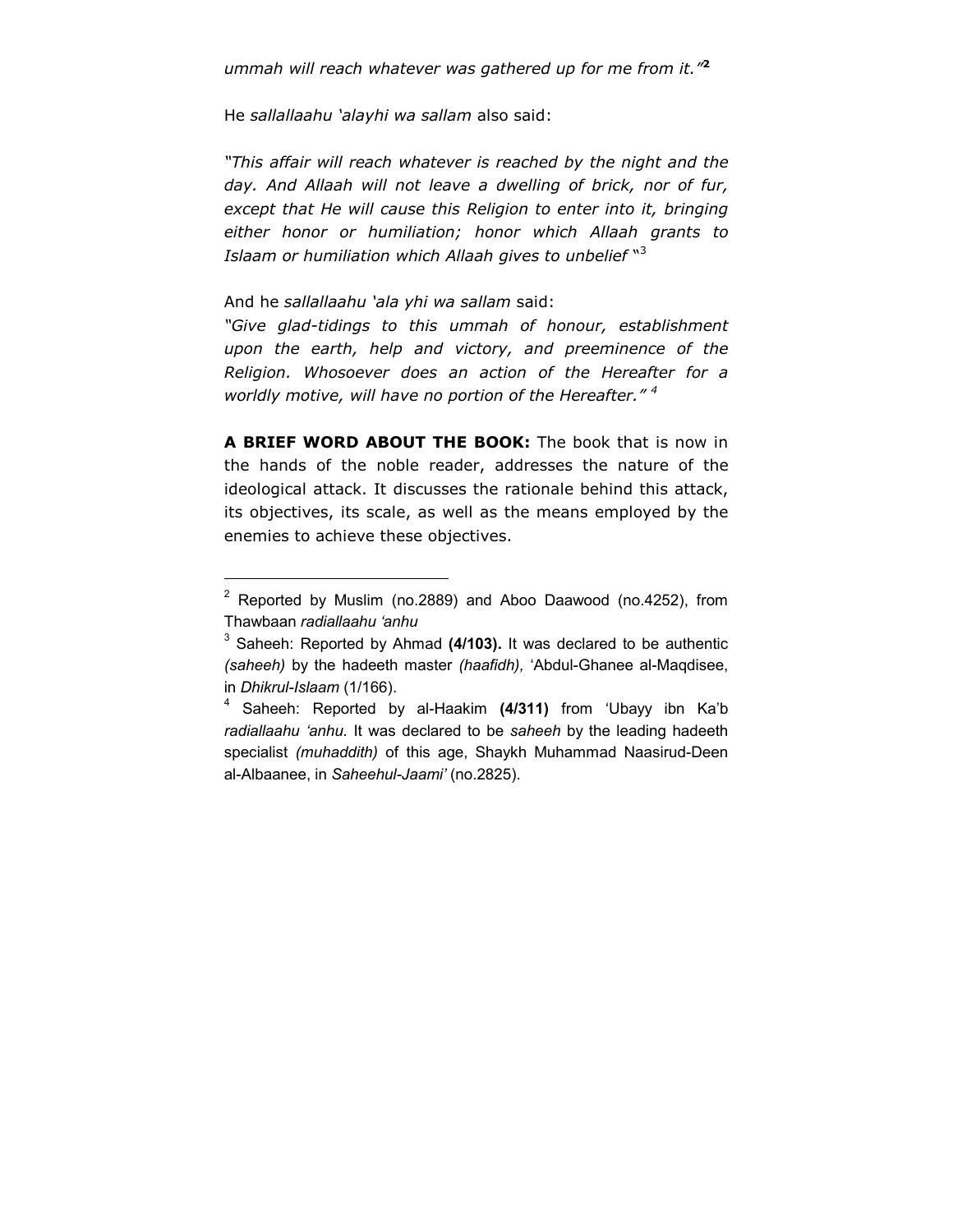The actual basis for this book is a translation of two separate interviews. The first interview centers upon the root cause for the *ummah's* weakness and our obligations towards the Islaamic world. The second interview deals more specifically with the ideological attack against the Islaamic world. I have added subheadings to each treatise, referenced the ahaadeeth and also added some footnotes, all of which I hope will prove useful to the noble reader - and all praise is for Allaah by Whose grace all good deeds come to a completion.

Although these interviews took place over a decade ago, their relevance to our present state of affairs is still very much applicable. Since this ideological attack, rather than having abated, continues vigorously and vehemently, having found yet more avenues to corrupt the hearts of the Muslims, whether those living in the Islaamic lands or those residing as minorities in the lands of the unbelievers! One such avenue of attack is through the satellite and TV. Culture. Through such avenues the Muslims, especially the youth, open themselves up to being influenced and indoctrinated into the culture of the New World Order - a *kufr* culture - whereby their values, beliefs, ideals and ethics are gradually made to accord with that of this demonic culture. The result being that many a time nothing remains of that victim's Islaamic identity except perhaps a name; and from this Allaah's refuge is sought.

Finally, I would like to express my thanks to those who aided in the translation of this book, especially brother Ihsan 'Abdullaah who helped greatly with the translation of the second treatise. May Allaah grant him, as well as the others, a goodly reward.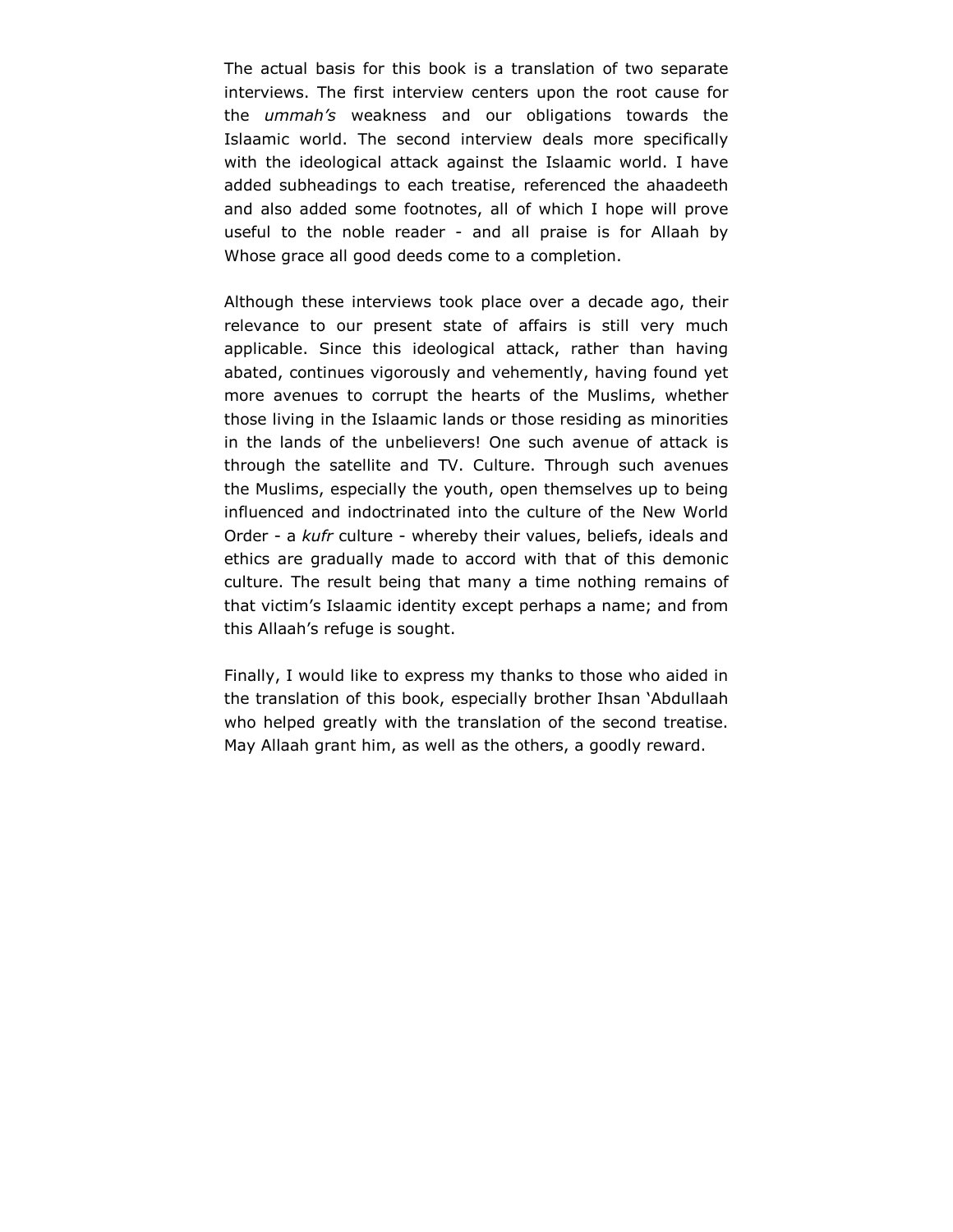<span id="page-9-0"></span>**ABOUT THE AUTHOR:** The author or interviewee is a scholar who has, for over six decades, been involved in the blessed *da'wah* and revival. He is the *imaam,* the exemplary scholar, the reviver, Shaykh 'Abdul-'Azeez bin 'Abdullaah bin Baaz; may Allaah protect him and continue benefiting the *ummah* with him.

Shaykh Ibn Baaz was born on the 12th of Dhul-Hijjah, 1330H (1912CE); in Riyadh, Saudi Arabia. He began seeking knowledge from an early age and memorized the Qur'aan before reaching the age of puberty. He then went on to study the various Islaamic sciences and excelled in this; such as the science of beliefs *('aqaa'id),* jurisprudence *(fiqh),* its fundamentals *(usoolul-fiqh), hadeeth,* Qur'aanic *tafseer,*  recitation *(tajweed),* the science of manners and behavior *('ilmus-sulook),* grammar *(nahw)* and morphology *(sarf).* At the beginning of his studies he had normal sight, but in 1346H he was afflicted with an illness, which impaired his vision. Four years later, at the age of twenty, he became blind, yet this did not deter the Shaykh from continuing his studies.

His teachers include some of the most prominent scholars of Riyaadh and Makkah of their time; scholars such as Shaykh Muhammad ibn 'Abdul-Lateef ibn 'Abdur-Rahmaan ibn Hasan; Sa'd ibn Hamad ibn 'Ateeq; Sa'd Waqqaas al-Bukhaaree, from whom he learnt *tajweed;* and Shaykh Muhammad ibn Ibraaheem aalush-Shaykh, the former Grand-Muftee of Saudi Arabia; may Allaah shower mercy upon them all. Shaykh Ibn Baaz attended the circles of Shaykh Muhammad ibn Ibraaheem for about ten years, from 1347H till 1357H, being greatly attached to him and learning the various *sharee'ah* sciences from him.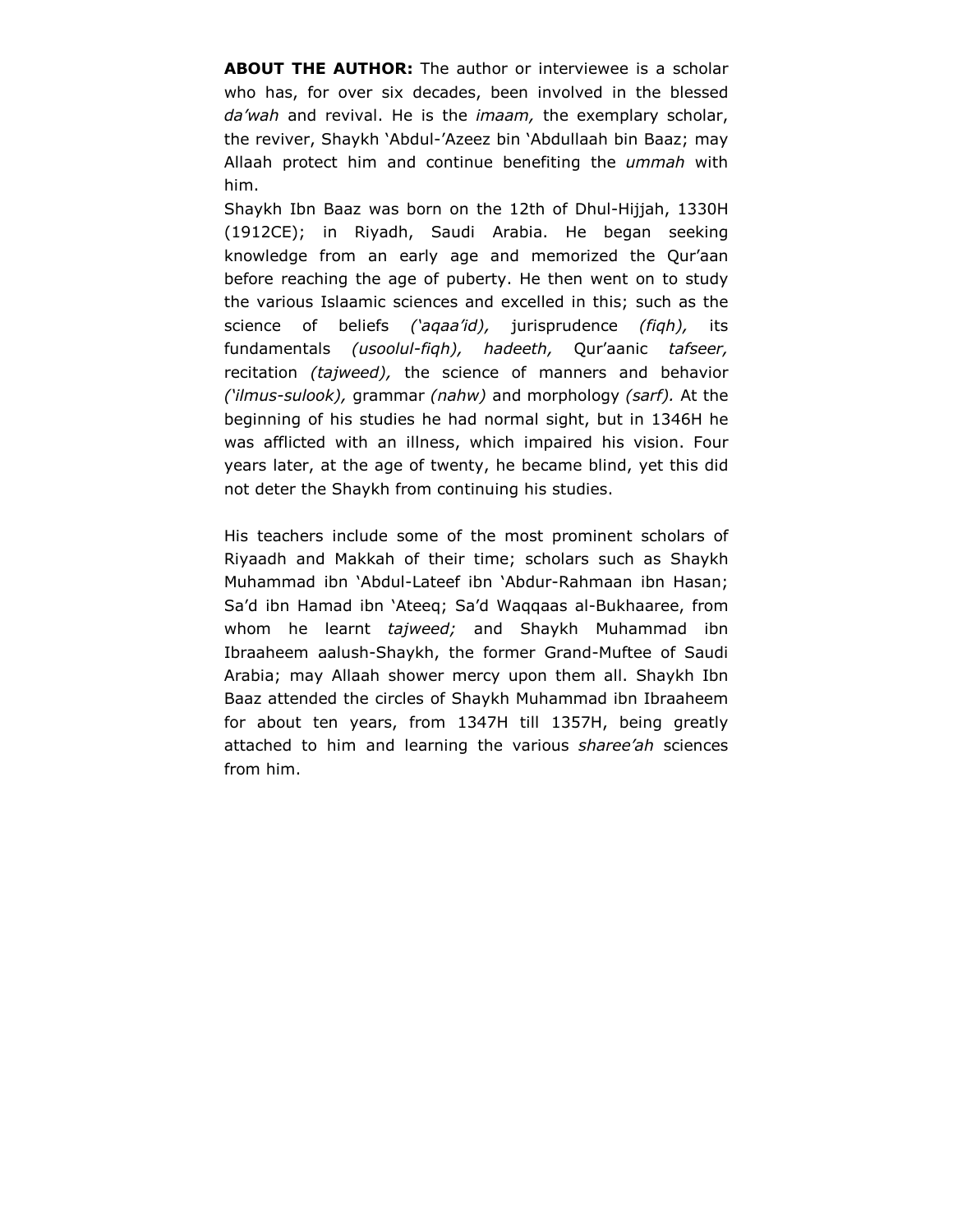After completing his studies the Shaykh was appointed to the post of judge in the district of al-Kharaj, from 1357-1371H. Between 1373-1380H he taught the sciences of jurisprudence, *tawheed* and *hadeeth* at *al-Mahadul-'Ilmee* in Riyadh. He held the post of Vice-Principal of the Islaamic University of Madeenah between 1381-1390H; after which he became the University's Principal in 1390H, remaining in this post for five years. In the year 1413H, at the age of eighty-three, Shaykh Ibn Baaz was appointed to the post of *Grand-Muftee* - the official expounder of Islaamic Law - of Saudi Arabia.

The Shaykh, *rahimahuullah,* was gentle and forbearing in nature; an ascetic *(zaahid)* in conduct; and firm and wise in speaking the truth. He devoted his life to *da'wah,* teaching the masses and putting himself at their service. Indeed, his demeanor and scholarship has - by Allaah's grace - had a great influence upon many people all around the world. His writings and legal verdicts *(fataawaa)* regarding issues related to the affairs of the *ummah* bear testimony to his knowledge, awareness and concern for the welfare of Islaam and the Muslims. Indeed: "Knowledge concerning the state of affairs of the Muslims and the plots of their enemies and exposing and refuting such plots according to the principles laid down by the *sharee'ah* - whether by writing, speeches, or other means - is a collective obligation upon the Muslims *(fard 'alal-kifaayah).*  Whoever concerns himself with this is to be thanked and will be rewarded [by Allaah]. It is amongst the doors of *jihaad,* so whoever stands up doing so is actually guarding a breech in the battle lines of the Muslims."

 $\overline{a}$ <sup>5</sup> *Bayaan wa Tawdeeh* (p.12).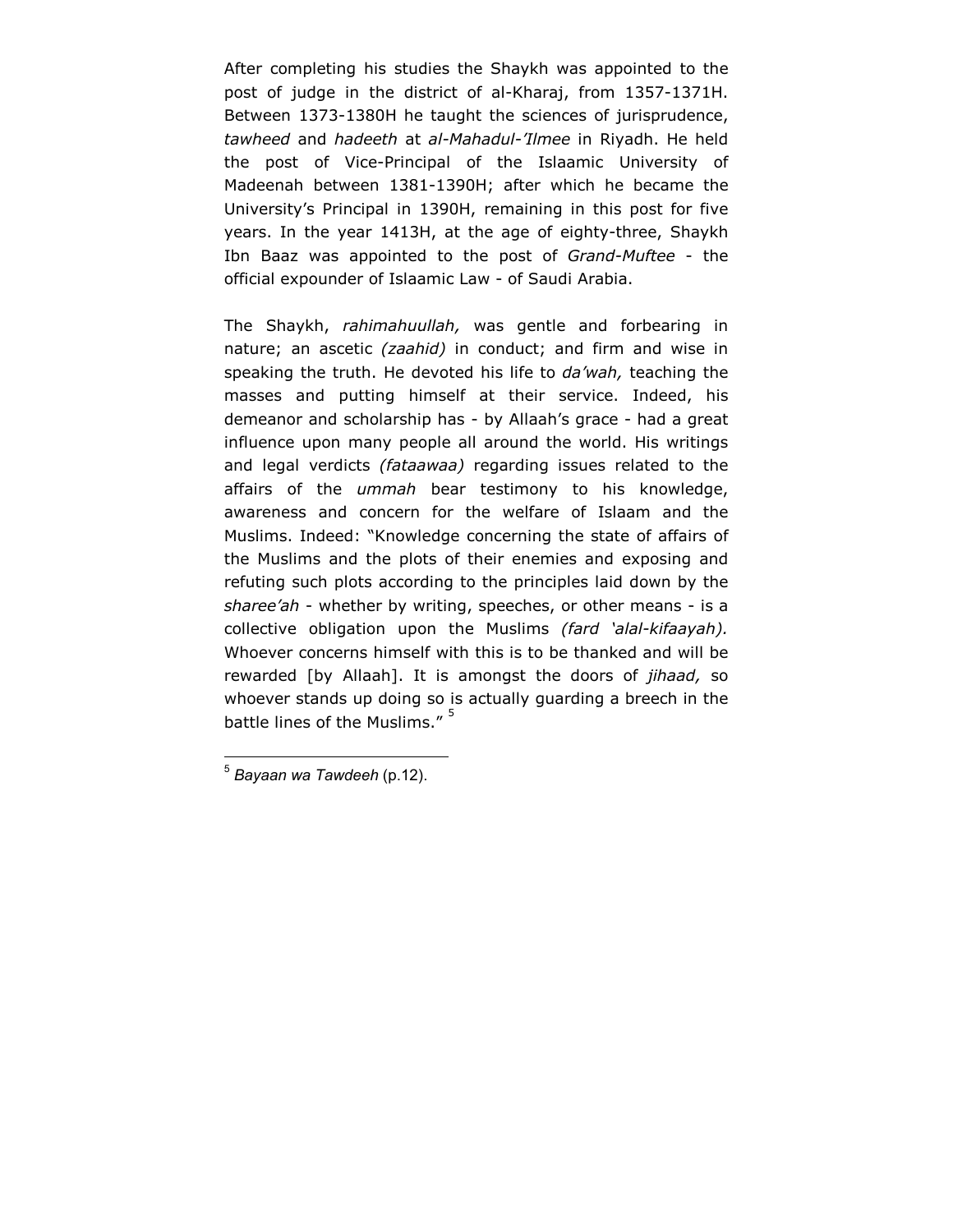Some of his treatises and verdicts concerning the affairs of the *ummah* - along with many of his treatises and verdicts concerning matters of creed and beliefs - have been compiled under the title: *Majmoo' Fataawaa wa Maqaalaat Mutanawwi'ah;* and presently runs into seven volumes.

# **From those treatises and verdicts are:**

• A Critique of [Arab] Nationalism (1/284)

• The Importance of Knowledge in Combating Destructive Ideologies Such as Atheism, Capitalism and Freemasonary (4/59)

• Concerning the Need to Form a United Front By the Various Islaamic Groups In Sudan Against the Secularists (4/166)

- The Obligation of *Jihad* in Afghanistan *(5/I58)*
- Concerning the Baabaree Mosque of India and Respecting Muslim Sentiments (7/349)

• Concerning Muslim Minorities in Europe and America and the Need to Support Them (2/370)

• Causes For the Weakness of the Muslims In Front of their Enemies and the Means To Cure This (5/101)

• A General Call to All Governments and Organizations to Aid the Muslims of Bosnia and Herzegovina With Manpower, Wealth, Weapons and Supplications *(7/356)* 

• Concerning the Merits of *Jihaad* and That It is Not Only Defensive **(3/171)** 

• A Letter to the Afghaan *Mujaahidoon* and the Efforts of the Enemies of Allaah in Seeking To Split Their Ranks (7/348)

The Ideological Attack by the Christians, Zionists and Communists and the Methods Employed By Them (3/438).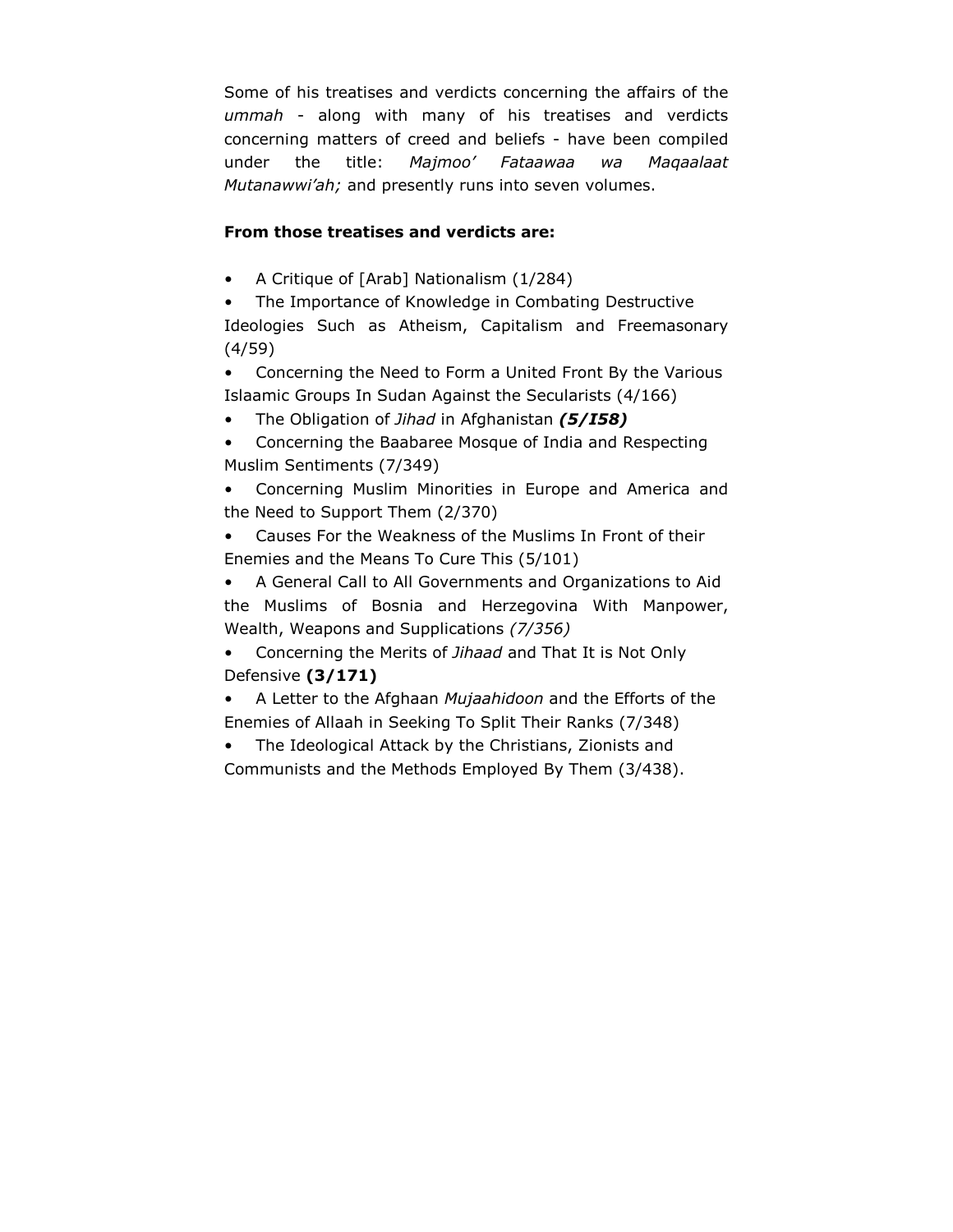I ask Allaah the Exalted that He makes my actions sincere and correct, seeking nothing but His Face; and that He makes this booklet of benefit to the Muslims and their welfare. All praise is for Allaah, Lord of the worlds; may He extol and send the blessings of peace upon the Prophet and Choosen One *(atmustafaa),* Muhammad; and upon his Family and Companions and those who follow them in goodness until the Day of Resurrection.

ABU 'AALIYAH SURKHEEL IBN ANWAR SHARIF

**2nd night of Ramadaan 1419H (19th of December 1998CE) London, England.**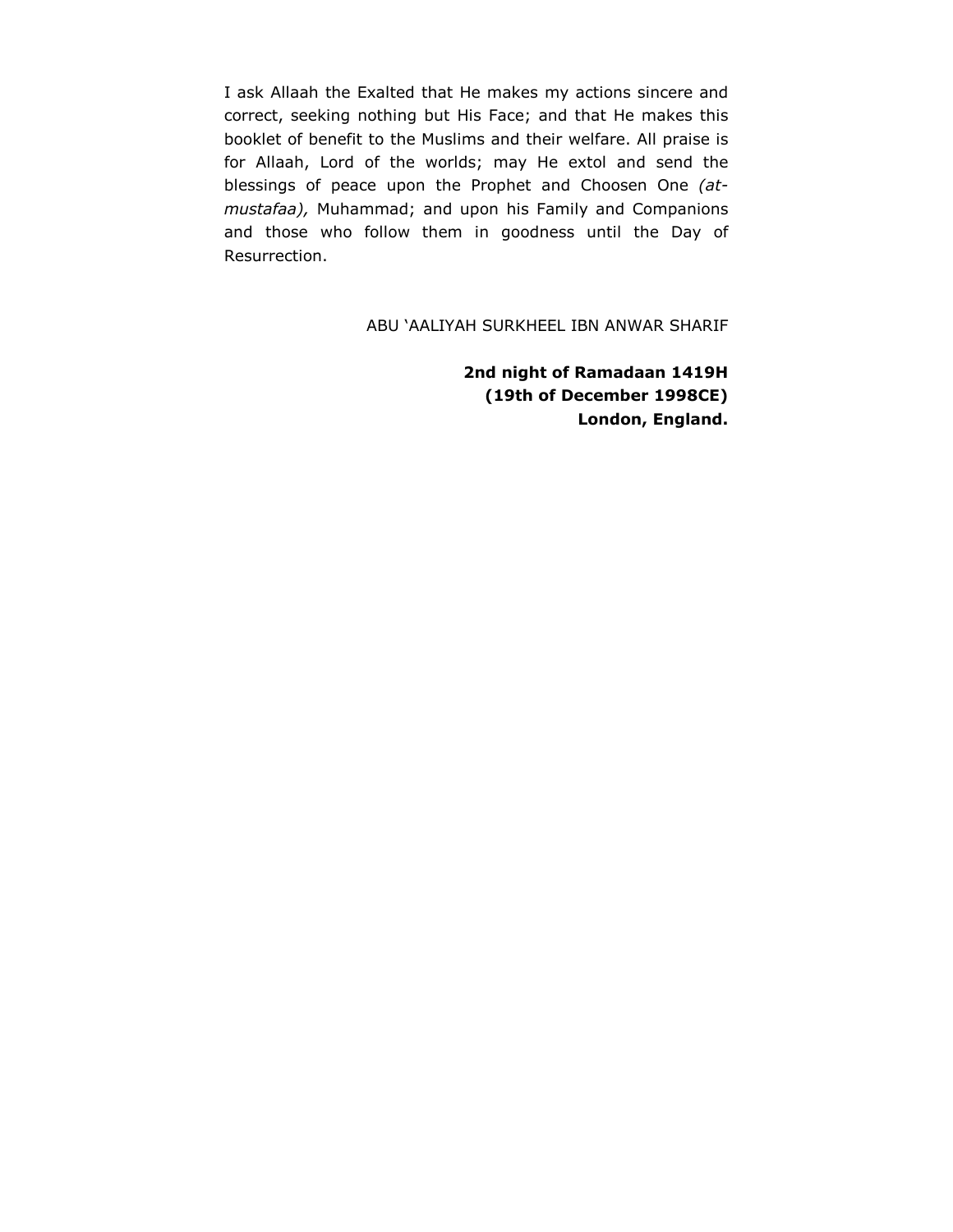## *---- the first interview ----*  **OBLIGATION IN TIMES OF CALAMITIES**

<span id="page-13-0"></span>Question: What is the obligation upon the Muslim scholars with regard to facing the trials and calamities that have befallen the Islaamic world? <sup>6</sup>

Answer: There is no doubt that sins, in both statements and actions, as well as being far removed from the correct Islaamic beliefs *('aqeedah),* are from the greatest causes of bringing about the various crisis and calamities that have befallen the Muslims. Allaah the Mighty and Majestic said:

**"Whatever of good reaches you, it is from Allaah; but whatever of evil befalls you, it is from your ownself."**  [Soorah an-Nisaa' 4:79]

Allaah, the Most Perfect, the Most High, also said:

**"And whatever of misfortune befalls you, it is because of what your hands have earned. Yet He pardons much."**  [Soorah ash-Shooraa 42:30]

Indeed Allaah is most forgiving and most merciful to His servants, sending to them clear signs and warnings in order that they may turn back to Him in sincere repentance *(tawbah)*  so that He may forgive them. When a person turns to Allaah and draws closer to Him by an arm's length, Allaah draws closer to him by two arm's length. For indeed, Allaah the

 6 From *Majmoo' Fataawaa wa Maqaalaat Mutanawwi'ah* **(4/134-139).**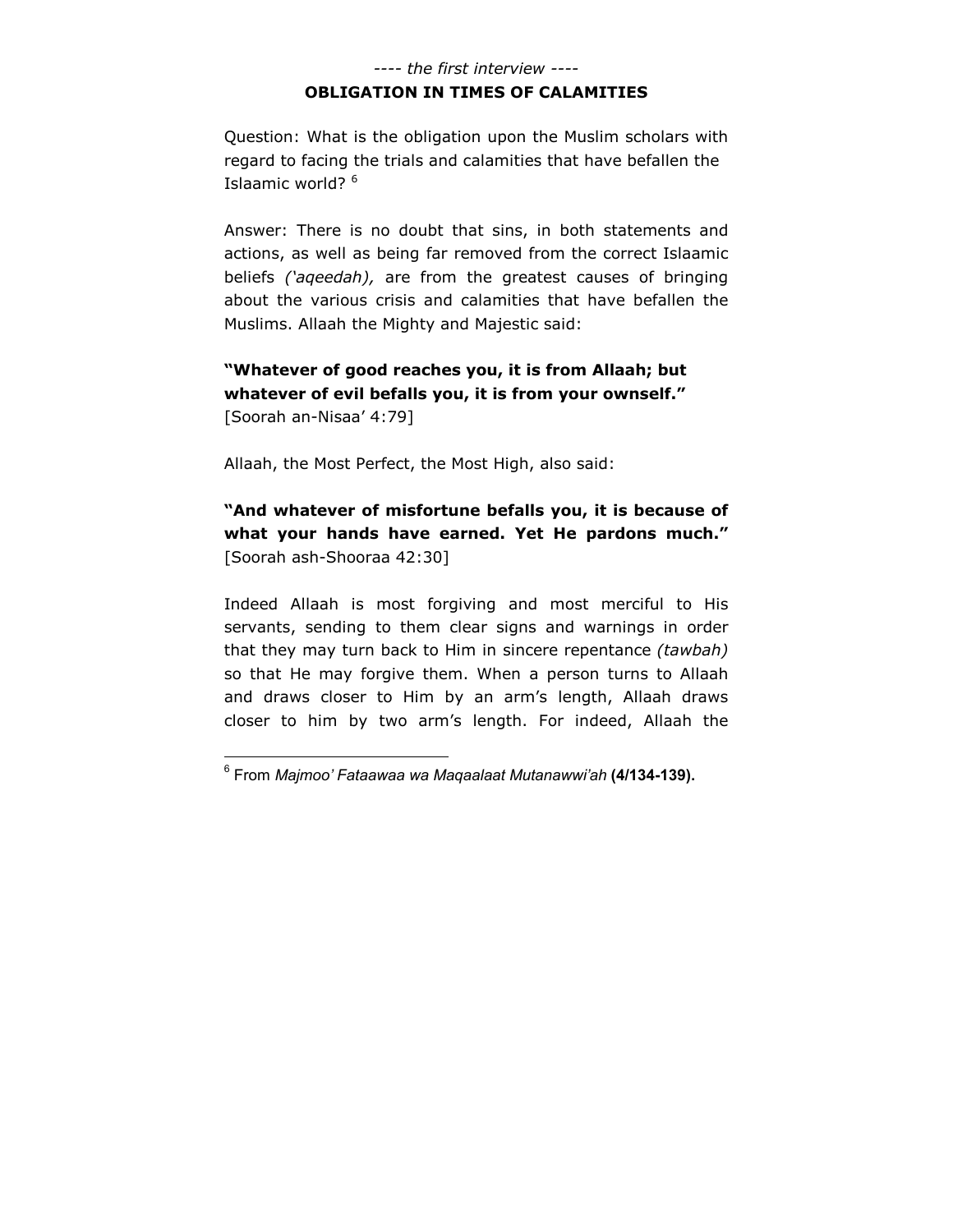Exalted loves those of His servants that turn to Him in repentance and is pleased with that, whilst He, the Majestic, the Most High, remains absolutely self-sufficient from His servants; the obedience of the obedient does not benefit Him, and the sins of the sinful do not harm Him. But He is most kind, ever merciful to His servants, and He grants them the ability to do acts of obedience and to leave acts of disobedience. These crises and calamities are none other than a warning to His servants, in that they should turn back to Allaah in repentance and obedience. He makes this known to them by way of trying and testing them, as Allaah the Most High said:

**"And certainly We shall test you with something of fear, hunger, loss of wealth, lives and fruit. But give glad tidings to those who patiently persevere; those who, when afflicted with a calamity, say: Indeed to Allaah we belong, and to Him shall we return. They are those for whom there are blessings and forgiveness from their Lord, and His Mercy. It is they who are the guided-ones."** [Soorah al-Baqarah 2:155-157]

**"Evil has appeared on the land and the sea because of what the hands of men have earned. That Allaah may make them taste a part of that which they have done, in order that they may turn back from disobedience."**  [Soorah Room 30:41]

**"And We shall test you by way of evil and good, and to Us will you return."** [Soorah al-Anbiyaa 21:35]

**"And We tested them with good blessings and evil**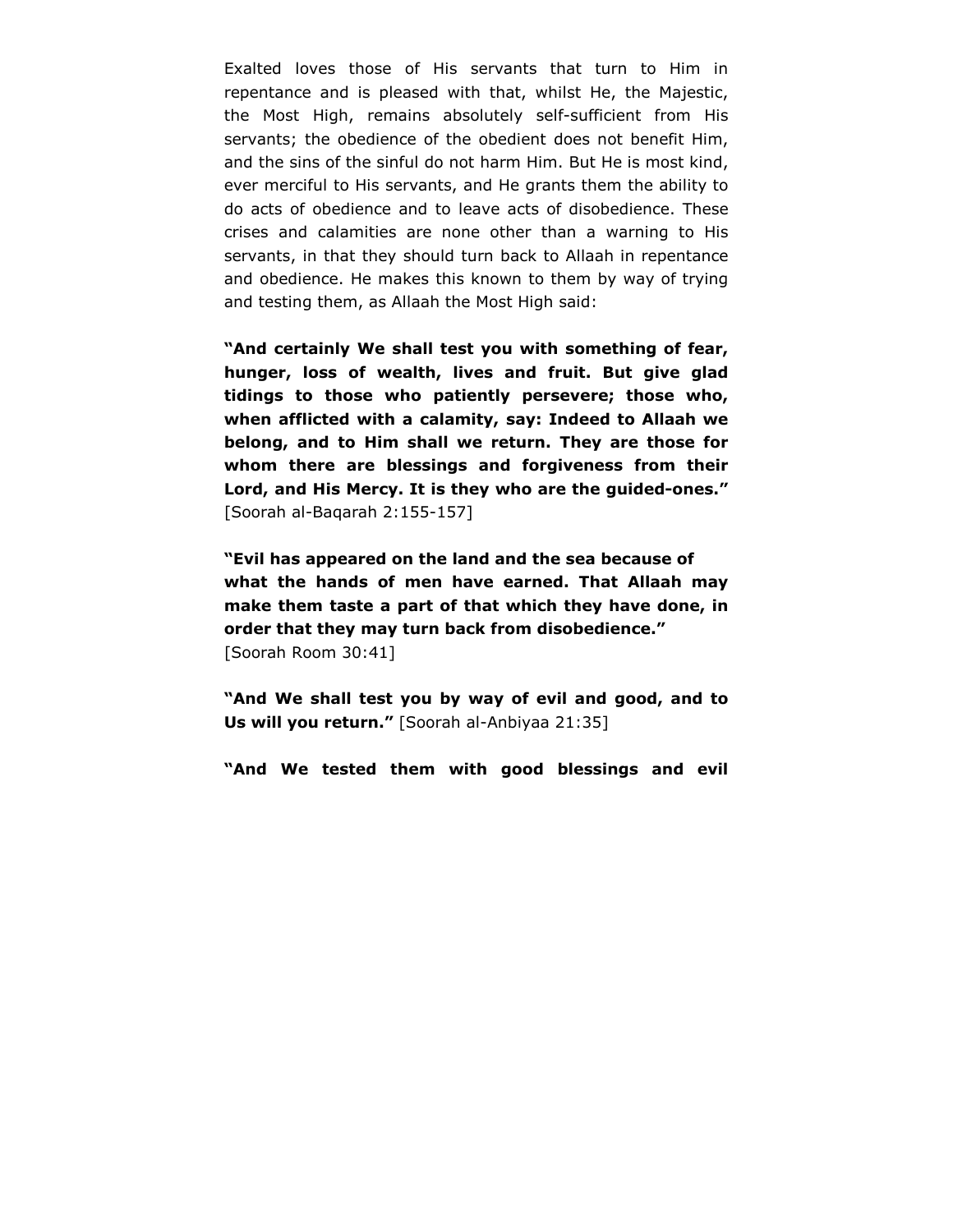And there are many other verses which carry a similar meaning.

So the obligation upon the leaders of the Muslims - the scholars, rulers, and other than them - is to concern themselves with the various afflictions and calamities that occur, to remind and admonish the people, explaining to them what they have fallen into. Also, those in authority, from the scholars and the rulers, should set an example of righteous conduct and should discuss the reasons as to why Allaah is angered and exacts retribution; and they should seek to cure this by repenting to Allaah, seeking His forgiveness and correcting their affairs. The rest of the *ummah* will then follow them in this, since the guidance of the scholars and the wisdom of the rulers - and both being correct and upright - has a tremendous effect with regards to the fulfillment of responsibilities. The Prophet *sallallaahu 'alayhi wa sallam* said:

# *"Each of you is a guardian, and is responsible for those whom he is in charge of"*

However, when the Muslims become accustomed to sinning and become content with it and if those who wield authority and power do not try to prevent them, then Allaah's anger will quickly descend upon the *ummah.* When His anger occurs and

 $\overline{a}$ 7 Reported by al-Bukhaaree (13/100 - with al-Fath*)* and Muslim (no.1829) from 'Umar ibn al-Khattaab *radiallaahu 'anhu*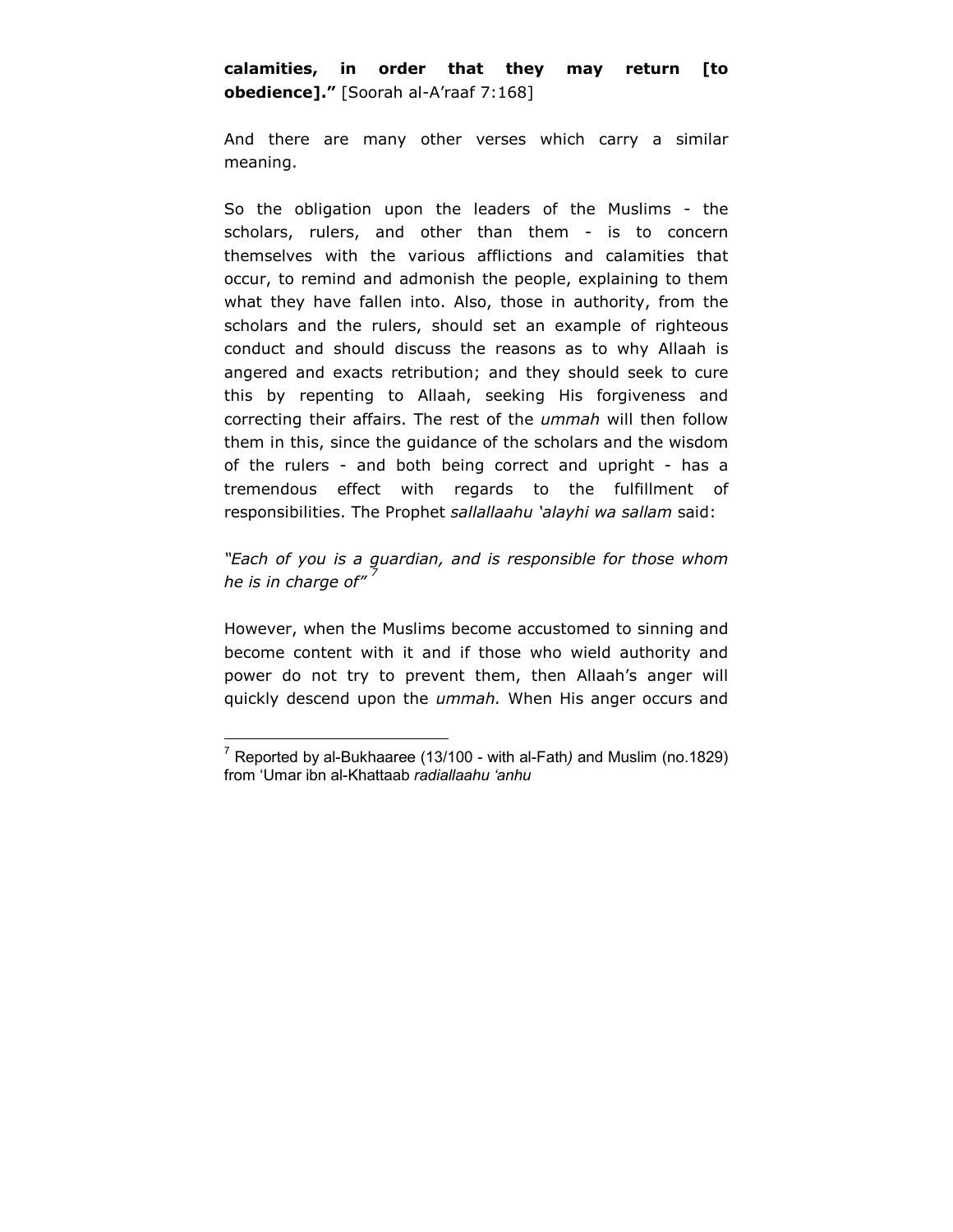His punishment takes place, it covers both the sinful and the obedient; and Allaah's protection is sought from this. About this Allaah the Most High said:

 **"And beware of the trial and discord that does not affect in particular only those amongst you who are wrongdoers."** [Soorah al-Anfaal 8:251

Likewise, the Prophet *sallallaahu 'alayhi wa sallam* said:

*"When the people see an evil and they do not try to change it, then Allaah will cover them all with humiliation from Himself* "8

Allaah the Exalted said:

**"Indeed, Allaah will not change the condition of a people until they change themselves."** [Soorah ar-Ra'd 13:11] <sup>9</sup>

"Allaah the Exalted explains in this noble verse that He never changes the blessings and well-being of a people unless they change themselves by turning away from the obedience of Allaah, the Mighty and Majestic. So the meaning [of the verse] is, that the blessings which a nation receives will not be removed from them unless they change what they are upon with regards to obedience and righteous action. This meaning has been explained at another place; such as His saying:

 8 Saheeh: Reported by Aboo Daawood (no.4338), from Aboo Bakr as-Siddeeq *radiallaahu 'anhu.* It was declared to be authentic *(saheeh)* by the leading hadeeth specialist *(muhaddith)* of this age, Shaykh Muhammad NaasirudDeen al-Albaanee, in *Saheehul-Jaami'* (no.1974)

<sup>9</sup> Shaykh Muhammad Ameen ash-Shanqeetee, *rahimahullaah,* said in his valuable Qur'aanic commentary, *Adwaa 'ut-Bayaan* (3/72-73):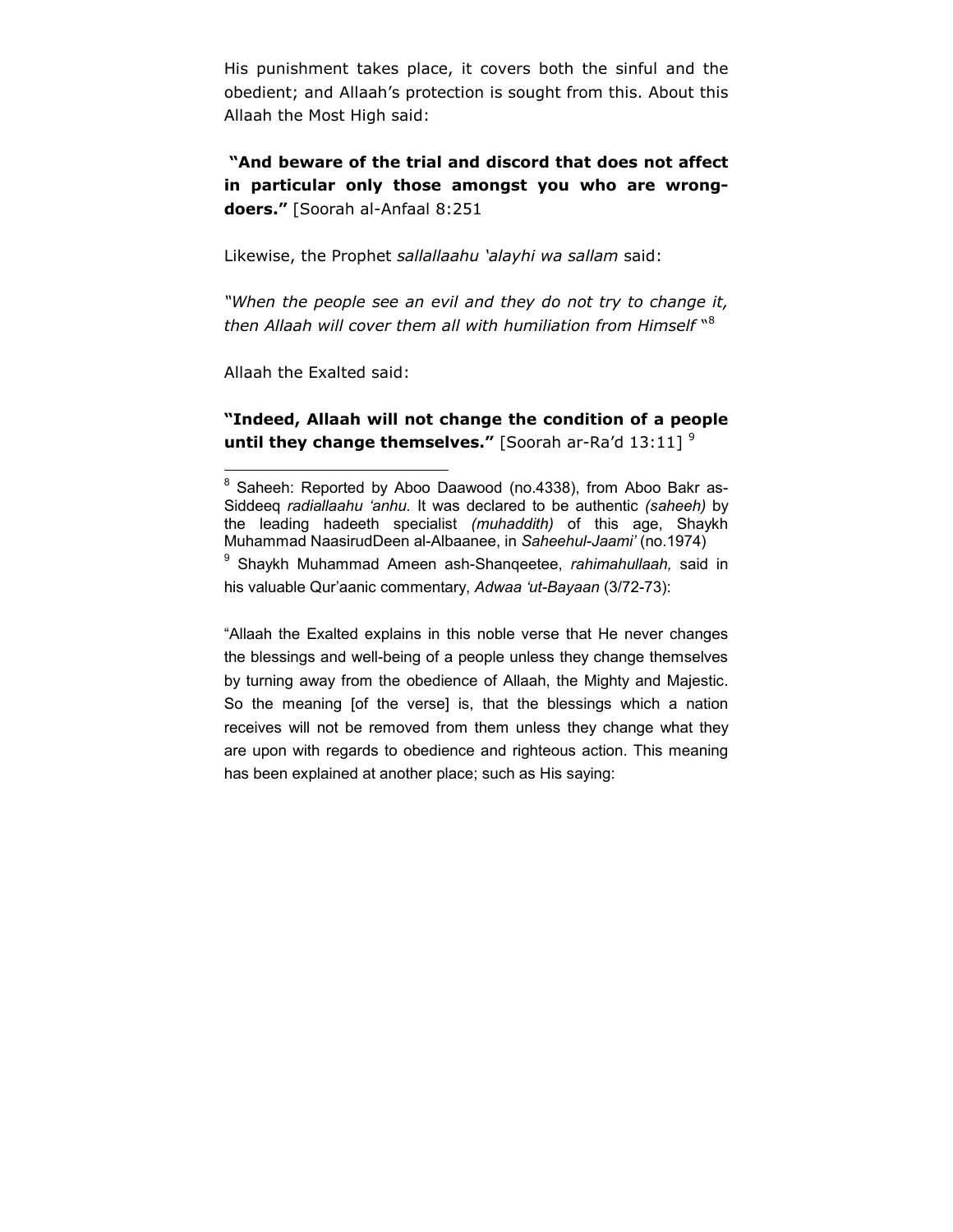The scholars will be thoroughly questioned in front of Allaah with regards to giving knowledge and guidance to the people and explaining to them what is correct and what is wrong, and also clarifying the beneficial from the harmful.

We ask Allaah that He grants and favors all the Muslims with the ability to be obedient to their Lord, to cling to the guidance of their Prophet Muhammad *sallallaahu 'alayhi wa sallam,* that He grants their leaders the ability to fulfil their duties, that He teaches their scholars the ways of guidance so that they may all traverse its path and direct the *ummah* to it, that He guides those Muslims who are misguided and corrects their affairs. Indeed, He is the Guardian of this, the One having power to do this.

**"This is because Allaah will never change the favour which He has bestowed upon a people until they change themselves."** [Soorah al-Anfaal 8:53]

And His saying: **"And whatever of misfortunes befalls you, it is because of what your own hands have earned. Yet Allaah pardons much."** [Soorah ash-Shooraa 42:30]

So in the noble verse: **"until they change themselves,"** 

 $\overline{a}$ 

there is an affirmation that if only some people were to change themselves; as occurred on the day [of the battle] of Uhud, when the archers changed themselves - then because of it, all of them could be struck with a calamity. The Prophet *sallallaahu 'alayhi wa sallam* was once asked: Would we be destroyed, even though there are righteous people amongst us? He replied: *'Yes, when evil becomes widespread.'*  And Allaah the Exalted knows best."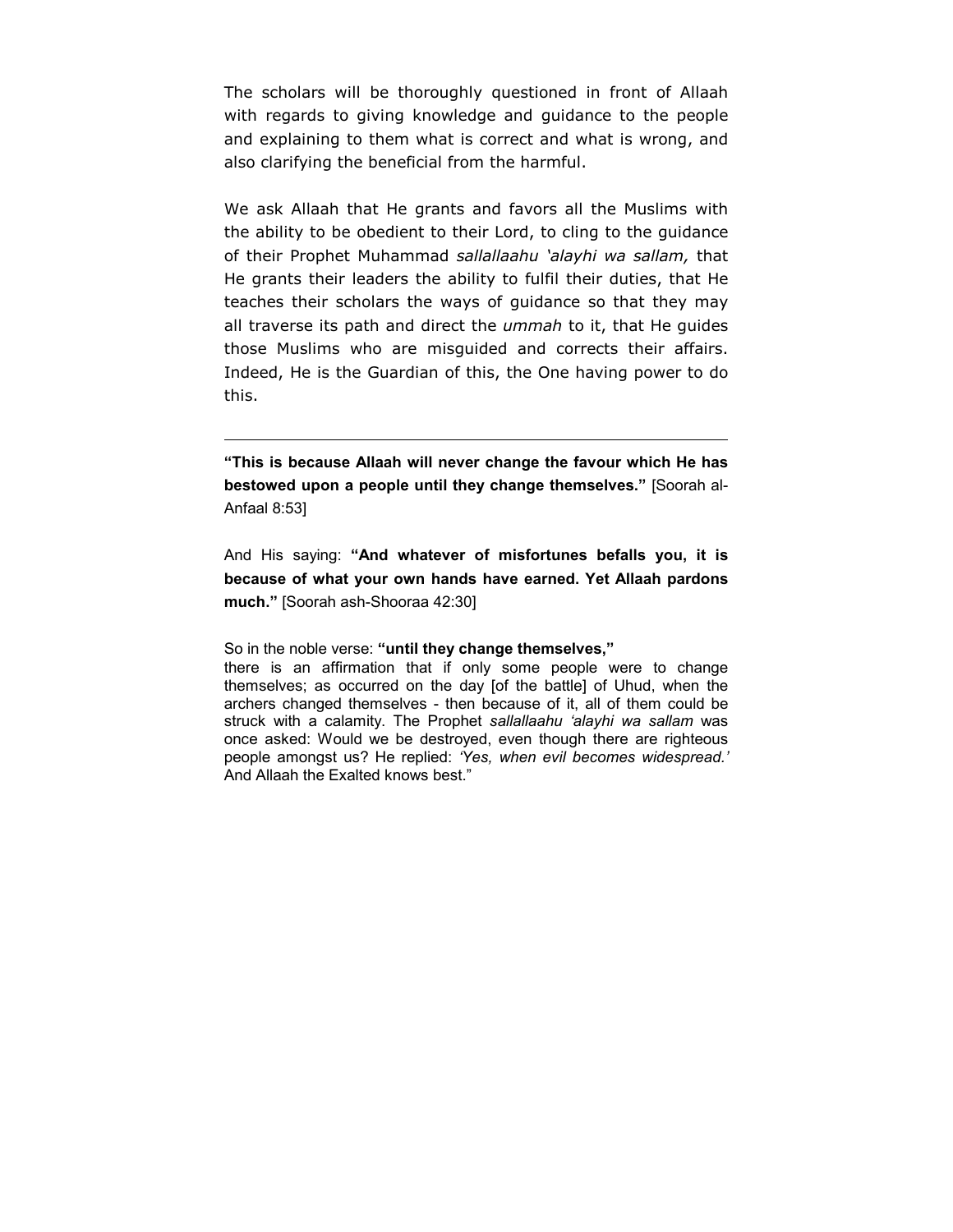## <span id="page-18-0"></span>**CONCERING THE ISLAAMIC GROUPS**

**Question:** What is the obligation upon the Muslim scholars with regard to the large number of groups that exist in many of the Islaamic lands and elsewhere, and with regard to the differences that exist between them; to the point that each group declares the others to be misguided? Do you not hold that it is fitting to enter into explaining the like of this matter and to clarify the truth concerning their differences; for fear that these differences may escalate and lead to evil consequences for the Muslims?

Answer: Our Prophet *sallallaahu 'ala yhiwa sallam* made clear to us a single way, which is obligatory upon the Muslims to follow and traverse; and that is Allaah's Straight Path and the methodology of His upright Religion. Allaah the Exalted said:

**"And this is My Straight Path, so follow it and do not follow other paths that will separate you from His Path. This has He ordained for you, that you may become pious."** [Soorah al-An'aam 6:153]

Likewise, the Lord of Might and Majesty warned the nation of Muhammad *sallallaahu 'alayhi wa sallam* against splitting and disunity, since that is one of the greatest causes of failure and of the enemy taking control. Allaah the Mighty and Majestic said:

**"And hold fast altogether to the rope of Allaah and do not be divided."** [Soorah Aal-'Irnraan 3:101]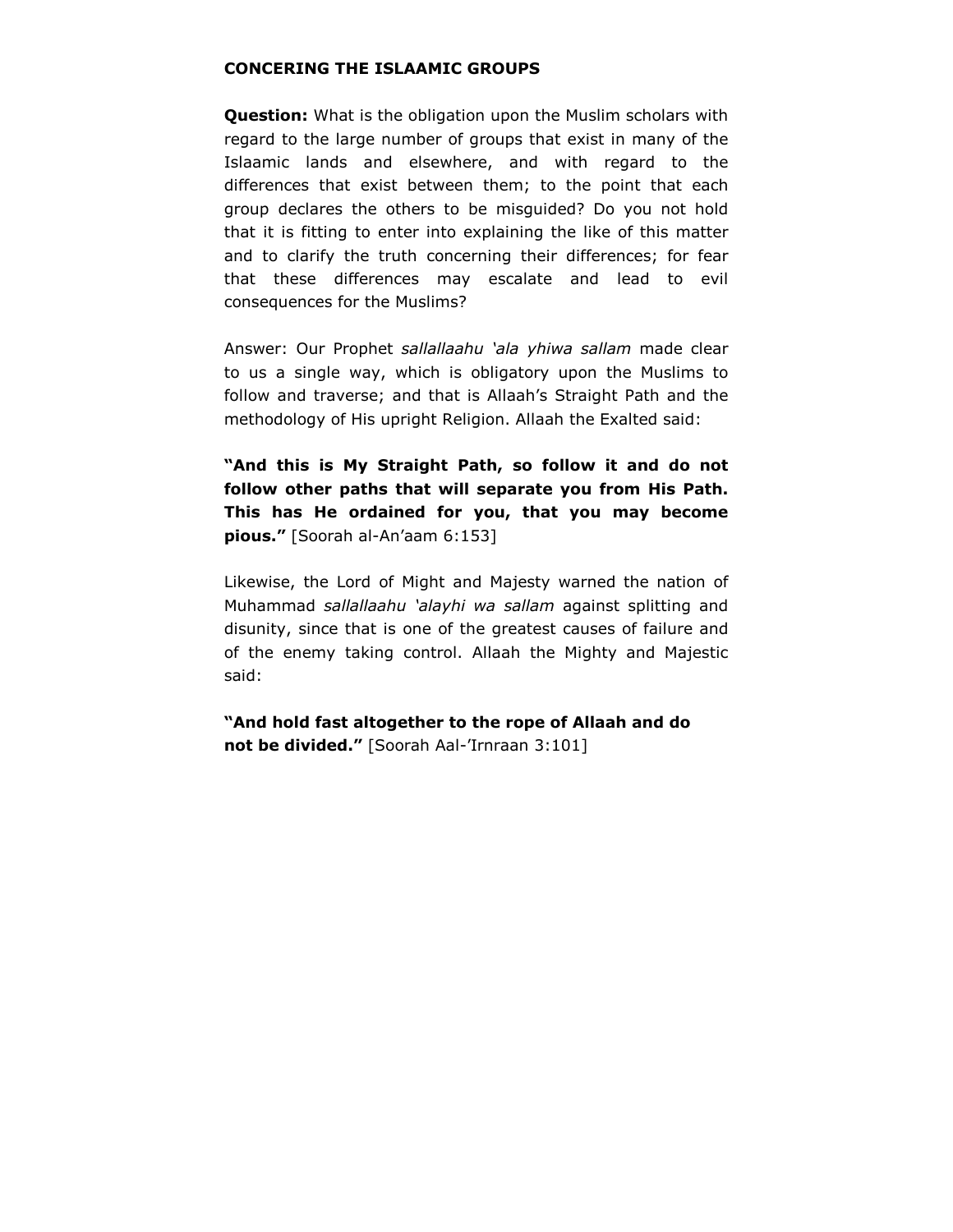**"He has ordained for you the same religion which He ordained for Noah and that which We revealed to you, and that which We ordained for Abraham, Moses and Jesus, saying: That you should establish the Religion and make no divisions in it."** [Soorah ash-.Shooraa 42:13]

So this is a Divine call to unity and for hearts to be harmonized.10

In any Islaamic land if there are many groups for the purpose of righteousness and piety between being differences between the doing good and co-operating in the Muslims - without there desires of the followers - then this is good, is a blessing and produces a great benefit. However, if each of them declare the others to be misguided and attack their actions, then this harm is very great and its evil consequences very serious. What is obligatory upon the Muslims is to clarify the true state of affairs

 $\overline{a}$ 

<sup>10</sup> Imaam as-Sa'dee, *rahimahullaah,* said in *Siyaasatush-Shar'iyyah*  (p.8): "Indeed this striving to unite the Muslims and this calling them to have reconciliation between themselves is from the best of actions. And it is, in this present time, better than being pre-occupied with [optional] Fasting and Praying, and it is from the greatest forms of *jihaad* in the path of Allaah."

Imaam as-Sa'dee also said (p.13): "It is also upon the Muslims not to make the differences that they have with regards to opinions and views concerning leadership *(mulk)* and politics *(siyaasah)* to be a barrier between themselves and between [maintaining] the religious brotherhood and ties of faith. Rather, they should make all such differences, as well as [the attainment of] partial goals and objectives follow on from this great principle."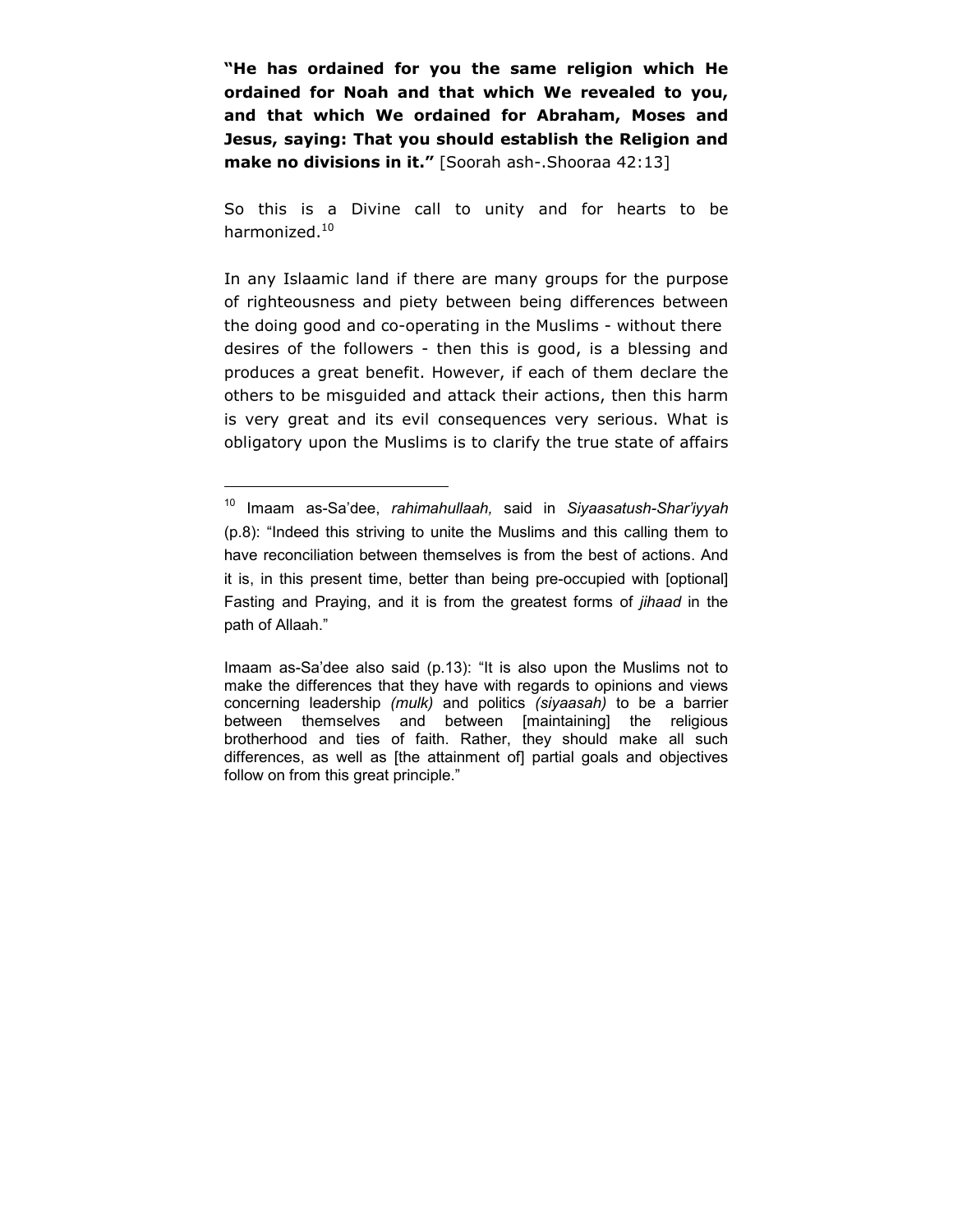and to discuss with each group and to sincerely advise all of them that they should proceed upon the way laid down by Allaah for His servants and upon that which our Prophet Muhammad *sallallaahu 'alayhi wa sallam* called to <sup>11</sup>. Those who

 $\overline{a}$ 

He responded by saying: "There is no doubt that it is obligatory upon the Muslims to unify their ranks and to unite their word upon the truth and to co-operate in goodness and piety against the enemies of Islaam; as Allaah, the Most Perfect, ordered them with in His saying: **"And hold fast altogether to the rope of Allaah and do not become divided."**  [Soorah Aal 'Imraan 3:102]

Likewise, Allaah has warned the Muslims against splitting-up, as occurs in His, the Most Perfect's saying: **"And do not be like those who differed and split-up after the clear evidences came to them."**  [Soorah Aal'Imraan 3:105]

However, the order to unify the Muslims and unite their word upon the truth and to hold fast to the rope of Allaah, does not mean they should not censure wrong beliefs and practices - whether from the *soofees* or other than them. Rather, what the order to hold fast to the rope of Allaah necessitates is to order the good, forbid the evil, and to clarify the truth with the clear *Sharee'ah* proofs to whosoever is misguided or has a mistaken opinion; until they unite upon the truth and turn away from that which opposes it. All of this is included in His, the Most Perfect's saying:

<sup>11</sup> Shaykh Ibn Baaz, *rahimahuullah,* was asked in *Majmoo' Fataawaa wa Maqaalaat Mutanawwi'ah* (3/68-69) to comment upon the view: That this is the time to unify the various Islaamic groups in order to strive against the enemies of Islaam and that this is not the time to criticize the various groups, methodologies or ways, such as the *soofees,* or others.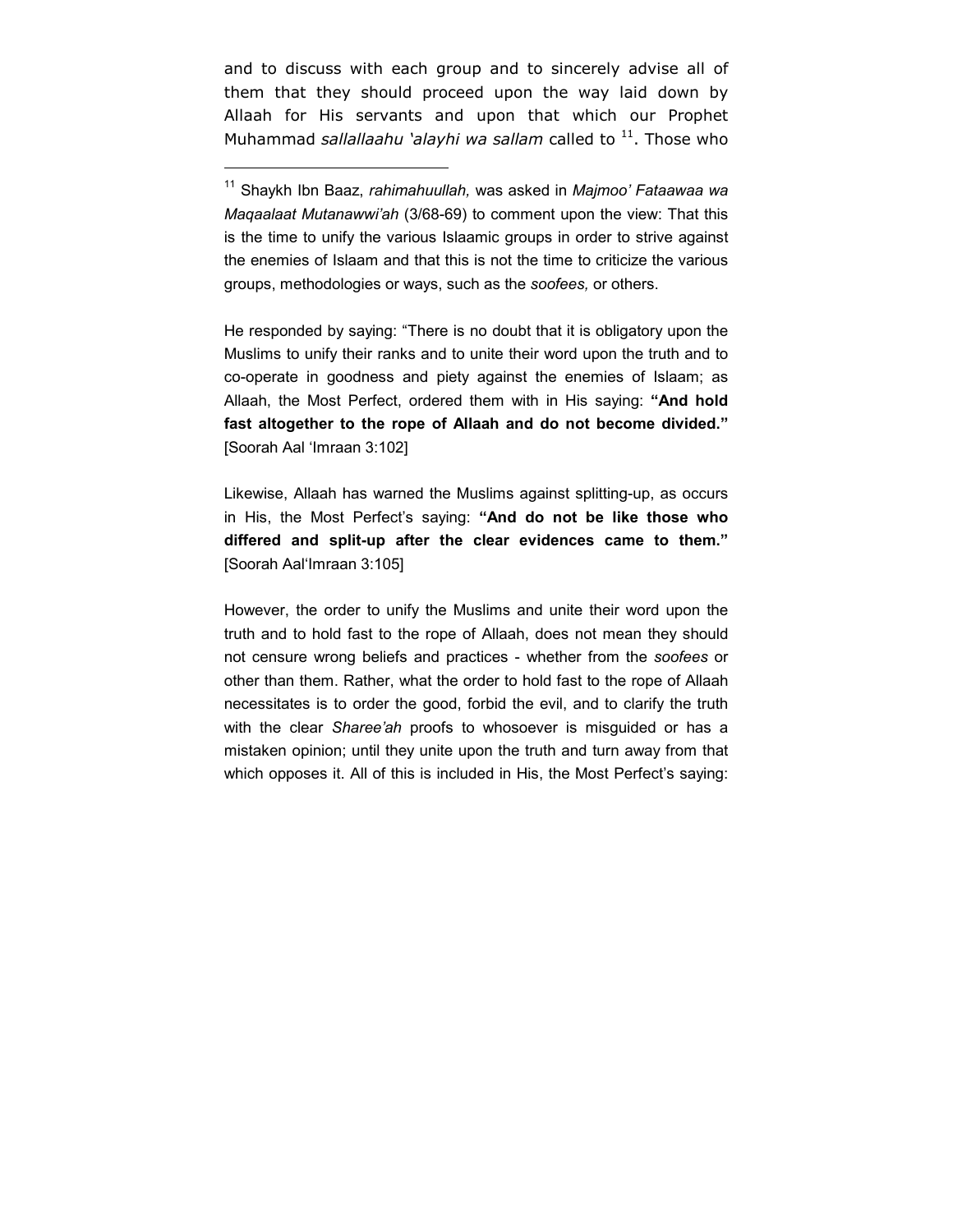**"And help you one another in righteousness and piety, but do not help one another in sin and transgression."** [Soorah al-Maa'idah 5:2]

 $\overline{a}$ 

And His, the Most Perfect's saying: **"Let there arise from amongst you a group of people calling to all that is good, enjoining the good and forbidding the evil, they are the ones who are successful."** [Soorah Aal 'Imraan 3:110]

So if the people of truth withhold from clarifying the mistakes of those who have erred or are mistaken, then they will not have achieved that which Allaah ordered them with, as regards calling to goodness, ordering the good and forbidding the evil. The person in error will remain upon his error, and the one acting in opposition to the truth will remain upon his mistake. And this is contrary to what Allaah, the Most Perfect, prescribed as regards sincere advice, co-operation upon goodness, ordering the good and forbidding the evil; and Allaah alone is the One who grants success."

The Shaykh, *rahimahuullah,* was also asked about the view: We should unite upon that which we agree and we should excuse each other in that which we differ. Shaykh Ibn Baaz replied by saying *(3/58):* 

"Indeed, the answer to this is yes, it is obligatory that we co-operate with one another in that which we agree, as regards aiding the truth, calling to it and warning against what Allaah and His Messenger have prohibited. As for excusing each other in that which we differ, this is not to be applied unrestrictedly, rather it has certain details. As regards issues of *Ijtihaad* in which the evidences are subtle, then it is obligatory not to rebuke each other. As for what opposes a text of the Book or the *Sunnah,* then it is obligatory to correct the one opposing the text, but with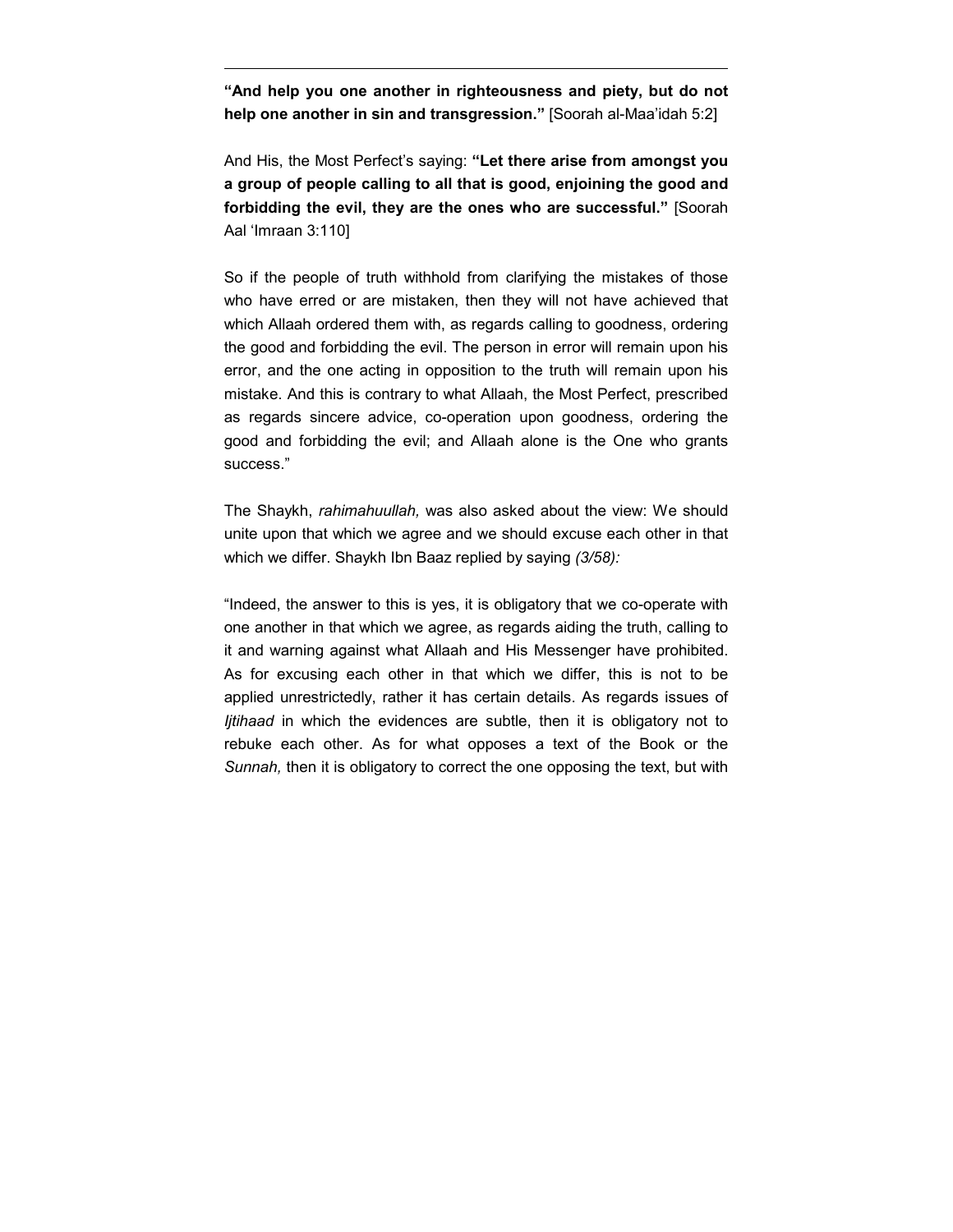ignore this, or continue in their opposition, due to a personal benefit or goal known only to Allaah, then what is obligatory upon those who know the reality is to make this known about them and to warn against them, in order that people may avoid their path. So those who do not know the reality of their affair will not fall into it, nor be led astray, nor be turned away from the Straight Path which Allaah ordered that we follow<sup>12</sup>. Allaah

wisdom, beautiful admonition and arguing in ways that are best; acting upon the saying of Allaah the Exalted:

**"And help you one another in righteousness and piety, but do not help one another in sin and transgression.** 

[Soorah al-Maa'idah 5:2]

 $\overline{a}$ 

**"The Believers - men and women - are friends and protectors, one to another; ordering the good and forbidding the evil."** [Soorah at-Tawbah 9:71]

**"Call to the way of your Lord with wisdom and beautiful admonition and argue with them in ways that are better."** [Soorah an-Nahl 16:125]."

 $12$  The following words were endorsed by Shaykh 'Abdul-'Azeez bin Baaz, as occurs in *al-Furqaan* magazine (no.77; p.14): "We see that the various Islaamic groups present today do not leave being in one of three categories:

*Firstly:* Those groups that are firmly established upon the creed ('a*qeedah)* of the Pious Predecessors *(Salafus-Saalih)* - in beliefs, methodology and action. Such groups should be aided, helped and supported. They should be thanked for the good that they do and be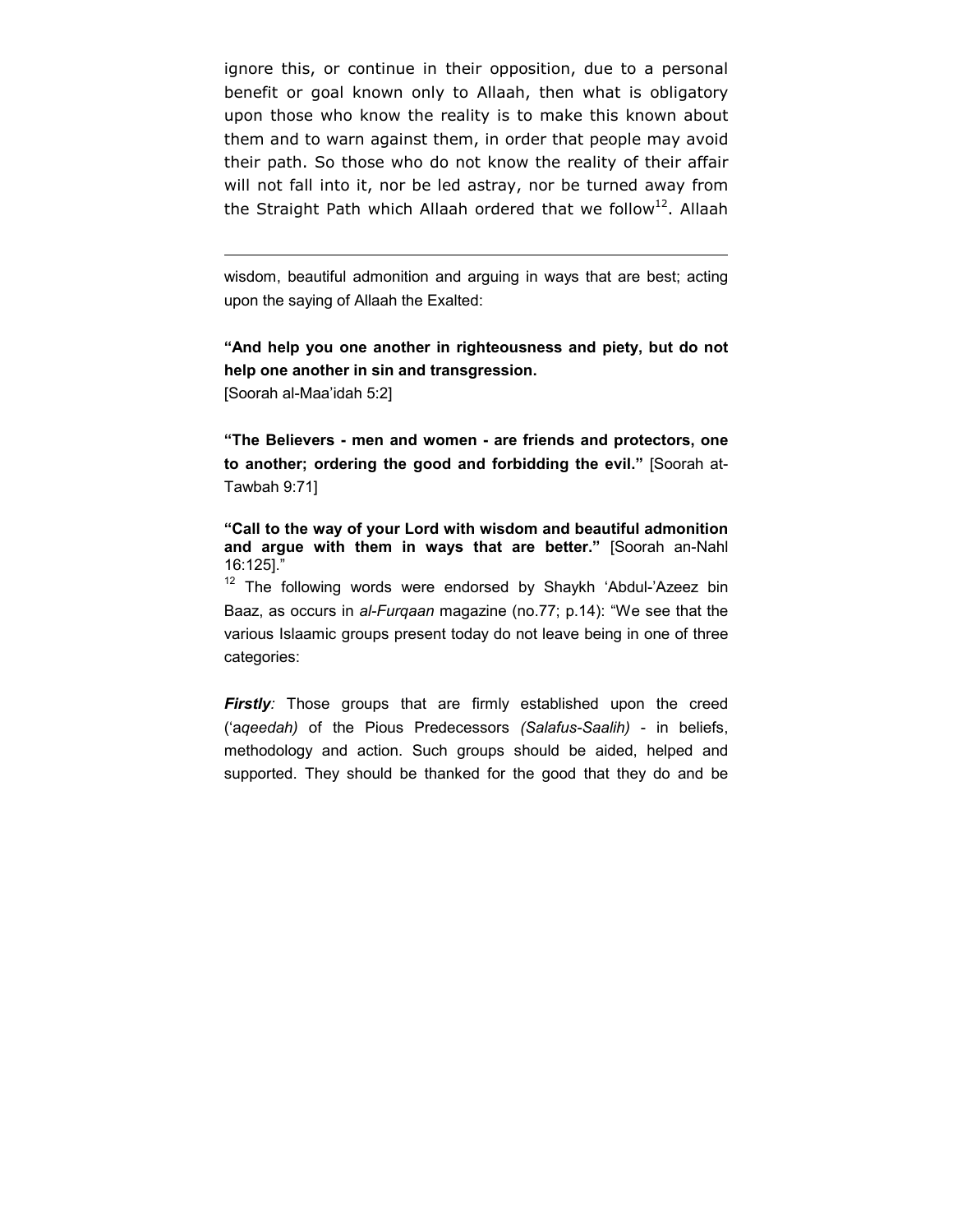promoted; just as it is upon us to sincerely advise them when they err and commit mistakes.

 $\overline{a}$ 

*Secondly:* Those groups that do not have a clear *'aqeedah,* nor a clear methodology that they adhere to, nor do they submit to the understanding of the *Salafus-Saalih* and to the *Sharee'ah* texts. Our stance with regards to them is to sincerely advise them, along with the *Sharee'ah* proofs and evidences, with gentleness, wisdom and beautiful manners - in accordance with the saying of Allaah, the Most High: **"Call to the way of your Lord with wisdom and with beautiful admonition and argue with them in ways that are better."** [Soorah an-Nahl 16:125]

*Thirdly:* Those groups that are established upon opposing and fighting *A hi usSunnah wai-Jamaa'ah.* whether openly or secretly, spreading innovations and deviations. Our stance towards them is one of warning against their evil and exposing their falsehood with every means that the *Sharee'ah* permits."

The Shaykh, *rahimahumullah,* was asked (7/120-121): Teach us O noble Shaykh, how to unravel the discord that is happening in this time with regards to the groups; such as *Jamaa'atut-Tableegh, Jamaa'at lkhwaan, Salafees,* and others. Each group claims: We are the ones who are correctly following the *Sunnah.* So who from these groups is correct and who should we follow? We hope that you will mention their names.

He replied by saying: "The group which is obligatory to follow and whose methodology should be traversed, are the people of the Straight Path; the people who follow the Prophet *sallallaahu 'alayhi wa sallam;* those who follow the Book and the *Sunnah.* They are those who call to the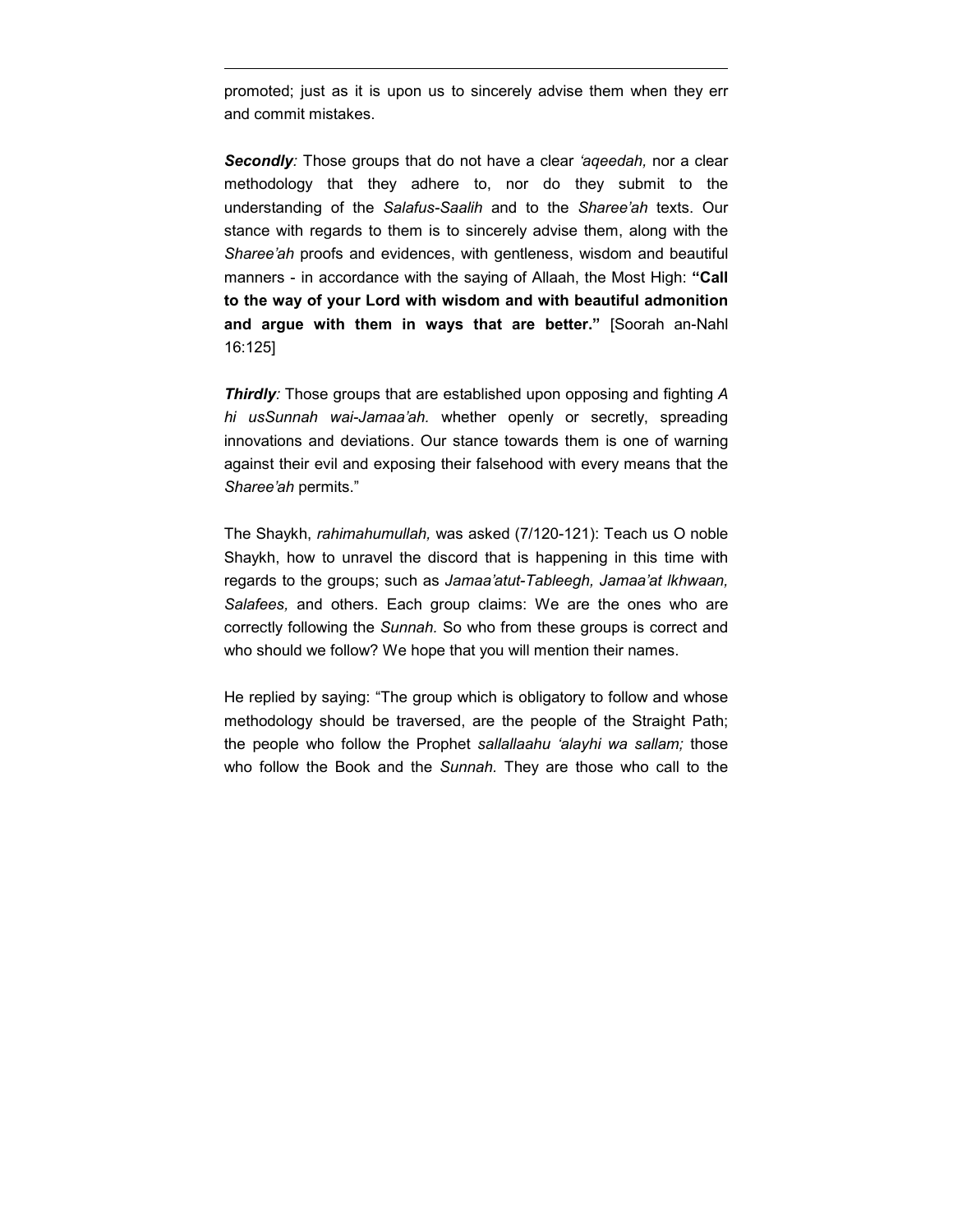#### said: **"And this is My Straight Path, so follow it and do not**

 $\overline{a}$ 

Book of Allaah and to the *Sunnah* of His Messenger *sallallaahu 'alayhi wa sallam,* in both statement and action. As for other groups, no one should follow them, except in that which agrees to the truth; whether it is the group *Ikhwaanul-Muslimoon, Jamaa'at ut-Tableegh, Ansaarus-Sunnah,* or those that call themselves *Salafees,* or *Jamaa'atul-Islaamiyyah,* or *Ahlul-Hadeeth;* as well as any other group that calls itself by any other name. So they are to be obeyed and followed in that which is the truth; and the truth is that which is established by a proof. Whatever opposes the proof is rejected and it is said to them: You are mistaken in this. Thus, it is obligatory to agree with them in that which agrees with a noble Verse, a noble Hadeeth, or a consensus *(Ijmaa')*  from the Pious Predecessors of the *urnmah* ... These groups contain truth and falsehood, they are not infallible; rather each of them is fallible.

**However, the truth is what is established by a proof from the Book of Allaah, the** *Sunnah* **of His Messenger** *sallallaahu 'alayhi wa sallam* **or a consensus of the Pious Predecessors of the** *ummah,* whatever group it is from."

The Shaykh also said in an interview, recorded on the 6th day of *Dhul-Hijjah* 1416H; corresponding to the 24<sup>th</sup> of April 1996 CE:

"We advise them all to unite upon a single way and that is the way of seeking knowledge and attaining understanding of the Book and the *Sunnah,* proceeding along the methodology of *Ahlus-Sunnah wal-Jamaa'ah.* I advise them all that their goal should be to follow the Book and the *Sunnah* and to proceed upon the way of *Ahlus-Sunnah wal-Jamaa'ah,* and that they should all call themselves *Ahlus-Sunnah* or the followers of the Pious Predecessors. But as for bigoted allegiance for the *Ikhwaanul-Muslimeen, or Jamaa'atut-Tableegh,* or so on, then I do not advise this; it is a mistake. Instead, we advise them that they should be together upon a single way, a single group *(jamaa'ah),* advising one another with the truth and having allegiance to *Ahlus-Sunnah wal-Jamaa'ah.* This is the correct way to prevent differences.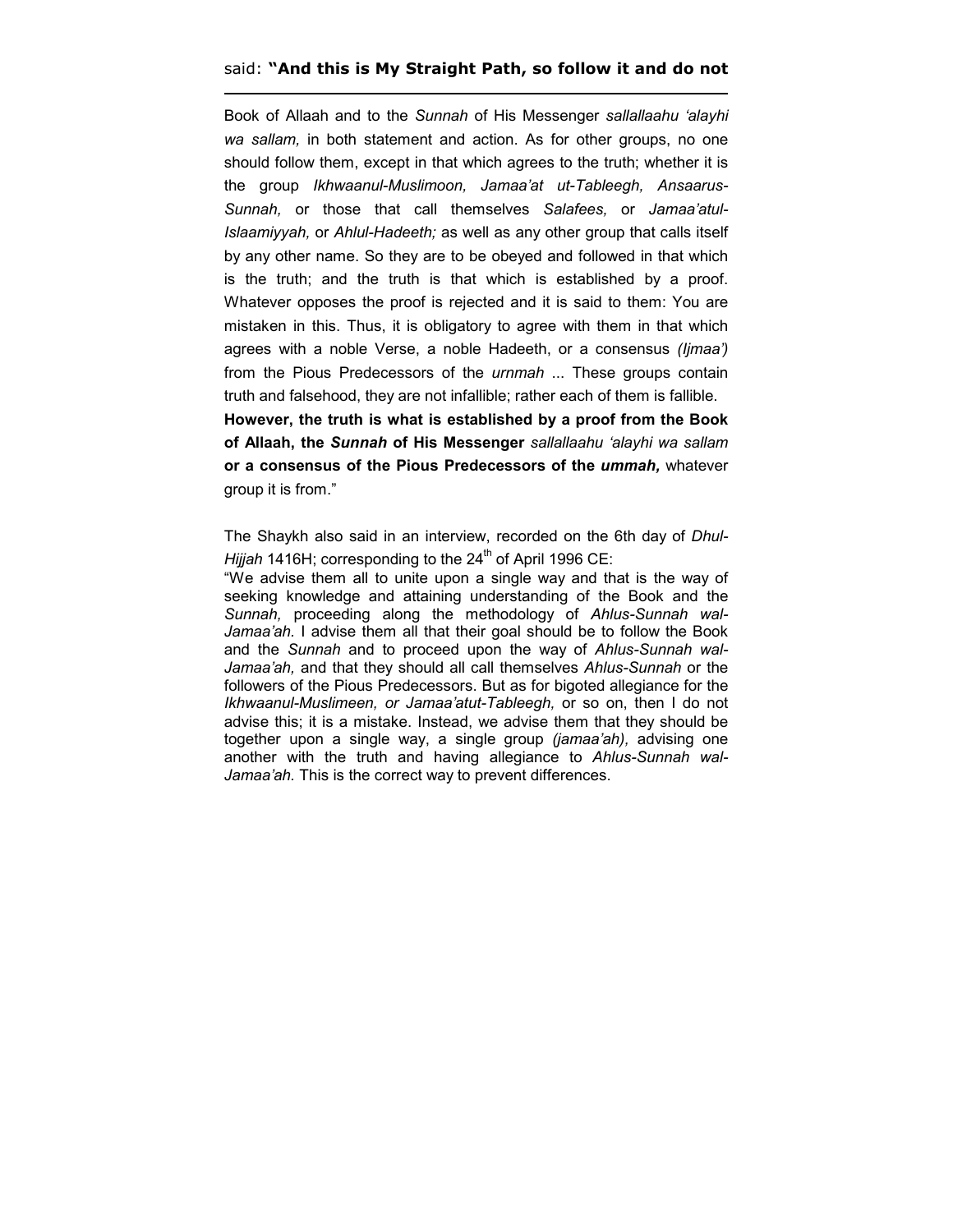**follow other paths that will separate you from His Path. This has He ordained for you, that you may become pious."** [Soorah al-An'aam 6:153]

There is no doubt that the multitude of [differing] sects and groups in the Islaamic society is, *firstly,* something desired by *Shaytaan* and, *secondly* something desired by the enemies of Islaam from amongst mankind $13$ . Since agreement and unification of the Muslims, and their being aware of the dangers which threaten them and their beliefs, will make them active in refuting and rebutting it, and acting in a unified manner for the benefit of the Muslims - thus repelling the danger from their

 $\overline{a}$ 

**"And a party of the People of the Book say: Believe in the morning in that which is revealed to the Muslims, but reject it at the end of the day, so they may turn back."** [Soorah Aal-'Jmraan *3:72]* 

Meaning that the Muslims will leave their Religion, when they see you leaving it.

Likewise, the hypocrites said: **"Do not spend upon those who are with Allaah's Messenger, until they desert him."** [Soorah al-Munaafiqoon 63:7]

**"And as for those who erect a mosque by way of disbelief, seeking to harm and disunite the Believers."** [Soorah at-Tawbaa 9:107]."

<sup>13</sup> Shaykh Saalih al-Fawzaan, *hafidhahullaah,* said in *Maraaji'aat fee Fiqhil-Waaqi'* (p.45):

<sup>&</sup>quot;So splitting-up and there being many [differing] groups and parties is from the plots against this *urnmah,* made by the *shaytaans* from amongst mankind and *the jinn.* Thus the unbelievers and the hypocrites have never ceased, since olden times, injecting their poison in order to split the *ummah.* The jews previously said: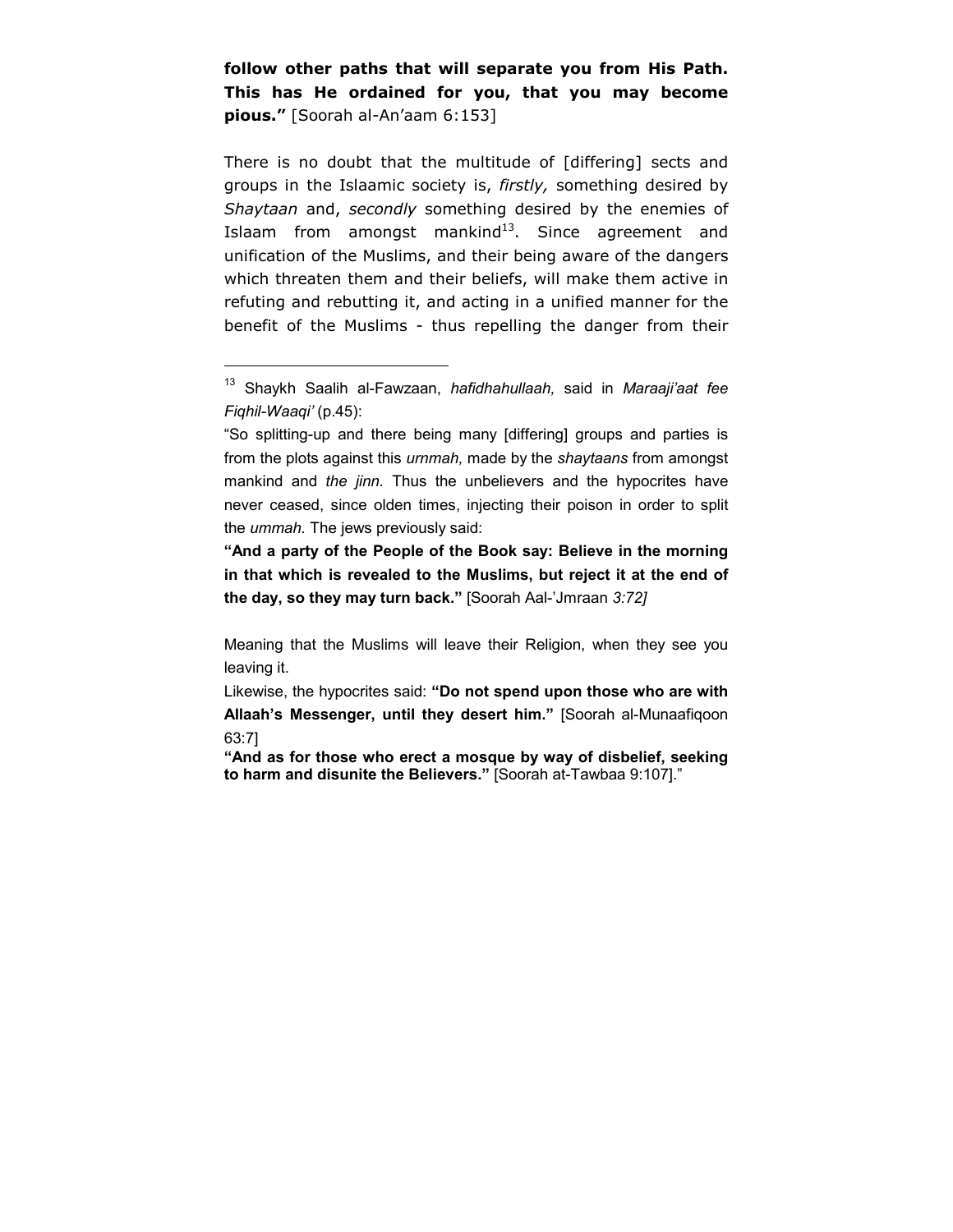religion, their lands as well as their brothers<sup>14</sup>. This is something which the enemies, from amongst mankind and *jinn,*  are not pleased with. Therefore they are very eager to split-up

 $\overline{a}$ 

He replied: "The greatest danger that faces the *ummah* of Islaam is their being far away from the Book of Allaah and the *Sunnah* of His Messenger *sallallaahu 'alayhi wa sallam;* and replacing them with manmade laws and deviated ideologies. Likewise, the greatest danger that faces the Ummah of Islaam is the misguidance and deviation concerning the creed ('a*qeedah)* and the infiltration of concepts of unbelief *(kufr), shirk* and innovations into it from the grave-worshippers and the *soofees.*  Similarly, from the greatest danger that faces the *ummah* of Islaam is their splitting-up and enmity between themselves. The cure for this is to return back to the Book and the *Sunnah;* learning them, teaching them, judging by them between people and adopting what they require of morals, manners and character."

Shaykh Saalih al-Fawzaan also said in Muntaqaa *min* Fataawaa (1/416- 417; no.248): "The most prominent issues which require the Muslims to take a stance on in these times are:- the ignorance concerning the creed ('a*qeedah)* of *tawheed* which many of those who ascribe to Islaam have; adherence to those ideologies and ways that oppose Islaam; and the ideological attack *(alghazwa al-fikree)* that comes from the lands of the unbelievers and is directed at the Islaamic lands. Each of these issues requires a firm stance and a powerful refutation. This is done by explaining the correct Islaam; along with its creed and its wisely prescribed Laws, and by warning against all that opposes it - from defective teaching methods - as well as [utilizing] the media and by spreading beneficial books."

<sup>14</sup> Shaykh Saalih al-Fawzaan was asked in *Muntaqaa min Fataawaa (1/417;* no.249): As regards the dangers that the ummah of Islaam faces from every direction, then what are the greatest of these dangers and what is the path to be taken in order to prevent these dangers?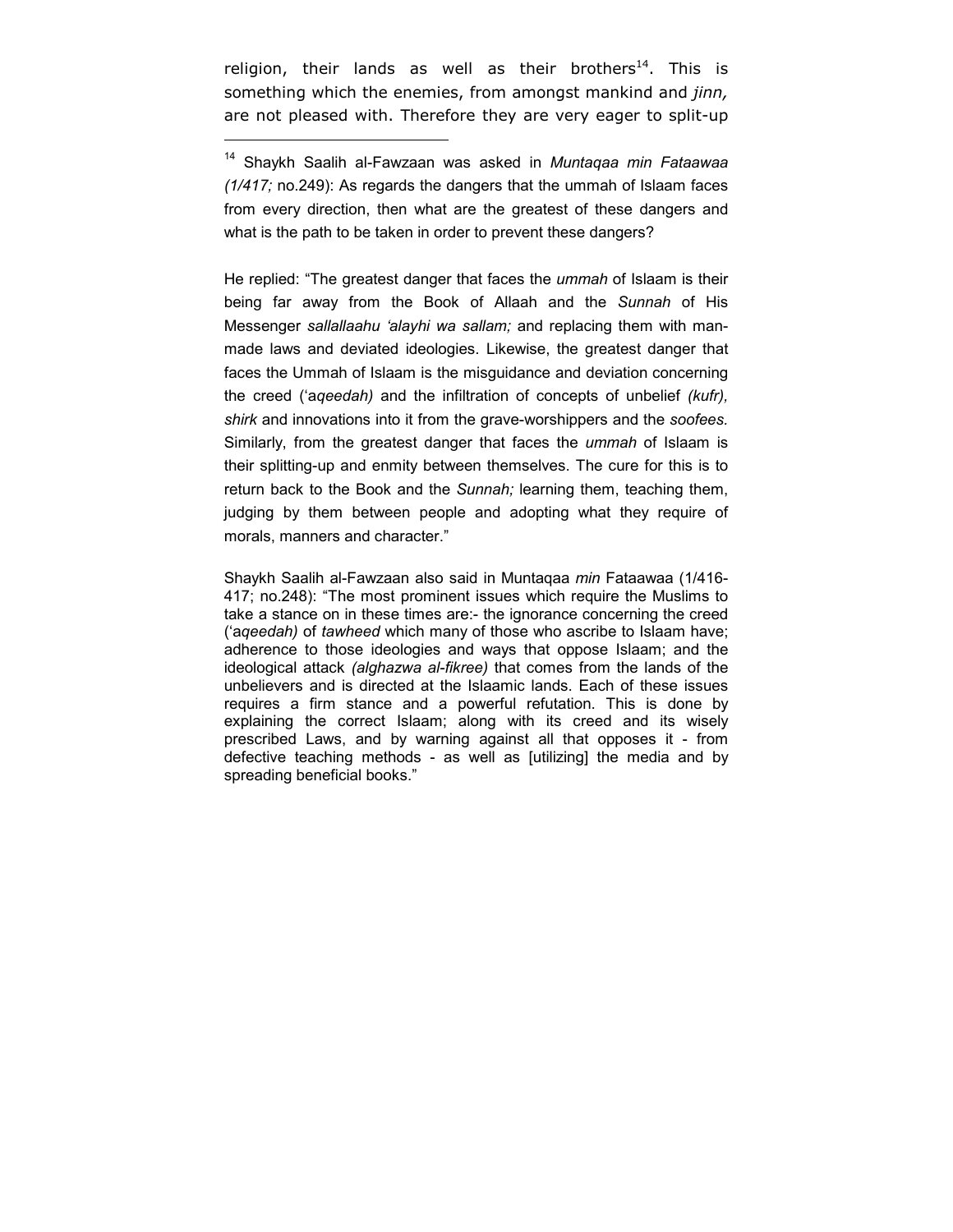<span id="page-27-0"></span>the Muslims, destroy their unity and to sow the seeds of enmity and discord between them.

We ask Allaah that He unites the Muslims upon the truth and that He removes from their society every type of misguidance and every cause of discord. Indeed He is the One Who is able to do that, and He is the One having full power over that.

## **THE ESSENTIAL PREPARATION**

Question: The enemies of Allaah are very eager to enter into the Muslim lands by various methods. So what efforts do you believe should be exerted in order to put a stop to this surge that has threatened the Islaamic societies?

Answer: This is not something strange coming from the callers to christianity, judaism, or the other religions of unbelief. Since Allaah, the Most Perfect and to Whom belongs all praise, informed us about this in His clear Revelation when He said:

**"Never will the jews and the christians be pleased with you until you follow their ways of life. Say: Indeed the Guidance of Allaah, that is the only Guidance. And if you were to follow their false desires after what you have received of the knowledge of Revelation, then you would have neither a guardian, nor any helper against Allaah."**  [Soorah al-Baqarah 2:120]

Allaah, the Most Perfect, also said: **"And they will never stop fighting you, until they turn you away from your Religion, if they can."** [Soorah al-Baqarah 2:217]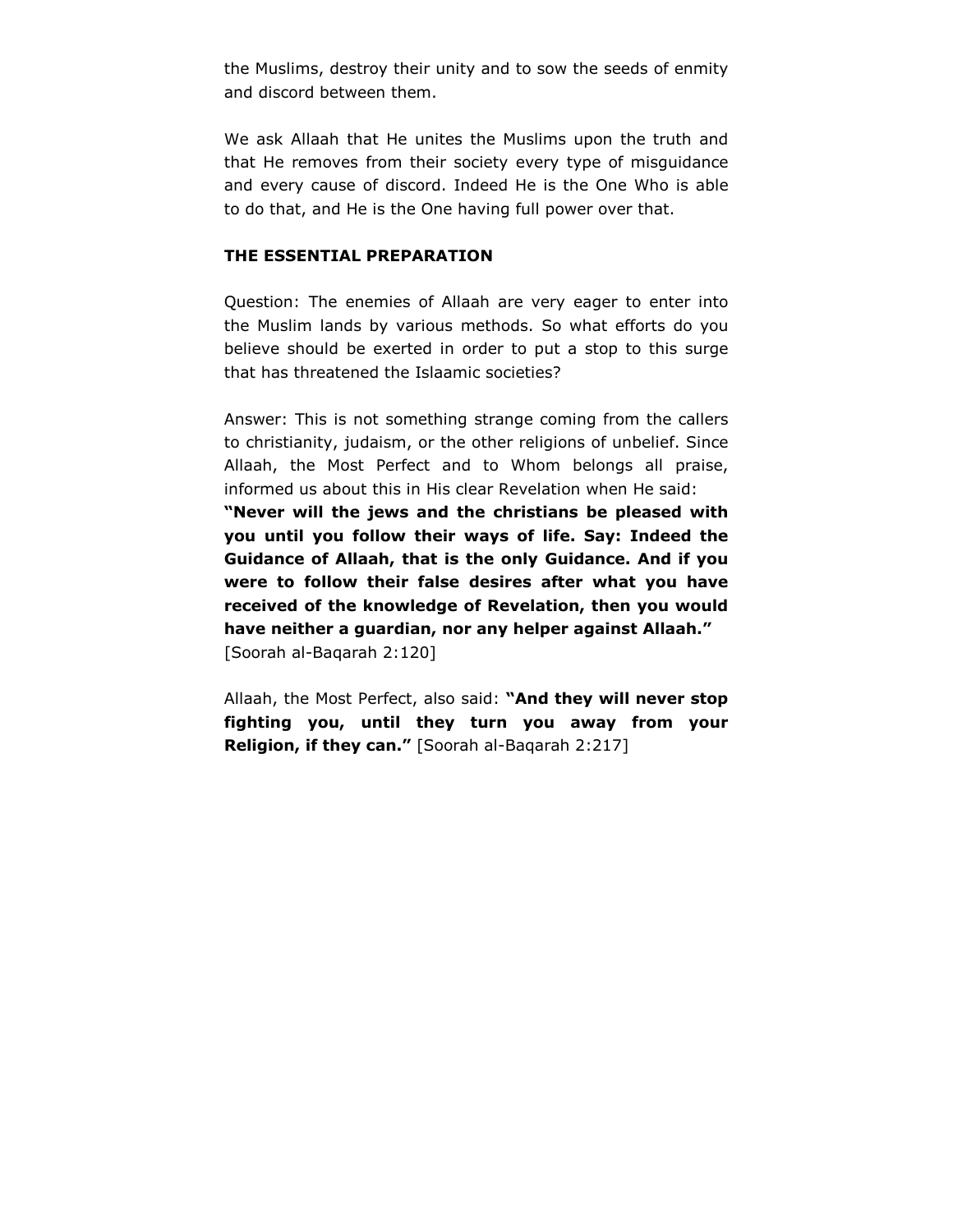This is why they utilize every possible means to penetrate into the Muslim lands, and use various methods and tactics to achieve this. One of their methods is to plant the seeds of doubt and uncertainty into the minds and thoughts and they continue to do so without easing-up or becoming weary, utilizing the church to spread their hatred and enmity, and directing their efforts through it.  $^{15}$ 

 $\overline{a}$ 

The Shaykh, *rahimahuullah,* responded by saying: "Allaah, the Mighty and Majestic, said: **"It will not be in accordance with your wishful thinking, nor the wishful thinking of the People of the Book; whoever works evil will have the recompense thereof, and he will not find any protector or helper besides Allaah."** [Soorah an-Nisaa 4:123]

Thus when the People of the Book say: We will achieve such and such, or we will be victors over such and such of mankind, then this does not harm us, nor do we despair, nor do we become inactive. Rather, this spurs us on and motivates us to act, persist and strive hard in calling *(da'wah)* to Allaah, the Most Perfect, the Most High. Allaah said: **"If you patiently persevere and have piety [i.e. by doing what is commanded and keeping away from what is prohibited], not the least harm will their schemes and plots be to you."** [Soorah Aal- 'Imraan 3:120]

<sup>&</sup>lt;sup>15</sup> Shaykh Saalih al-Fawzaan was asked (1/419; no.252): Indeed the enemies of the Religion have embarked upon a well-calculated project, such that one of their senior devils said that by the year 2000CE all of Africa will be beaming with christianity! So why don't the Muslims undertake a similar sort of project?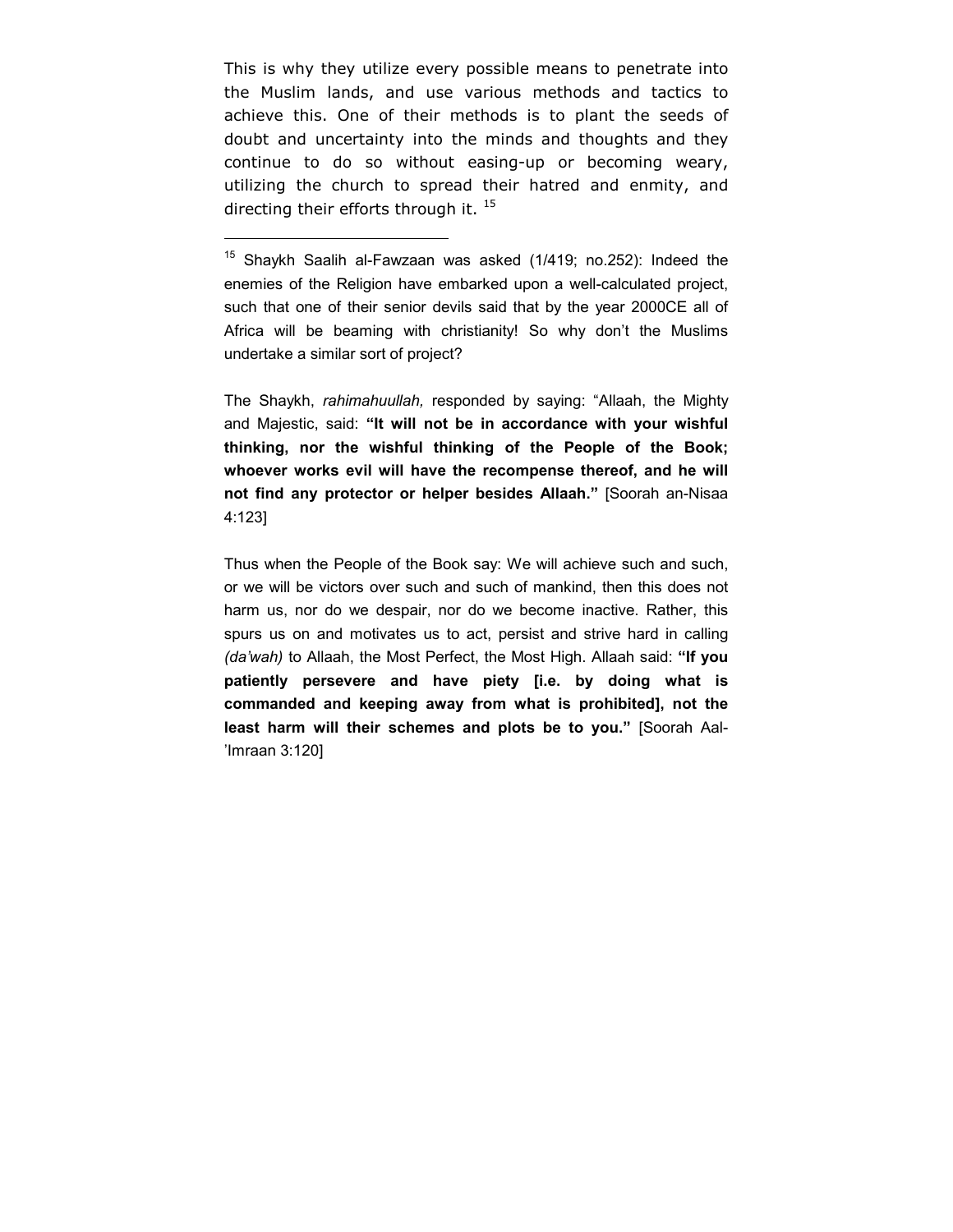And they say things greater than this! They say:

**"None shall enter Paradise except if he be a jew or a christian. This is their own wishful thinking. Say: Produce your proof if you are truthful."** [Soorah alBaqarah 2:111]

So now [they make] Paradise inaccessible! Is this the saying of a sensible person? Indeed, Allaah the Mighty and Majestic refutes them in His saying:

**"Indeed, whoever submits himself to Allaah and does good deeds [purely for Allaah], upon such there will be no fear, nor shall they grieve."** [Soorah al-Baqarah 2:112]

And Allaah the Exalted said:

 $\overline{a}$ 

**"It will not be in accordance with your wishful thinking, nor the wishful thinking of the People of the Book; whoever works evil will have the recompense thereof, and he will not find any protector or helper besides Allaah."** [Soorah an-Nisaa 4:123]

And they say things even greater than that! They said to Moses: **"And show us Allaah in public!"** [Soorah an-Nisaa 4:153]

So they say this, and they say that. They have claims and sayings - and Allaah's aid is sought from being intimidated. However, all of it is thrown back upon their faces and it will not harm the people who have faith at all, as long as the people of faith remain firm, prepare, and not give up at this crucial time.

At present we see the christians spending their wealth, building buildings and schools, and sending troops and followers, but they triumph over a small number of people. Whereas we see many people accepting Islaam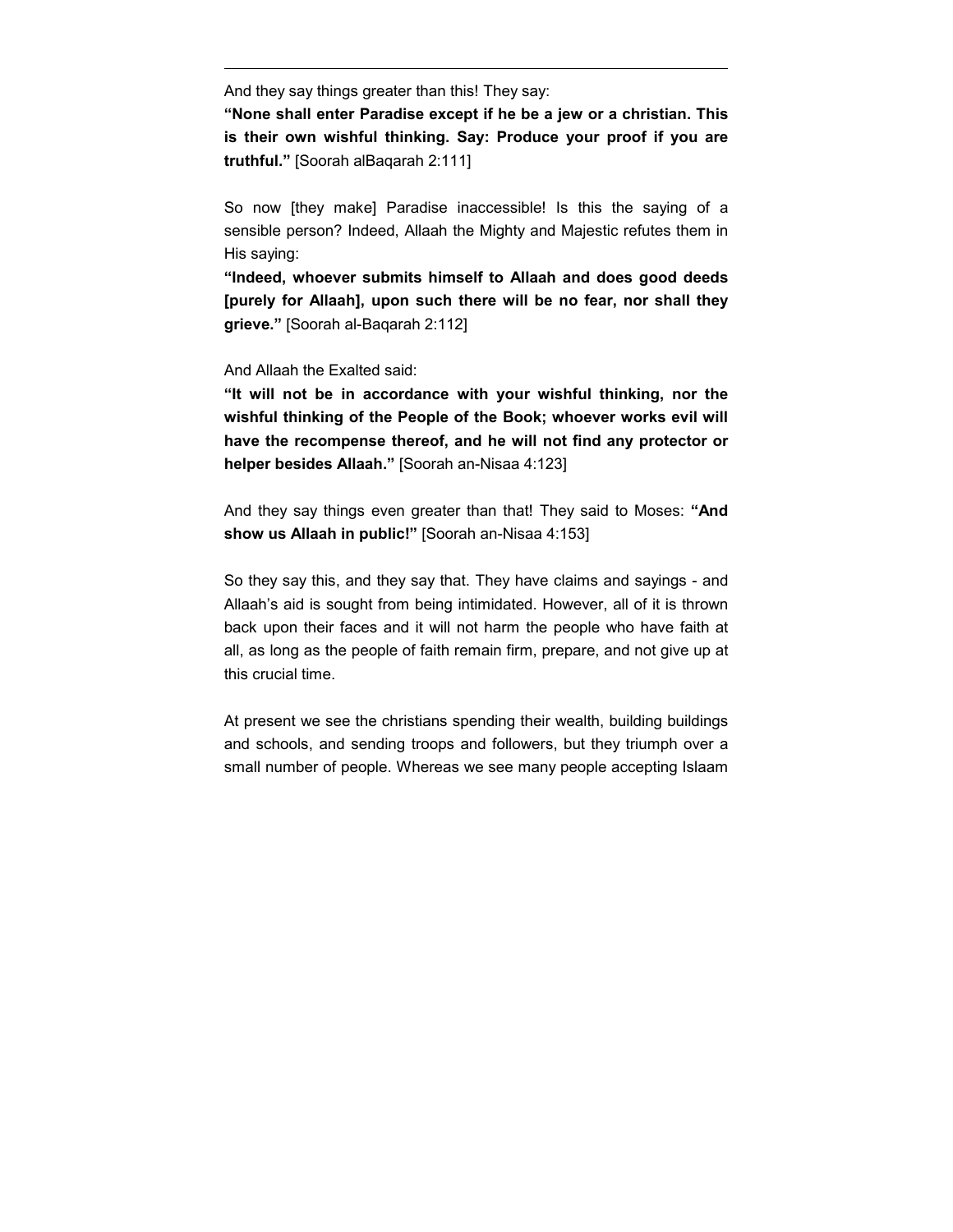without a single person doing *da'wah* to them; without anything. They become Muslims either by seeing the teachings of Islaam, or merely hearing the Qur'aan when it is recited, or by merely reading about Islaam. This is the case despite the fact that the Muslims are lazy. Where is Islaam to be seen upon them. So how would it be if the Muslims were to strive hard in calling [people] to Allaah, and manifesting the goodness of Islaam - beginning with oneself first, becoming an example for others, and painting a correct picture of Islaam. Some of the christians say: We spend so many millions, but they gain only one follower, whereas thousands accept Islaam without the Muslims spending even a single penny.

 $\overline{a}$ 

So the truth is clear, and all praise is for Allaah. However, the truth requires people to carry it. **Indeed, the truth is like a sword; if a courageous man carries it correctly, he will not be stopped, even in the face of the enemy. But a sword, if there is no hand to wield it, then it will not be of any benefit."** 

**ii.** This necessitates cultivating and being cultivated upon the whole of the Religion, not just some parts of it to the exclusion of others. Shaykh 'Abdul' Azeez bin Baaz said in *Majmoo' Fataawaa wa Maqaalaat Mutanawwi'ah* (1/346):

"It is upon you to adopt the whole of Islaam, not just to adopt one part and leave the other. Do not adopt the beliefs ('a*qeedah)* but leave the rulings *(ahkaam).* Do not adopt the rulings, but leave the beliefs. Rather, take the whole of Islaam; take the *'aqeedah,* the rulings, the worship, the *jihaad,* the social matters, the politics, the economics, and all the rest. Accept it all, as Allaah the Most Perfect said:

**"0 you who Believe! Enter into Islaam completely, and do not follow the footsteps of Shaytaan, because he is to you a clear enemy."**  [Soorah al-Baqarah 2:203]."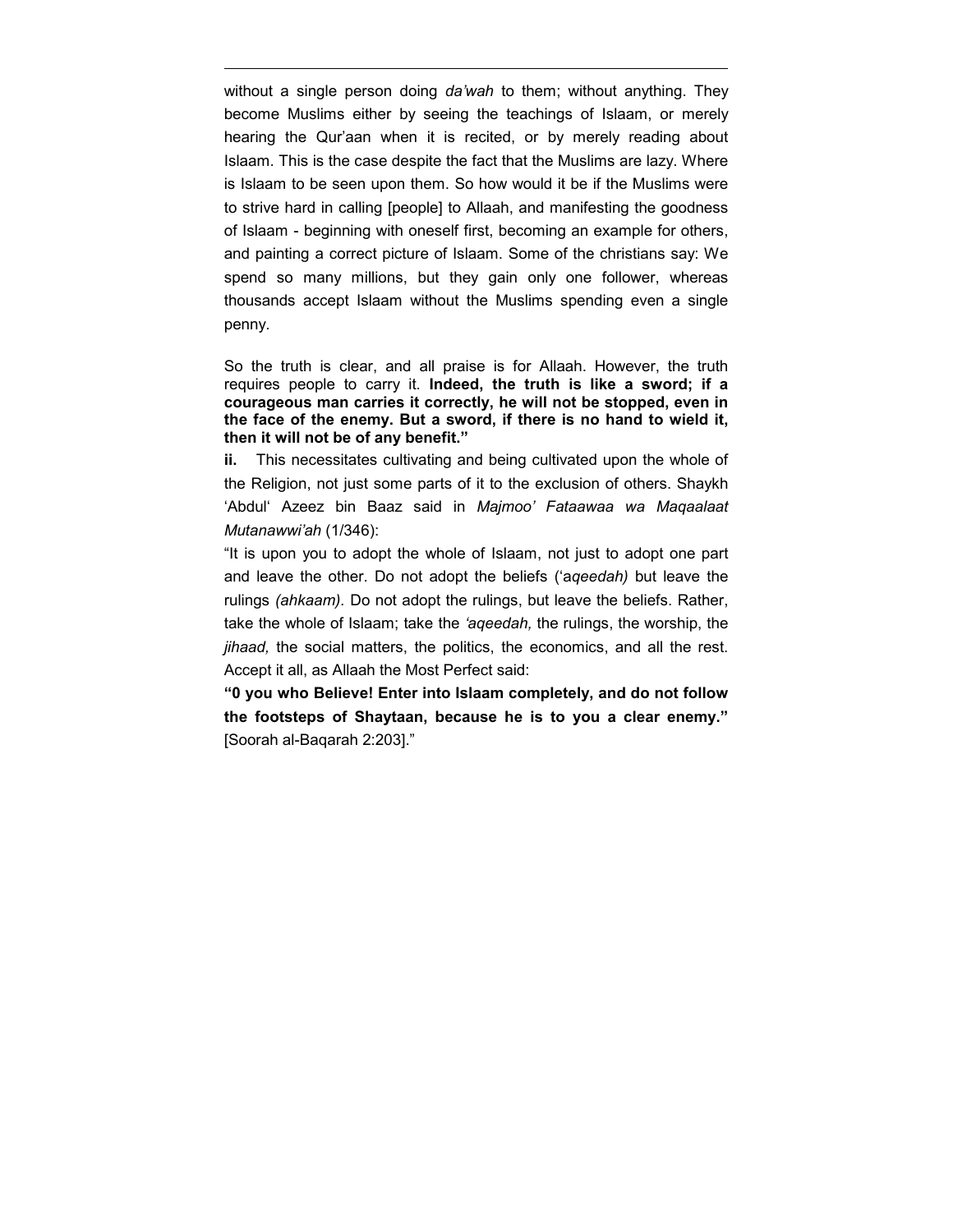Therefore it is obligatory upon the leaders and scholars to exert every possible effort in cautioning and directing the Muslims, and to oppose the efforts of the enemies of Islaam with countermeasures. For indeed the *ummah* of Islaam is an *ummah* that has been entrusted with a responsibility of carrying this Religion and conveying it to others. So when we in the various Islaamic societies - are determined to arm our sons and daughters with correct knowledge, as well as correct understanding of the Religion - beginning this process at an early age - then we will never fear the enemy, by the permission of Allaah. Thus as long as we continue to cling to the Religion of Allaah, glorifying and venerating Him, following His Sacred Laws *(sharee'ah)* and fighting those who oppose Him, then the opposite will happen; it will be the enemies of Allaah who will fear the Muslims. Allaah, the Most Perfect, and the One to Whom belongs all praise, said:

**"0 you who believe. If you help Allaah's cause, then Allaah will help you and plant your feet firmly."** [Soorah Muhammad 47:7]

Allaah, the Mighty and Majestic, also said:

 $\overline{a}$ 

**"But if you remain patient and have piety, then no harm will their cunning plots be to you at all. Indeed Allaah encompasses everything by His Knowledge."** [Soorah Aal- 'Imraan 3:120]

And there are plenty of other Verses with similar meaning.

Shaykhul-Islaam Ibn Taymiyyah, *rahimahuilaah,* said in *Majmoo' Fataawaa* (3/421): "Whenever people abandon a part of what Allaah has commanded them with, this causes enmity and hatred to arise between them."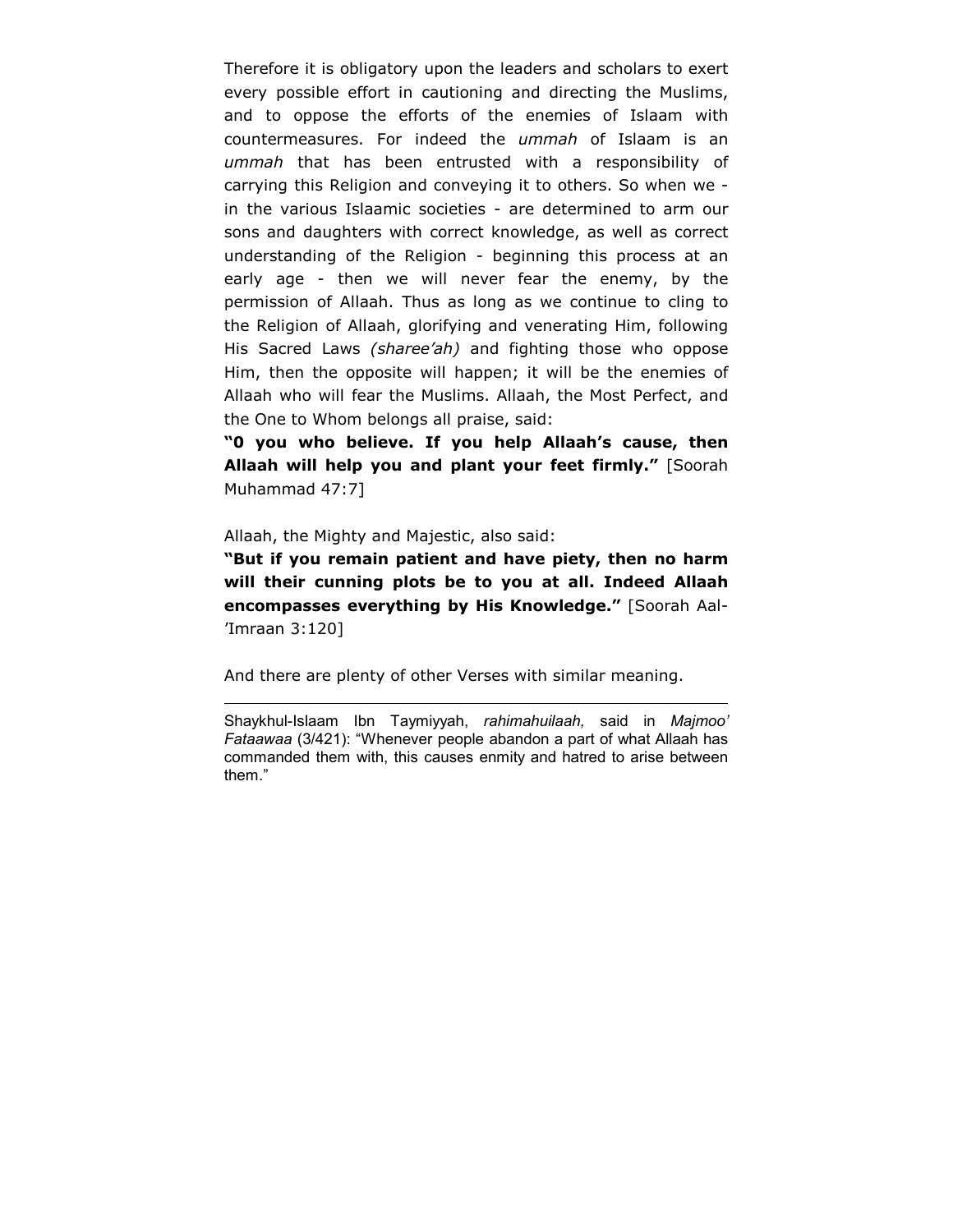So the most important factor in stopping this attack is to prepare a generation who truly know and understand the realities of Islaam." This can be achieved by giving them the correct guidance and cultivation at home, and by utilizing the various means of education in order to develop the society. Add to this the role of guiding, which is the duty of those in authority, and their duty of being constant in undertaking beneficial works, being constant in reminding the people with what is of benefit to them, and doing that which cultivates the correct Islaamic *'aqeedah* in the people:

**"Indeed in the remembrance of Allaah do hearts find tranquillity." [Soorah** ar-Ra'd 13:23]

And there is no doubt that negligence is one of the causes that lets the enemies of Islaam into the Muslim lands - along with their ideological attack - which gradually distances the Muslims from their Religion, step by step. So with this, evil will increase amongst them and they will be affected by the false ideologies of their enemies. And Allaah, One free from all defects, the Most High, ordered the Believers to have patience, to call to patience, and to strive in His Path using every method at their disposal; as Allaah, the Majestic and Exalted, said:

 **"0 you who Believe, persevere and be more patient, and guard your territory by stationing army units permanently at the places from where the enemy can attack you, and fear Allaah in order that you may be**  successful." [Soorah Aal-'Imraan 3:200]

And Allaah, the Most Perfect, said: **"And those who strive hard in Our cause, We shall surely guide them to Our**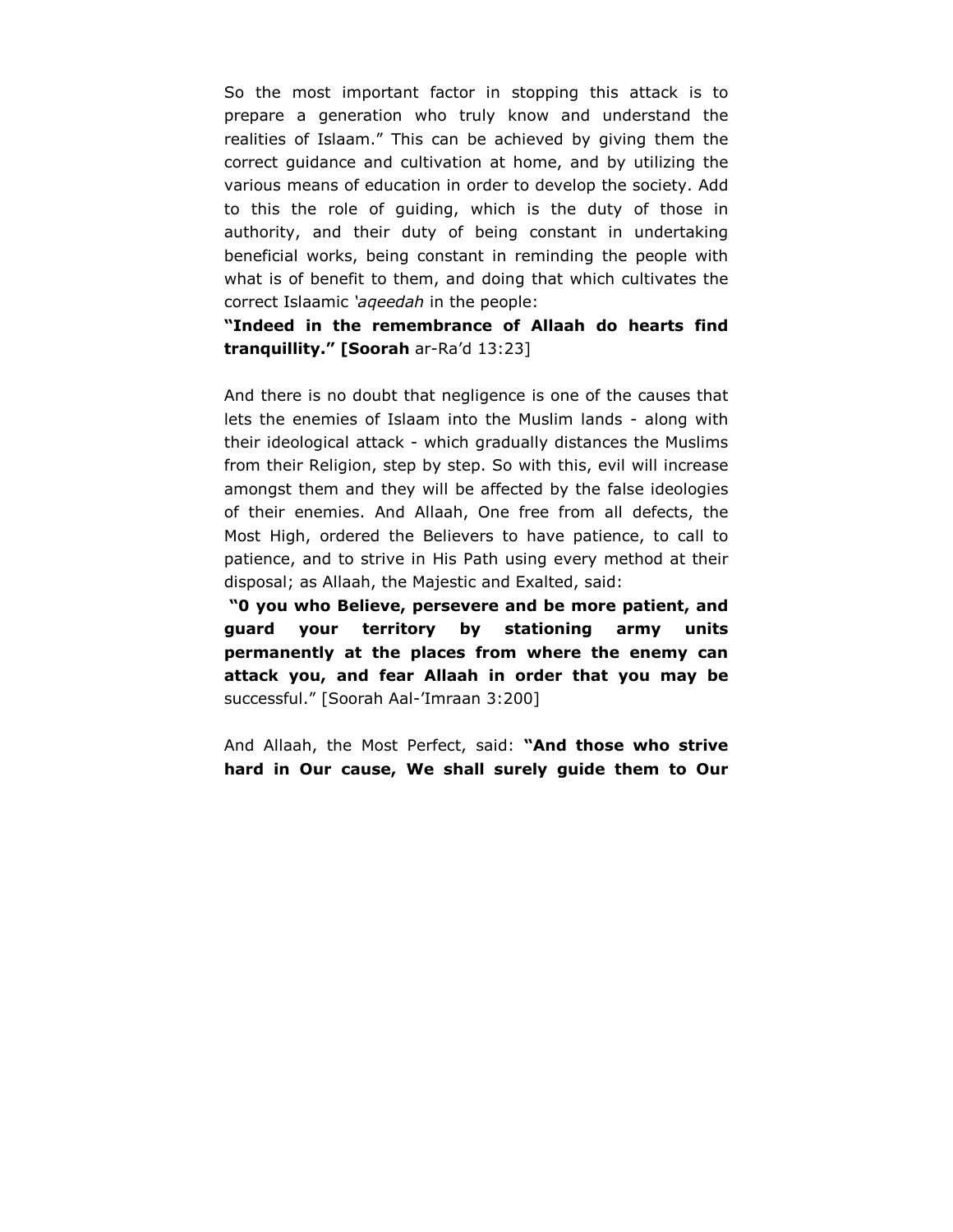# **Paths. Indeed Allaah is with the doers of good."** [Soorah al-'Ankaboot 29:69]

I ask Allaah by His beautiful Names and lofty Attributes that He rectifies the affairs of the Muslims, and that He grants to them the understanding of the Religion, gathers the word of their leaders upon the truth, and rectifies their close advisors. Indeed He is the Most Generous.

And may Allaah extol and send abundant blessings of peace upon our Leader and Prophet, Muhammad; and upon his Family, his Companions and his followers.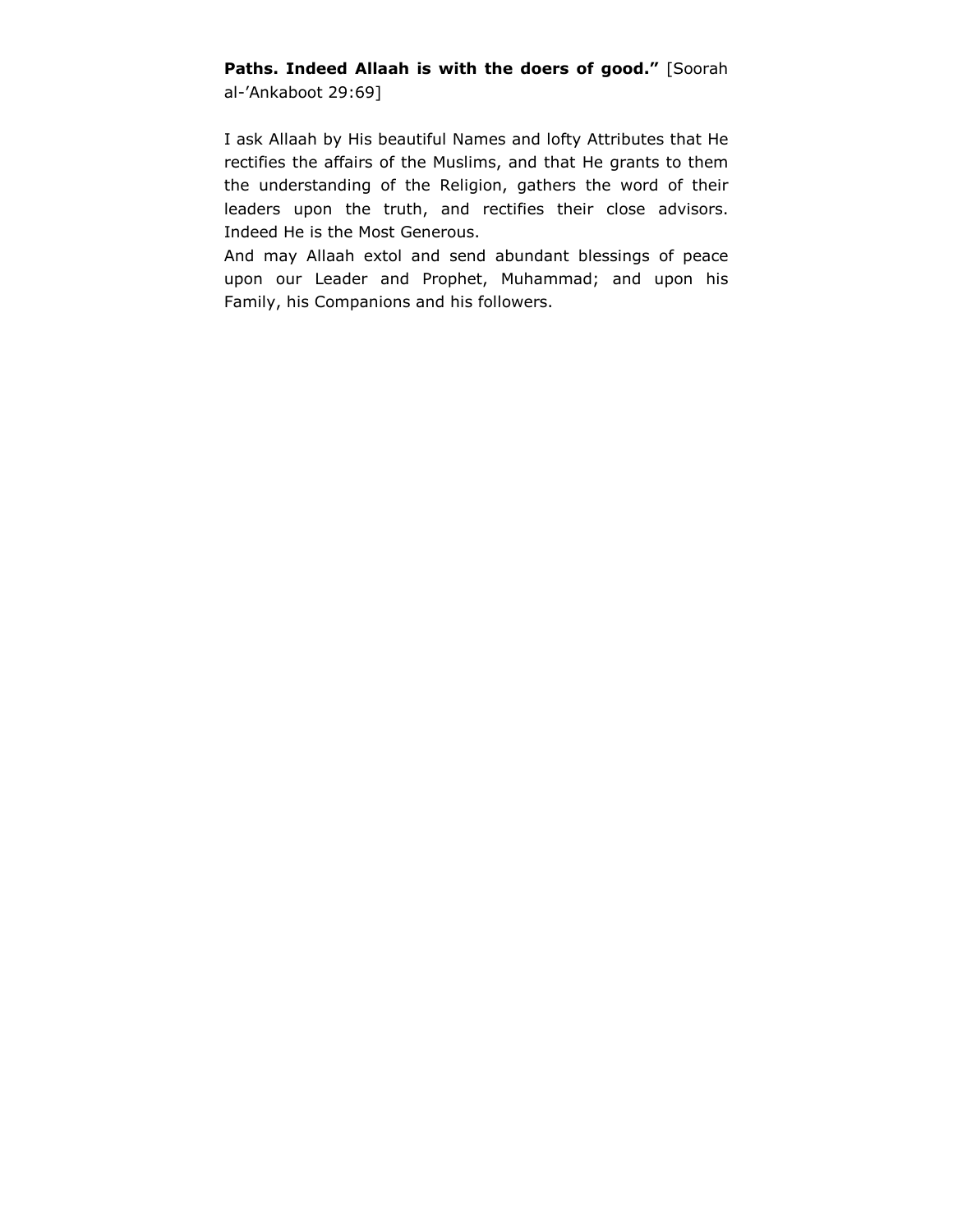# ---- *the second interview ----*  **Concerning the Ideological Attack**

#### <span id="page-34-0"></span>**THE RATIONALE BEHIND THE IDEOLOGICAL ATTACK**

Question: What in your opinion is the definition of the Ideological Attack *(al-ghazwa al-fikree)?<sup>16</sup>*

Answer: The term, 'the Ideological Attack,' is a modern term, which refers to a set of efforts, undertaken by a particular nation, in order to conquer or influence another nation, such that [the attacked nation] is steered in a particular course of direction because of it.

It is far more serious than military warfare, since it aims at secrecy, seeking to achieve subtle objectives initially; so that the attacked nation does not perceive it, nor prepares to halt it, nor stand in its way - thereby falling victim to it. The eventual result of this onslaught is that this nation becomes diseased in its thoughts and its senses; loving what the enemy wants it to love and hating what they want it to hate. It is a chronic disease, which attacks nations, doing away with its characteristics, removing its foundations and strength. The nation, which is struck by it, does not even feel what has hit it, or what it even is! That is why curing it becomes somewhat difficult, and making [the attacked nation] understand the ways of righteousness becomes a struggle.

This war takes place by means of school curriculums, general education, media, small and large size publications, and other

 $\overline{a}$ 

<sup>16</sup> From *Majmoo' Fataawaa wa Maqaalaat Mutanawwi'ah* (3/438-446).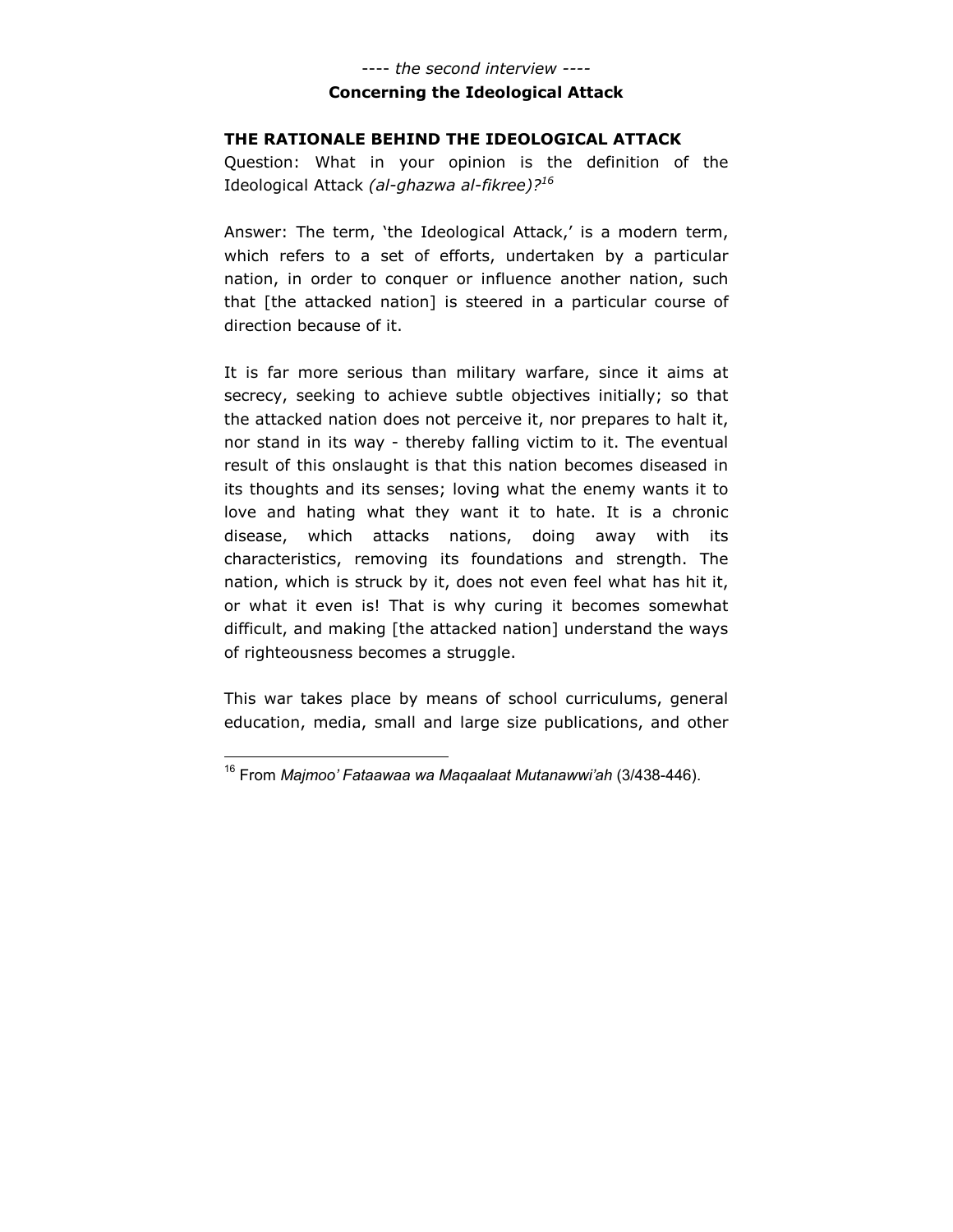<span id="page-35-0"></span>such channels. Through this the enemy hopes to deviate the nation from its beliefs, becoming attached to what the enemy throws at it. We ask Allaah for safety and protection from this.

## **WHO Is SUBJECTED To THIS ATTACK?**

Question: Are the Arabs generally subjected to this type of warfare, in particular the kingdom of Saudi Arabia?

Answer: Yes, the Muslims in general, including the Arabs, the kingdom, and other than them, are all subject to a great ideological attack from the various nations of unbelief *(kufr);*  from both the east and the west. The severest and most serious of these [ideological] attacks are:-

**The attack of the christian crusaders. The zionist attack. The communist and atheistic attack.** 

**The attack of the christian crusaders** is today at its most intense. Since Salaahud-Deen al-Ayyoobee achieved victory over the christians crusading in the Muslim lands, with their strength and weapons, the christians realized that even though they had achieved [some] victories, nevertheless these victories were temporary ones that did not last. That is why they started thinking about the most destructive alternatives. After numerous case studies and assemblies they arrived at [something] that was far more dangerous and destructive than military warfare; which was that the christian nations, both individually and collectively, should launch an ideological attack on those Muslims who were just beginning to grow and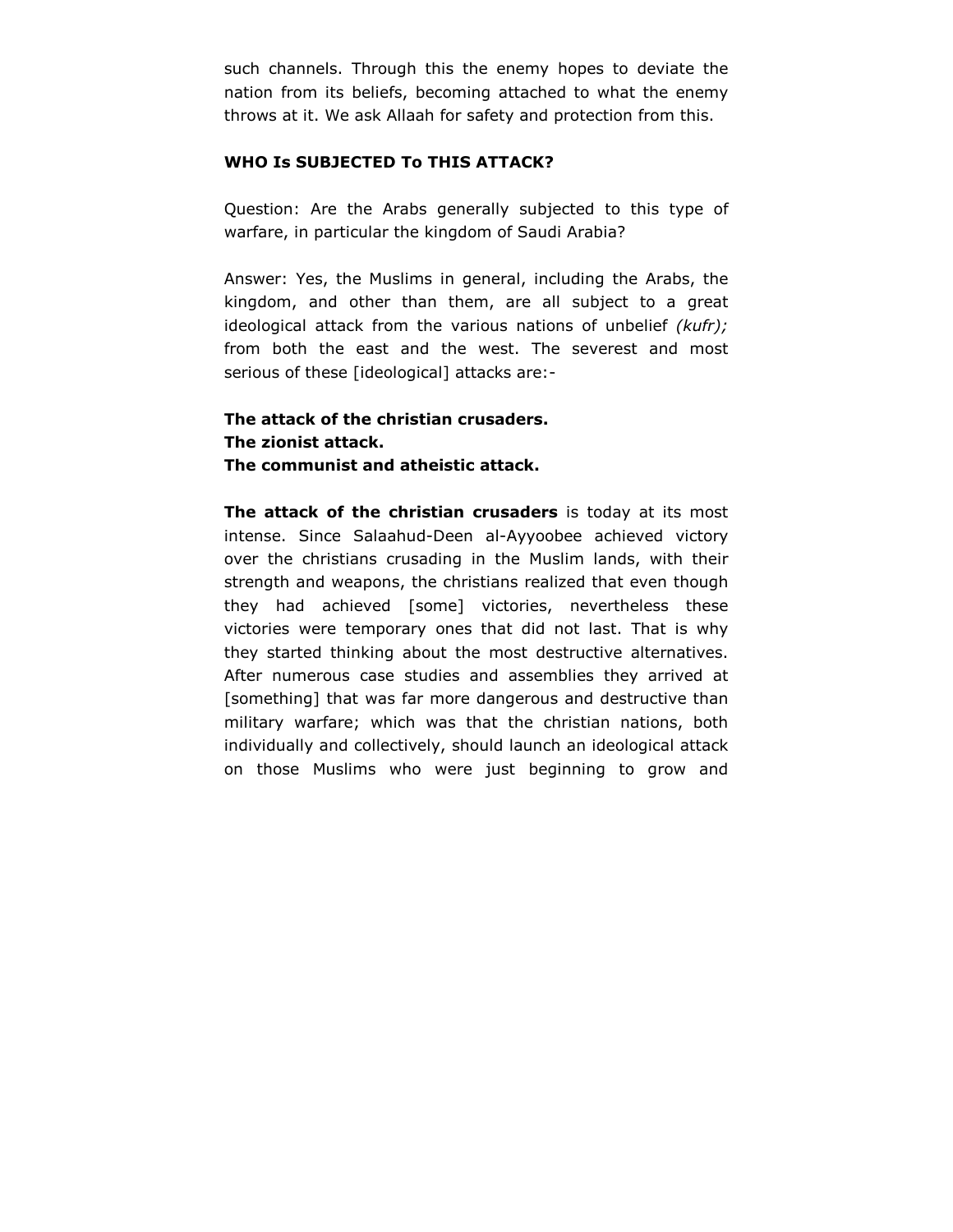develop. This is because conquering the hearts and thoughts of a people is far more permanent than conquering their lands! The Muslim whose mind has not been corrupted cannot bear to see the unbelievers wielding authority, and ordering and prohibiting in his own country. Therefore such a Muslim strives his utmost to expel and distance them - even if he has to sacrifice his own life, or his most cherished possession for this cause; and this is what happened after the major conquest of the crusaders.

As for the Muslim who is exposed to this filthy attack, he becomes ill in thought and desensitized to this disease; he may not even see any danger with the presence of christians in the lands of the Muslims. Indeed, he may even think that their presence is a source of goodness, which aids and advances civilization.

So the christians have sufficed themselves with this ideological attack, as opposed to the military one, because it is more effective and more permanent. What need do they have of deploying troops or spending huge sums of money, when there exists amongst the children of the Muslims those who can actually fulfill their wishes, intentionally or unintentionally, with a price or without one! This is why they do not resort to openly fighting the Muslims with weapons and arms, except in rare cases when necessity dictates this. They resort to this in situations where speed is sought; such as what happened in Uganda and Pakistan. Or when there is a need to stabilize the advancement, or establish centers, or to establish bases, which engage in destructive ideological warfare; such as what happened in Egypt, Syria, Iraaq, and other countries, before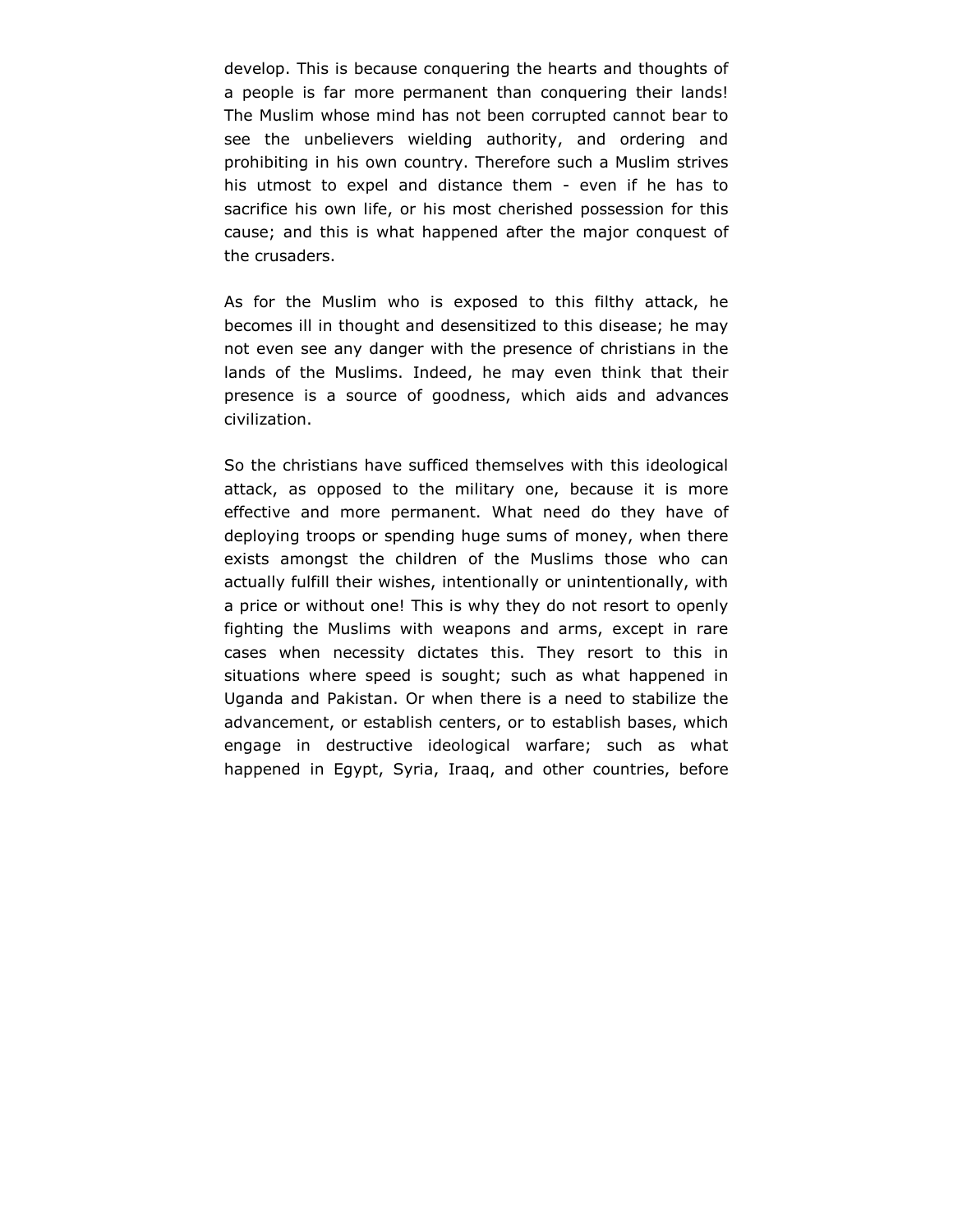their expulsion.

 $\overline{a}$ 

**The zionist war** is just the same. The jews strive their utmost to corrupt the beliefs, morals and manners of the Muslims. The jews scheme and crave after possessing the Muslim lands, as well as the lands of others. They have fulfilled some of their plans and continue striving hard to implement the rest of them. Even though they do engage the Muslims in warfare involving strength and arms and have occupied some of their lands, they also fight them by spreading destructive thoughts, beliefs and ideologies; such as Freemasonry, Qadiaanisim, Bahaaism, Teejaanism and others **-** seeking the support of the christians and others, in order to fulfill their objectives $^{17}$ .

**The following are extracts taken from a clarification made by the Shaykh two months after the initial fatwaa, which was published in** 

 $17$  It is appropriate here to address some of the allegations that continue to be leveled against the Shaykh, *rahimahuullah,* with regards to his verdict *(fatwaa)* about the peace treaty with the jews which, even though it was first published in *al-Muslimoon* newspaper on the 21st of Rajab 1415H, certain misconceptions still continue to be circulated about it. From them:

<sup>1.</sup> The *fatwaa* implied that there should be love and allegiance between the Muslims and jews.

<sup>2.</sup> It implied that Palestine should remain permanently in the hands of the jews.

<sup>3.</sup> It implied that the educational curricular in the Muslim lands should be altered so as not to offend or antagonize the jews.

<sup>4.</sup> It required that all of the Muslim world abide by the treaty.

<sup>5.</sup> It stated that the peace treaty be permanent and ever-lasting.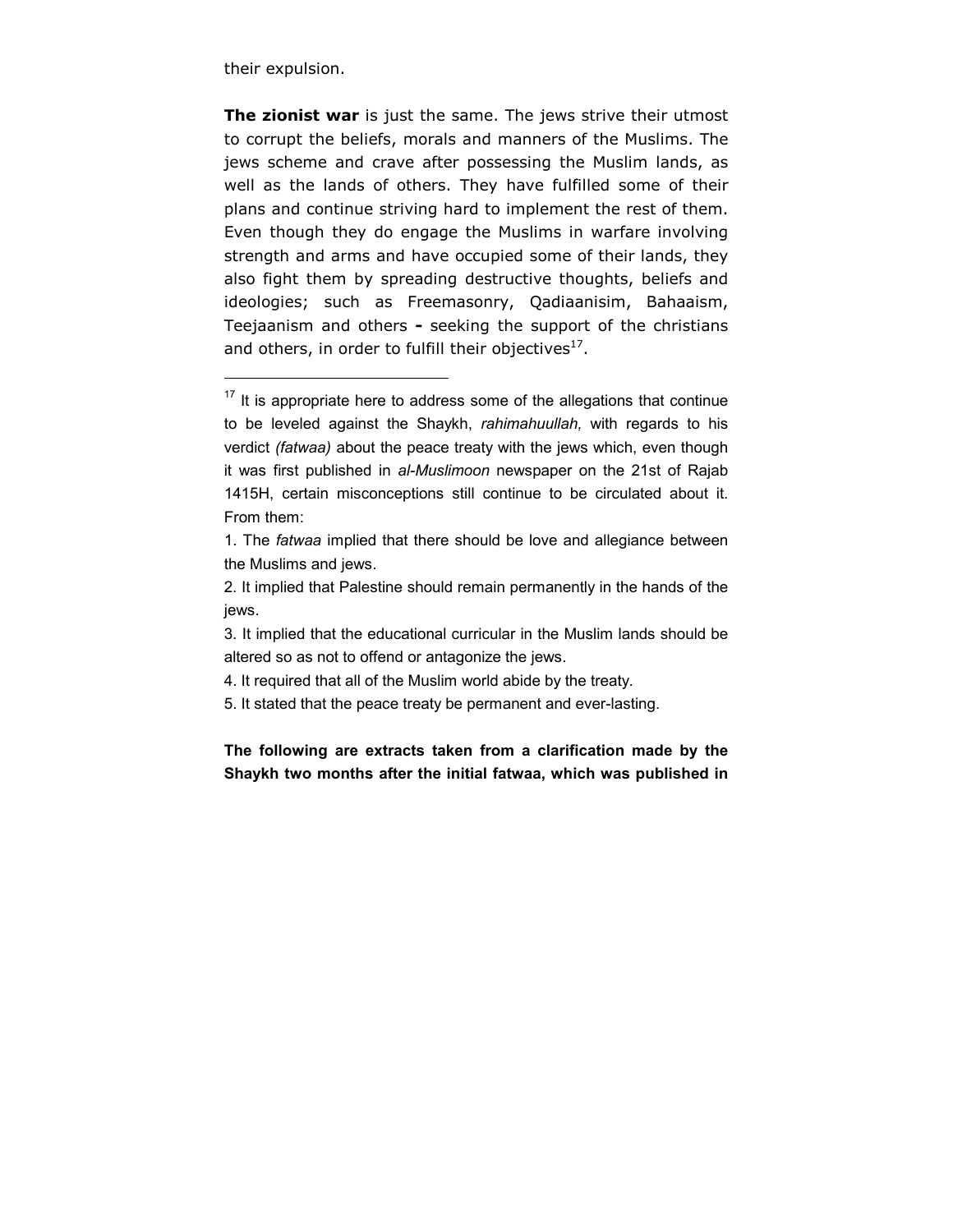#### **a***t-Tawheed* **magazine (vol.23; no.10):**

 $\overline{a}$ 

"A peace treaty with the jews does not imply having love for them, or taking them as friends and allies Rather it only means peace between the two sides and that each of them will not harm the other, as well as other things such as buying and selling, exchanging ambassadors, and other dealings which do not mean love for the unbelievers or taking them as friends and allies. The Prophet *sallallaahu 'alayhi wa sallam*  established a peace treaty with the people of Makkah, and that did not mean that they loved them or took them as friends and allies. Rather, the enmity and hatred remained between them until Allah facilitated the conquest of Makkah, in the year of the Conquest; and the people entered Allaah's Religion in multitudes ..."

"So all of this shows that peace treaties and truces do not necessitate love, friendship and affection for the enemies of Allaah - as is thought by some of those who have scant knowledge of the *Sharee'ah* rulings. Thus it will be clear to the questioner and others, that peace with the jews, or other unbelievers, does not mean that we change the educational curriculae, nor any other dealings related to love and allegiance; and Allaah alone grants success.

"The peace between the Muslim leaders of Palestine and the jews does not mean that the jews will permanently possess the lands that they possess now. Rather, it only means that they will be in possession of them for a period of time, until either the truce expires, or until the Muslims become strong enough to force them out of the Muslim lands in the case of an unrestricted peace. Likewise, when we have the ability, it is obligatory to fight the jews until they enter into Islaam, or until they give the *jizyah* (a tax levied from those non-Muslims who are permitted to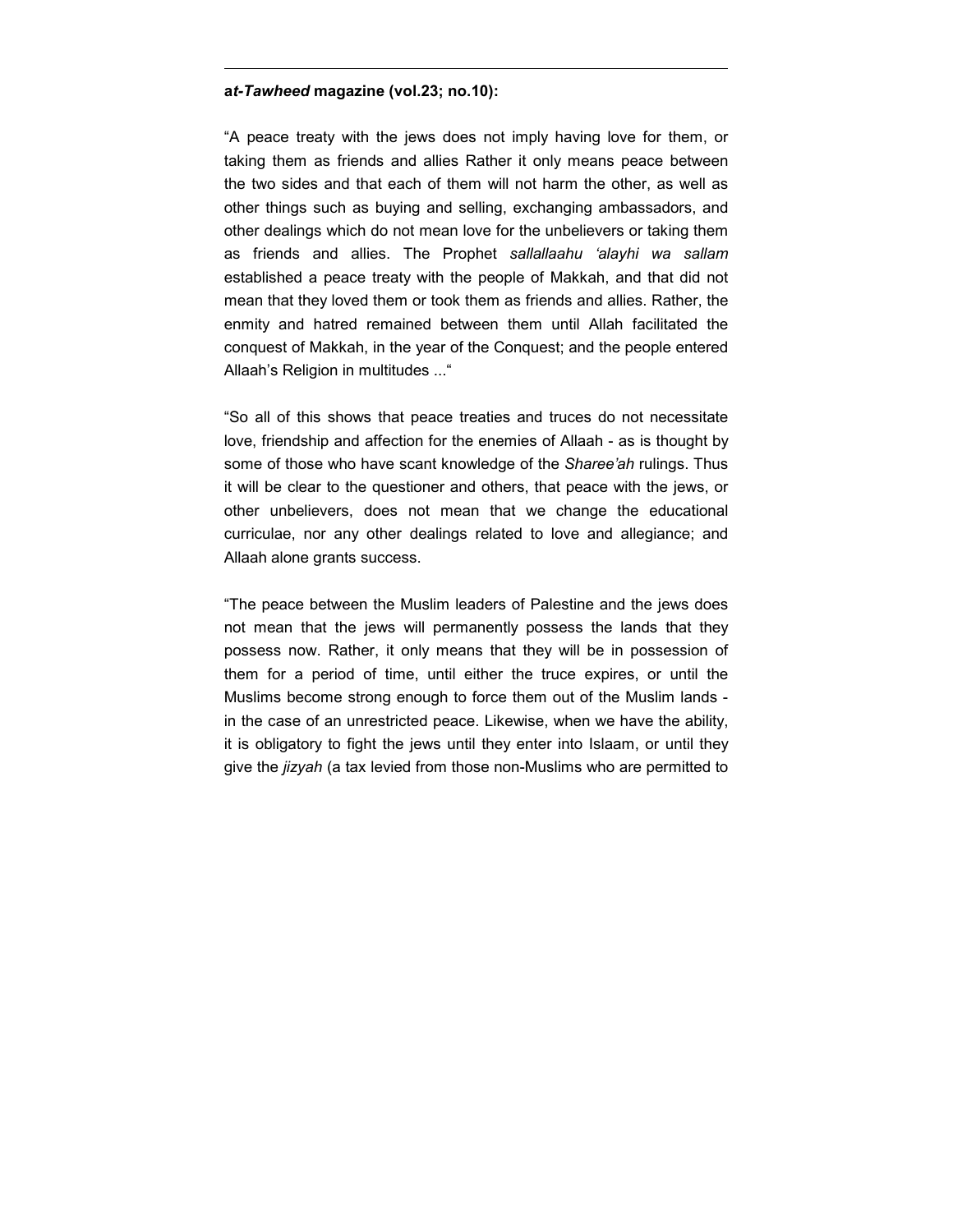live under the protection of the Muslim state) in servility **..."** 

 $\overline{a}$ 

"The peace between the Palestinian Liberation Organization and the jews does not necessitate what the questioner mentioned with regards to the rest of the countries. Rather each country sees what is beneficial. So if it sees that it is beneficial for the Muslims in its land to have peace with the jews and to exchange ambassadors and to engage in trade and dealings that are deemed to be lawful by the pure *Sharee'ah* of Allaah, then this is alright. However, if it sees that the benefit for it and its people lies in cutting-off from the jews, then it should act as the *Skaree'ah*  requires and benefit necessitates."

"So all of this is when one is unable to fight the unbelievers, or to make them give the *jizyah* - if they are from the People of the Book *(ahlulkitaab).* However, when one does have the ability to wage *jihaad* against them, then what is required is to call them to enter into Islaam, or to be fought against, or to pay the *jizyah* if they are from its people. **So in this case it is not permissible to seek peace with them, nor to abandon fighting, nor the** *jizyah***.** 

Rather, seeking peace is allowed when there is a need or necessity; when you are unable to fight them, or unable to enforce the *jizyah* upon them, if they are from its people **..."** 

*A Final Point:* The Shaykh issued this *fatwaa* seeking to safeguard the Religion, life and property of the Muslims in the best possible manner taking into consideration the attendant circumstances in that particular region, as well as the associated benefits and harms. The Prophet *sallallaahu 'alayhi wa sallam* said in a hadeeth reported by al-Bukhaaree **(13/318)** and Muslim (no.1716): *"When a judge strives and judges and is correct, he receives two rewards. If he strives and judges but errs, he*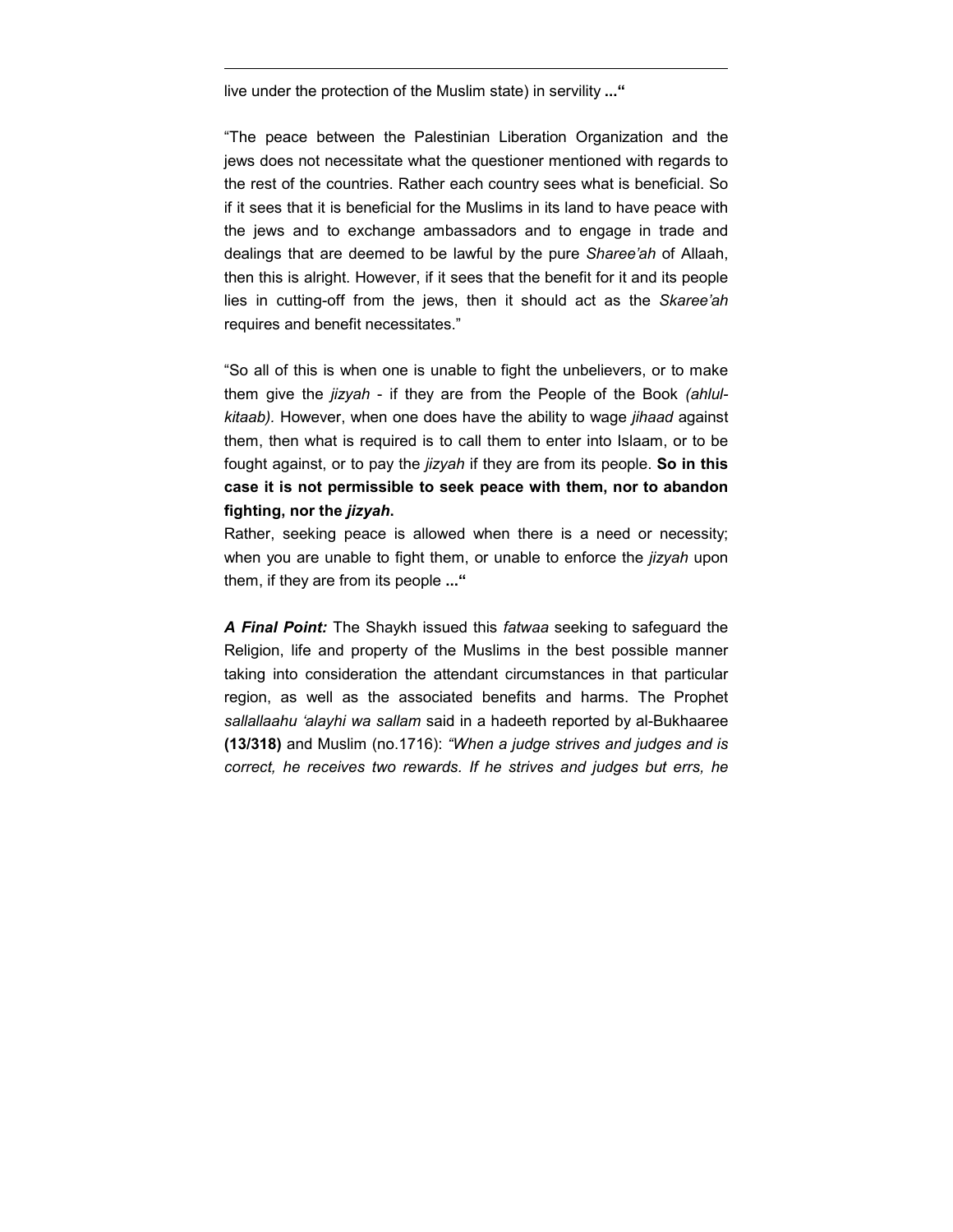**As for the communist/atheist war,** then presently it is spreading like wildfire across the Muslim lands.<sup>18</sup> This happens as a consequence of there being a void, weakness of faith in many people, wide spread ignorance and the lack of a correct and sound [Islaamic] cultivation. The communist parties from Russia and China, as well as others, have managed to ensnare every spiteful, malicious person; driven by those weak in faith or having no faith at all! They selected these types of people as being their puppets and plants in that country, spreading through them their vile ideology of atheism and communism. They lured these puppets with promises of high positions of power and status. Through them they tore apart the Muslim *ummah* since they were made [to act as] the troops of Satan. They were aided in this by the christians and the jews, who sometimes assisted in their preparation, whilst at other times they offered other forms of aid and support. Thus, even though they do have differences between them, yet they become a single hand against the Muslims. They view the Muslims as their worst enemy, that is why we see them co-operating with each other as allies against the Muslims. So it is Allaah's aid that is sought; He suffices us and is the best of guardians.

*receives a single reward."* 

 $\overline{a}$ 

Thus it is hoped that what has been quoted from the words of the Shaykh suffices as a clarification for any misunderstandings and allegations. So - 0 fair-minded reader - let this be considered!

 $18$  This certainly was the case at the time these questions were posed to the Shaykh, fifteen years ago in 1404H.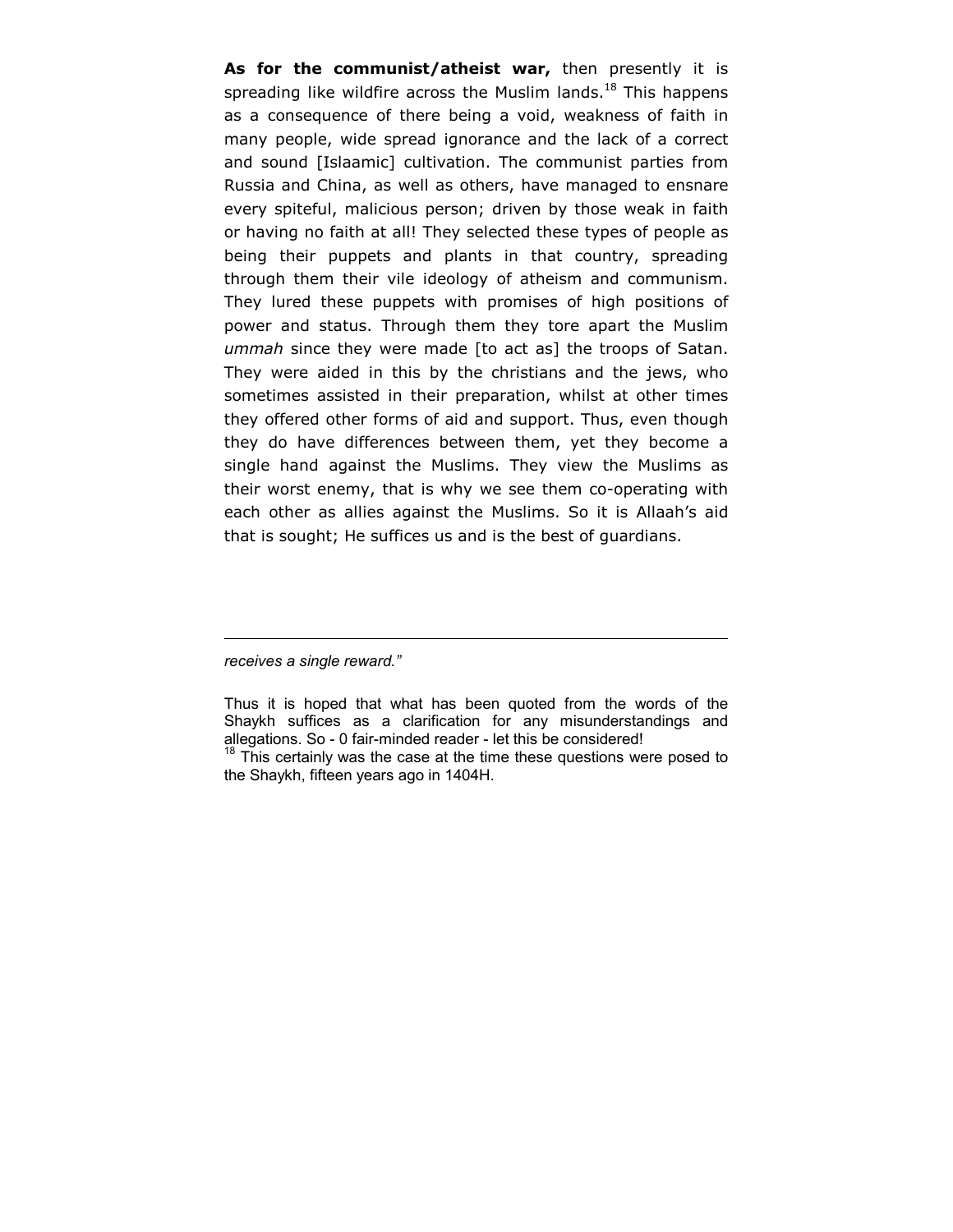# <span id="page-41-0"></span>**THE MEANS FOR THIS ATTACK**

**Question:** What are the means, which the west uses in order to spread their ideas and thoughts?

**Answer:** The means that the west employs in order to spread their thoughts and ideas are many; they include:

**1-** They attempt to conquer the minds of the Muslim children. They do this by infusing in them western values and concepts, so that they believe that the best way to adopt in any matter is that of the west **-** whether it is with regards to what religion or sect they believe, or with regards to the languages that they speak, or the manners, customs and values with which they adorn themselves.

**2** - Custody of a large group of the children of the Muslims in every country, concern for them and bringing them up, such that when they have absorbed western thoughts, they return to their countries with a halo of praise and respect. They then acquire position and authority in their countries, by which they begin to circulate the western ideologies, establishing learning centers that conform to western curricula, or are at least directly influenced by them.

**3 -** Their active drive towards promoting the learning of western languages in the Muslim lands, making them compete with the Muslims' languages, especially the Arabic language, which is the language of the Qur'aan - in which this Book was sent and by which the Muslims worship their Lord; in their Prayer, their rites of Pilgrimage, their forms of remembrances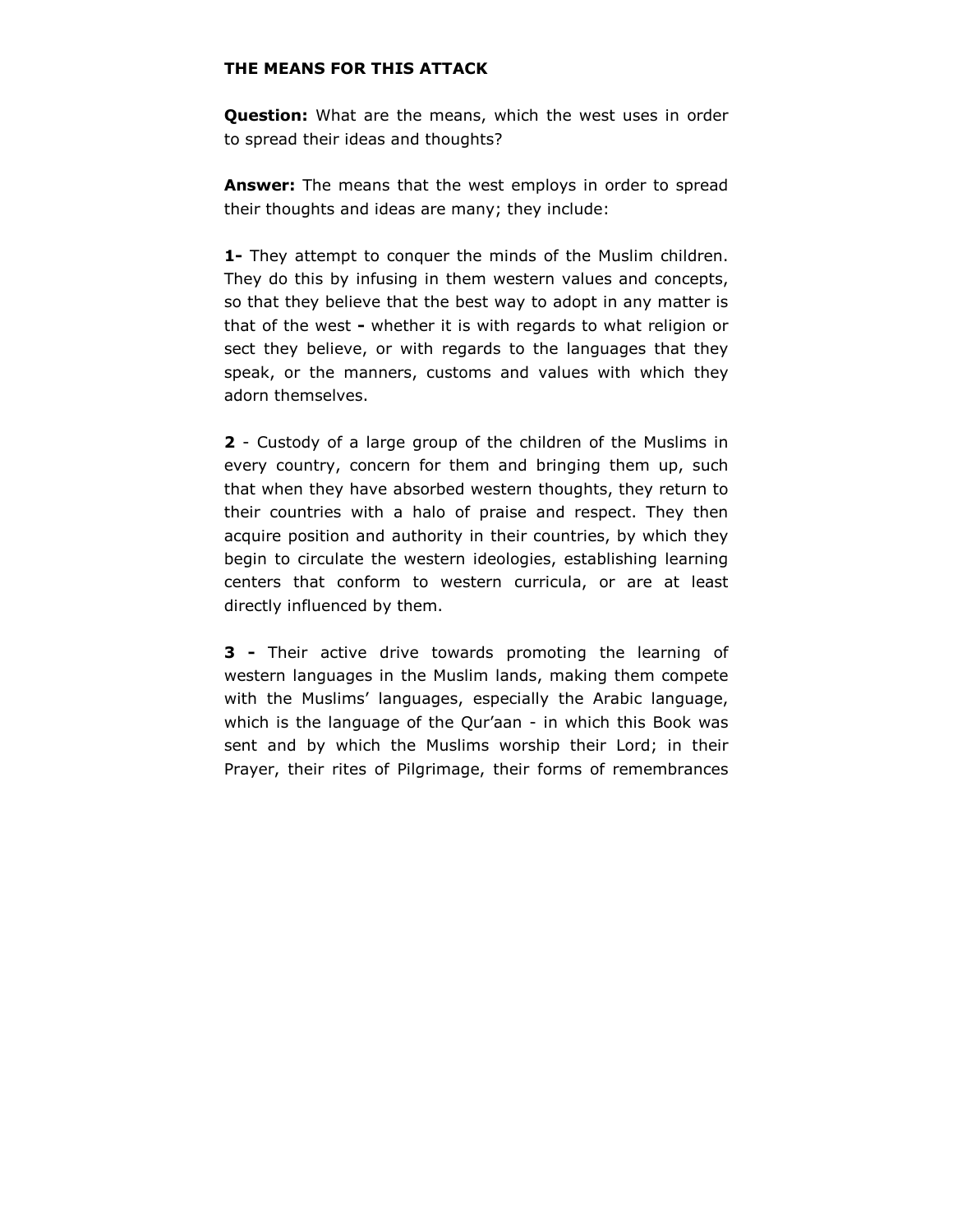and glorifications, etc. From this is the encouragement of destructive propaganda that fights against [the usage and learning] of the Arabic language and attempts to weaken the conformity to it in the Muslim lands. They do this by calling to using colloquialism, and by arranging numerous studies that intend to 'develop' grammar in order to corrupt it, as well as formalizing folk literature and matters of national heritage.

4 **-** Development of western universities and missionary schools in Muslim countries and also initiating the role of kindergarten and playschools, hospitals and clinics which serve as dens and nests for their evil aims. They encourage the higher classes to study in them, after which they help them to acquire posts of leadership and high position, until they become an aid for their teachers in following their plots and plans in the Muslim lands.

**5** - The attempt to control education curriculae in Muslim lands and drawing out their politics, either directly, as occurred in some Muslim countries when the priest Dunlop undertook that task there, or by indirect methods. When the task was undertaken, most of the successful students who studied in Dunlop's schools and graduated from them, arose as a destructive pickaxe in their country, or as one of the enemies' most lethal weapons. [Such students] strive hard to influence the educational curriculum and steer it towards secularism, an ideology that does not center on having faith *(eemaan)* in Allaah and His Messenger, but rather steers towards aetheism, or towards immorality and corruption.

**6** - The large number of individuals amongst the jews and christians who have undertaken the study of Islaam, Arabic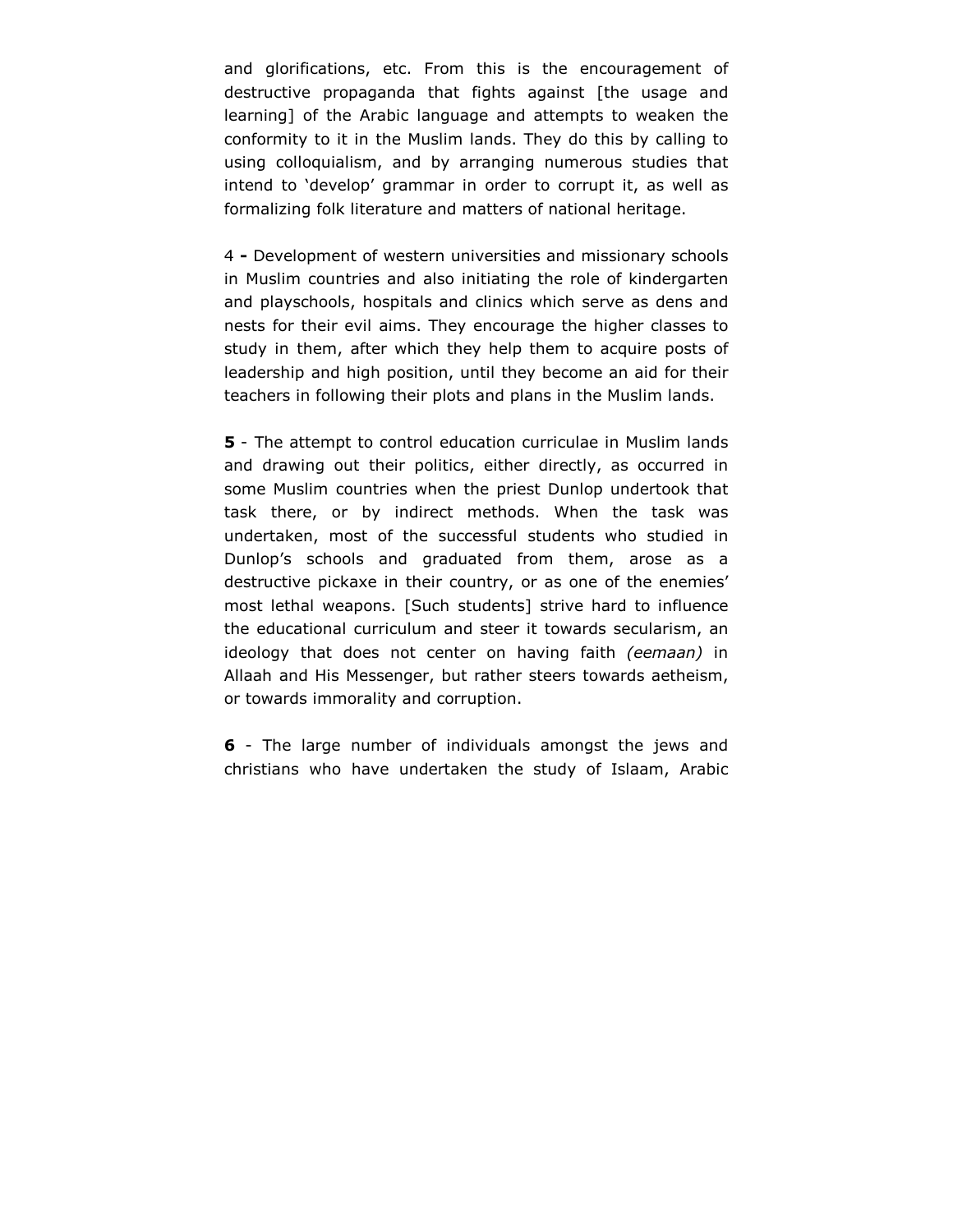language, compiling books, and taking positions of teaching in universities, until they created an ideological turmoil and confusion amongst the educated Muslims - which they hurl at those they are teaching, or with which they fill their books. This happened to such an extent that some of those books became source-works which later writers and researchers refer to in matters of ideology or history. Many people who were responsible for creating some of these [ideological] turmoil in the Muslim countries, were actually Muslims who graduated at the hands of such people. The praise and awe, which surrounded such graduates, helped them to achieve this, as well as achieve their posts and positions, such as important posts in teaching and leadership. So they completed what their teachers had initiated [of corruption] and fulfilled what they [the teachers] could not achieve, because these students were offspring of Muslims; from the same skin, ascribing themselves to them and speaking their tongue **-** and Allaah's help is sought.

7 - A large number of missionary workers, calling to christianity, have gone forth amongst the Muslims performing their work upon them. [Such missionary activities are based upon] well studied principles, and upon a large scale, employing hundreds of thousands of men and women. Huge financial budgets are set aside for this task, and [they are aided in such a way that] their task is made easier and obstacles are removed for them.

**"They want to extinguish the Light [the Religion] of Allaah with their mouths, but Allaah will bring His Light to perfection and completion, even though the disbelievers hate it."** [Soorah as-Saff 61:8]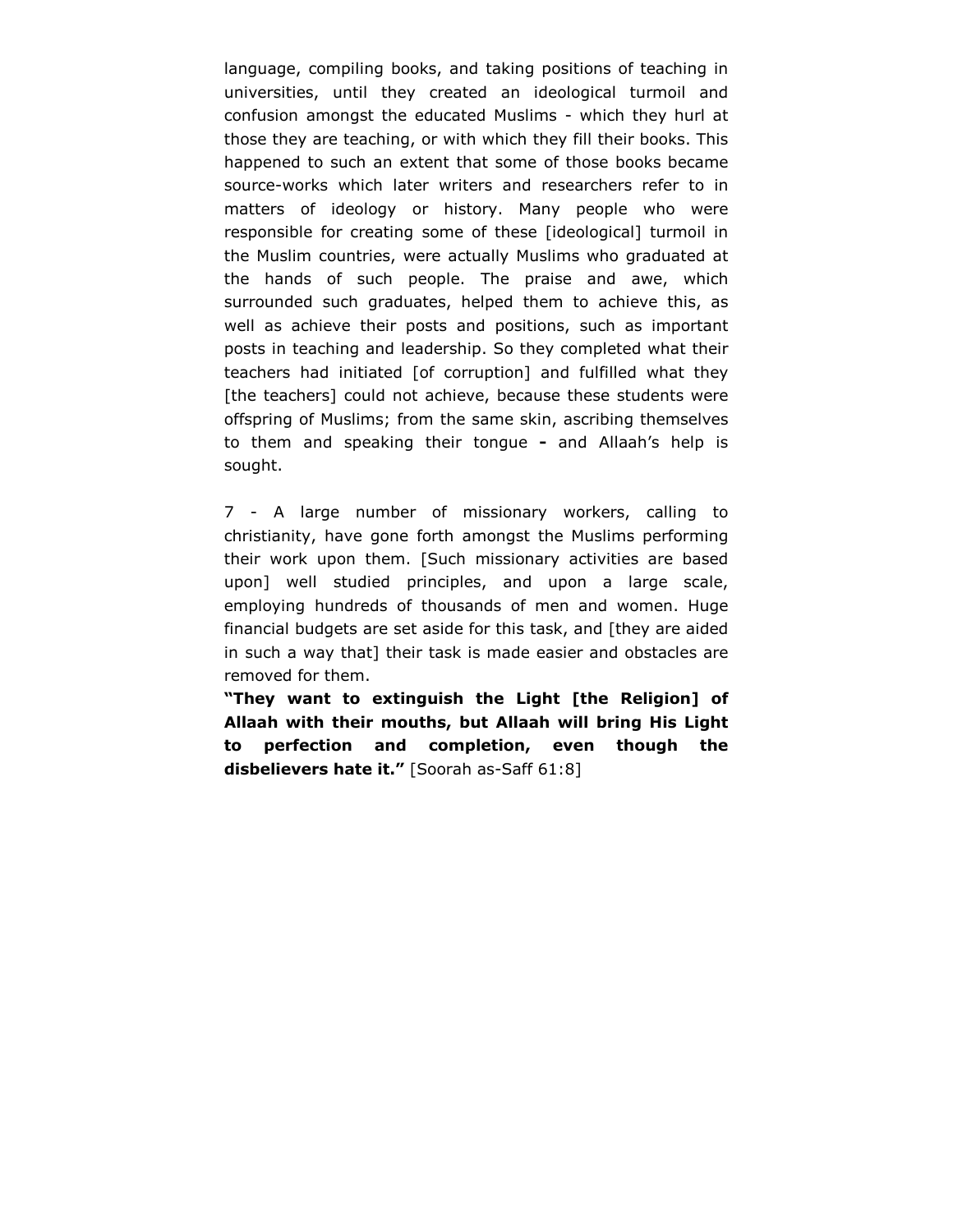Just as the efforts of the missionaries are set up and aimed mostly at the common levels, then the efforts of the orientalist are directed at the educated - as I previously mentioned. The missionaries take on huge hardships in their work in the African countries, and in the remote villages of the far extreme Muslim lands, in eastern Asia. After that, every so often, they hold conferences in order to review their accounts and their plans; then they analyse, adjust and implement. They met in Cairo in 1906, in Edinburgh in 1910, in Lucknow (India) in 1911, and in Jurusalam in 1935, and they continue to hold such assemblies, seminars and conferences **-** so glory be to Allaah, the One in Whose Hand is the sole sovereignty of the heavens and the earth, and to Him return all affairs.

8 **-** Spreading corruption in the Muslim societies; belittling the status of women as regards their role in life, making her transgress the limits that Allaah has set for her, causing her to be satisfaction with abstaining from the [correct] Path. They do this by spreading propaganda amongst the Muslims in various ways and manners, so that women [are encouraged to] freely mix with men, and so that women [are encouraged to] work in the places of men. By this, they aim to corrupt the Muslim society, and to put an end to the chastity and purity, which is found therein. Additionally, they bring up imaginary issues and false propaganda **-** claiming that Islaam oppresses women, and that Muslim women have very little rights. They want to take her out of her home and put her wherever they may want, even though the limits that Allaah has set are clear, as are His commands [concerning these matters], and as is the *Sunnah* of His Messenger *sallallaahu 'alayhi wa sallam.* Allaah the Most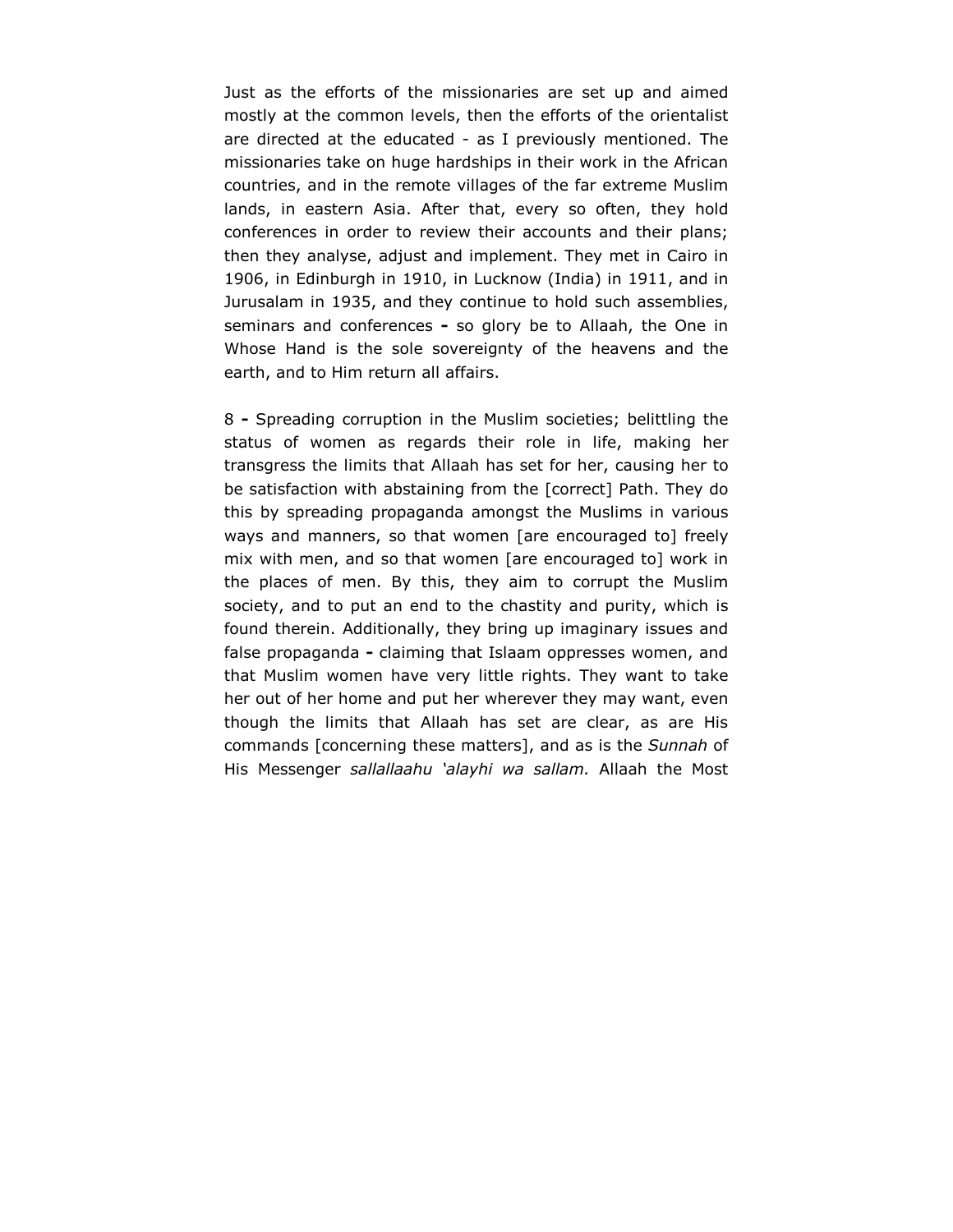High said:

 **"O Prophet! Tell your wives and your daughters and the believing women to draw their over-garment over their entire body. That will be better, that they should be known, so as not to be harassed. And Allaah is Oft-Forgiving, Most-Merciful."** [Soorah al-Ahzaab *33:59]* 

#### Allaah the Exalted said:

**"And let the Believing women draw their head-scarves over their chests, and not to display their beauty, except to their husbands, or their fathers, or their husband's**  fathers, or their sons, or their husband's sons ..." [Soorah an-Noor 24:31]

And He says:

**"And when you ask them for something, ask them from behind a screen; that is purer for your hearts and their hearts."** [Soorah al-Ahzaab *33:53]* 

#### And Allaah the Exalted said:

**"And stay in your houses, and do not display yourselves like that of the times of pre-Islaamic ignorance."** [Soorah al-Ahzaab 33:33]

#### The Prophet *sallallaahu 'alayhi wa sallam* said:

*"Beware of entering into the company of women."* A man from the Ansaar said: 0 Messenger of Allaah, what about the husband's brothers and relatives? He replied: *"The husband's*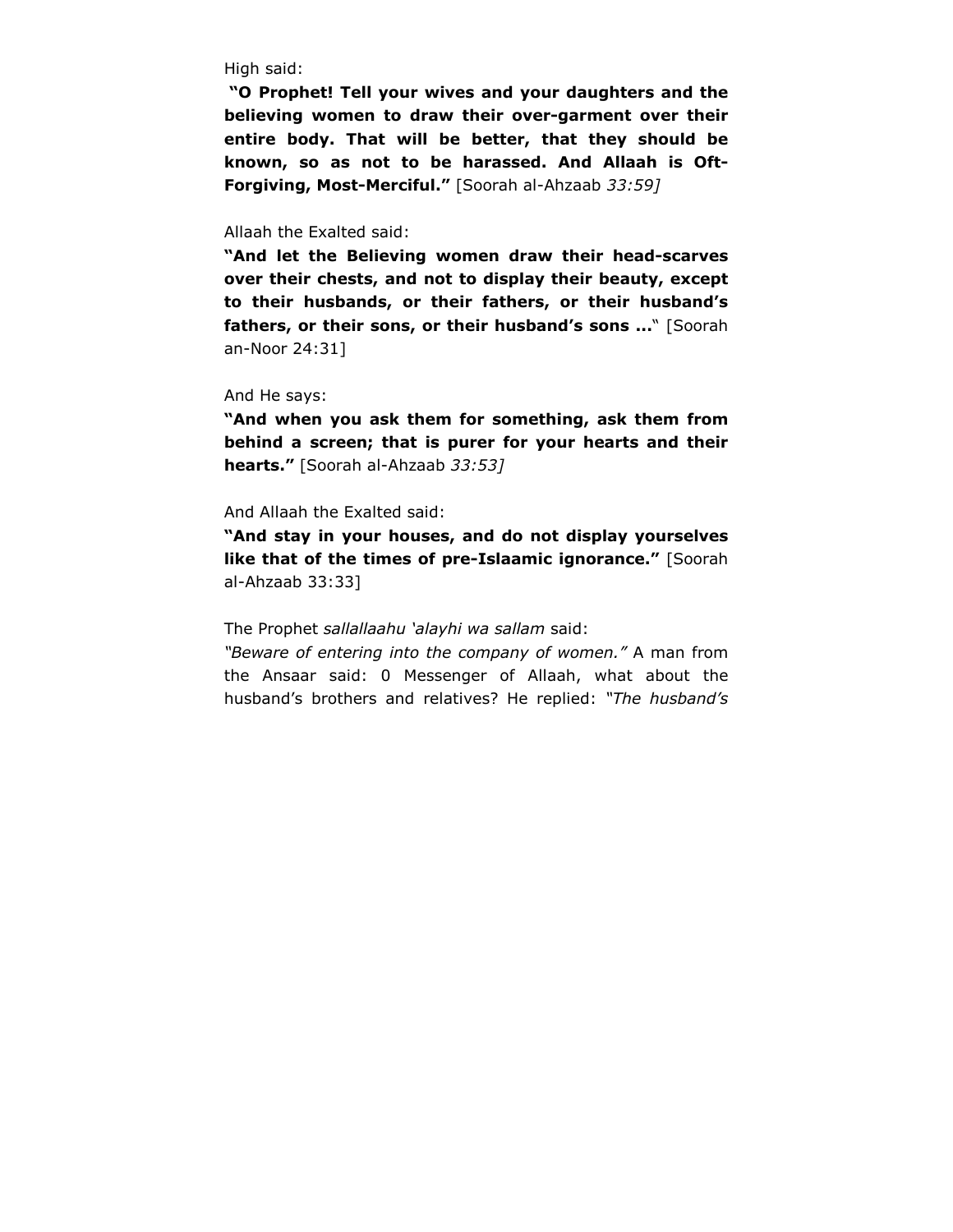*brothers and relatives are death!"19* He *sallallaahu 'alayhi wa sallam* also said:  *'A man is not alone in the company of a woman, except that the third of them is shaytaan."20*

**9** - The building of churches and temples in the Muslim lands and spending great amounts of wealth on them: beautifying them, making them very conspicuous and noticeable, and building them in the largest and the best locations.

**10** - Radio stations set up solely for the purpose of calling to christianity and communism, spreading their [false] objectives. They intend to misguide, through such false ideas, the children of the innocent and naive Muslims **-** who neither understand, nor did they receive a sufficient Islaamic education. This is the case, in particular, in Africa where the Bible is published and distributed in many hotels, etc. [They also] send missionary and other publications containing falsehood to many of the Muslim children.

These are some of the means utilized by the enemies of Islaam today - from the east and the west - in waging war against the Muslim's thought, in order to put an end to correct and righteous thought, so that they are replaced by [false and]

 $\overline{a}$ <sup>19</sup> **Related** by al-Bukhaaree (9/289) and Muslim (no.2172), from 'Uqbah ibn 'Aamir *radiallaahu 'anhu*

 $20$  Saheeh: Related by at-Tirmidhee (no.1181) and Ibn Hibbaan (no.282), from Jaabir *radiallahu 'anhu.* It was declared to be *saheeh* by al-Albaanee in *as-Saheehah* (no.430).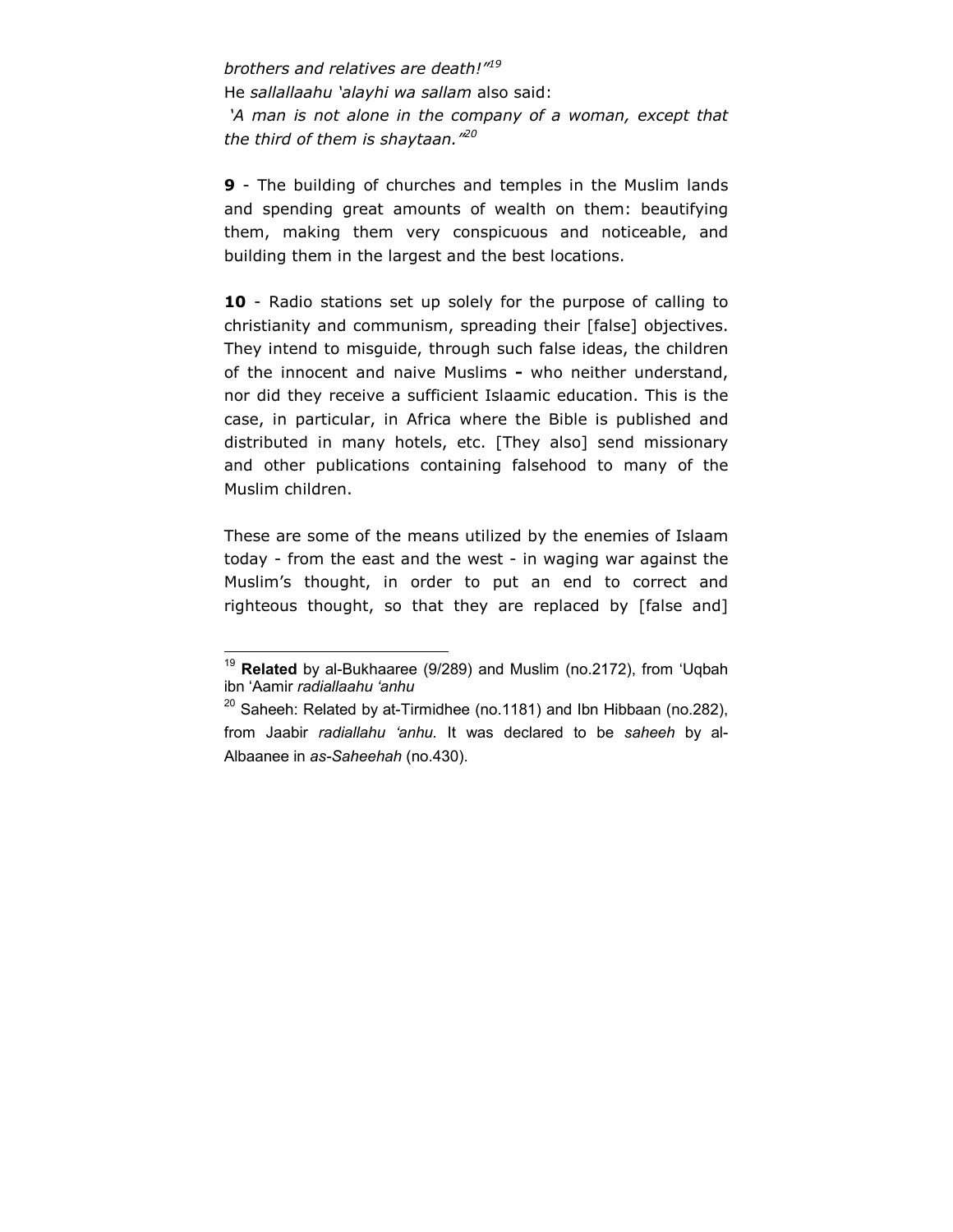foreign ideas; whether eastern or western. And **-** 0 noble reader **-** as you can see, these means involve tremendous efforts, enormous amounts of money and a multitude of soldiers. All of this is done in order to take the Muslims away from Islaam, even if they do not actually embrace christianity, judaism or socialism. Since their primary goal in doing this is to take the Muslims away from Islaam, so that when this stage is achieved, whatever [misguidance] follows becomes far easier to implement.

However, despite all this, we say that Allaah will frustrate them in their hopes and will nullify their plans, but only if the Muslims are sincere in their fight against them, alert to their plans and obedient and upright upon their Religion. Allaah said:

**"But if you remain patient and become pious and obedient to Allaah, their plots will not harm you in the least. Indeed Allaah encompasses all that they do."**  [Soorah Aal-Imraan **3:120]** 

Since they are spreaders of corruption, Allaah will not give total facilitation to their actions. Rather Allaah the Most High said:

**"They plot and plan, and Allaah plans, and indeed Allaah is the best of planners."** [Soorah al-Anfaal 8:30]

Allaah the Most Perfect said:

**"Indeed they are planning a plan, but I am planning a plan, but give a respite to the disbelievers; deal gently with them for a while."** [Soorah at-Taariq *86:15-17]* 

Allaah the Mighty and Majestic said: **"0 you who Believe! If you help the cause of Allaah, He will help you and plant**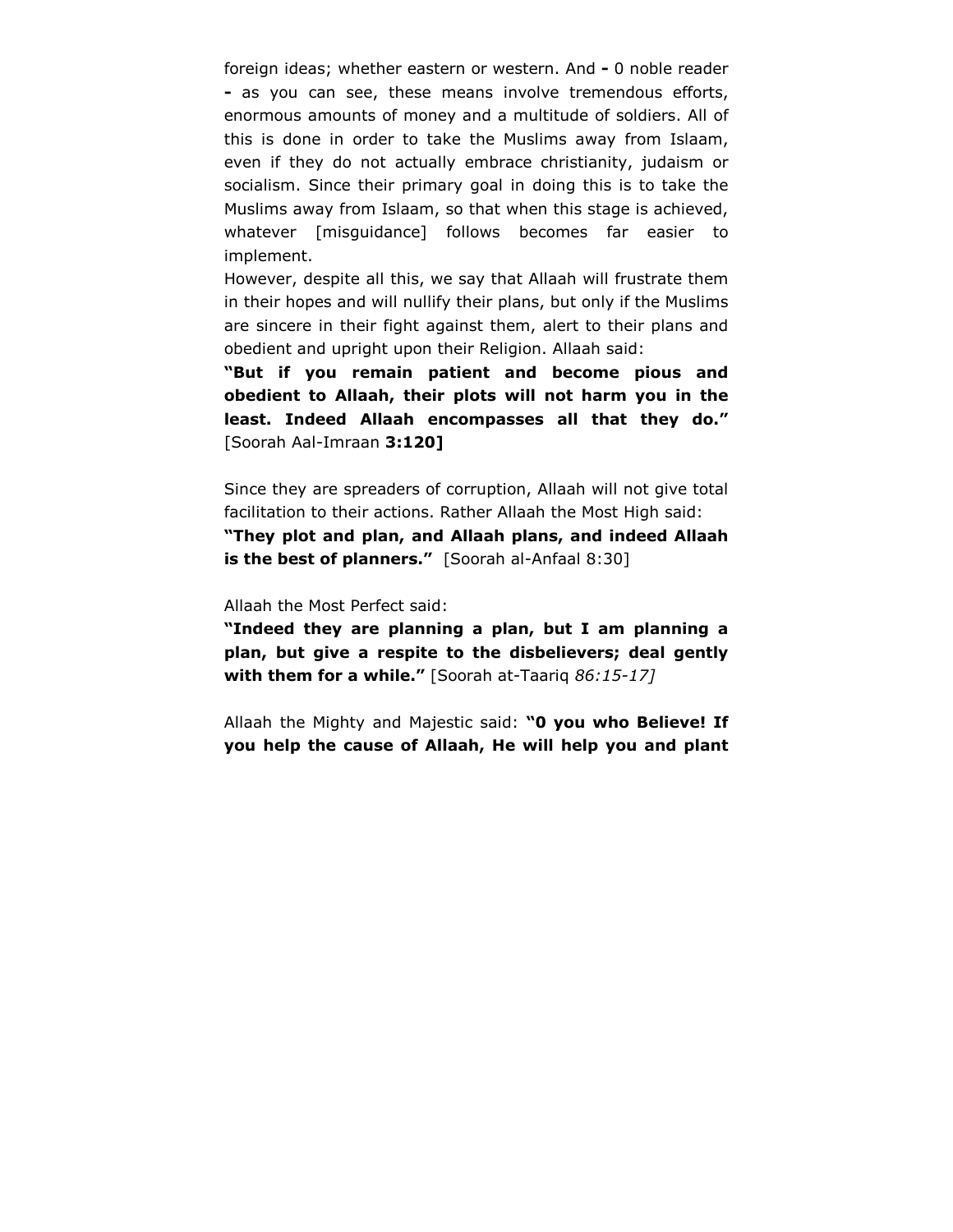## **your feet firmly."** [Soorah Muhammad *47:7]21.*

Allaah, the One free from every imperfection, said:

 $\overline{a}$ 

**"And indeed Allaah will help those who help His Cause. Truly, Allaah is Most-Powerful, Most-Mighty. Those who, if We give them power and authority in the land, establish the** *salaah* **(Prayer), give the** *zakaah,* command the good and forbid the evil. And with Allaah rests the end of all affairs." [Soorah al-Hajj 22:40-41] $<sup>22</sup>$ . And there are many</sup> verses carrying this same meaning.

<sup>22</sup> Commenting upon this verse, Imaam ash-Shanqeetee said in *Adwaa'ul-1Bayaan* (7/104-105): "So in the saying of Allaah, the Exalted:

#### **"Those who, if We give them power and authority in the earth,"**

… there is a proof that there is no promise of Allaah's help, except by establishing the *Salaah* (Prayer), paying the *Zakaah,* enjoining what is good and forbidding what is evil. So it is these whom Allaah will establish upon the earth and by whom He will strengthen His Word. However, those who do not establish the *Salaah* (Prayer), nor pay the *Zakaah,* nor enjoin the good, nor forbid the evil, then there is no promise that Allaah will aid them or grant them victory. They are not from His party, nor are they His friends; those who have the promise of His help and victory. Rather, they are the party of *Shaytaan* and his friends. So if they were to expect the help of Allaah and the fulfillment of His promise upon them, then their example would be like that of a hired worker who refuses to do the job that he was hired for, yet he still expects to be rewarded. So whosoever is like this, then he has no intellect!"

<sup>21</sup> Imaam as-Sam'aanee said whilst explaining this verse in his *Tafseer*  (5/170):

<sup>&</sup>quot;If you help the Prophet of Allaah, or the Religion of Allaah, then Allaah will help you. And the help *(nusrah)* from Allaah implies His protection and guidance. Qataadah said: Whoever helps Allaah, He will help him; and whoever asks Allaah, He will give him. And it is said [that it means]: He will help you by giving you victory and dominance over your enemies."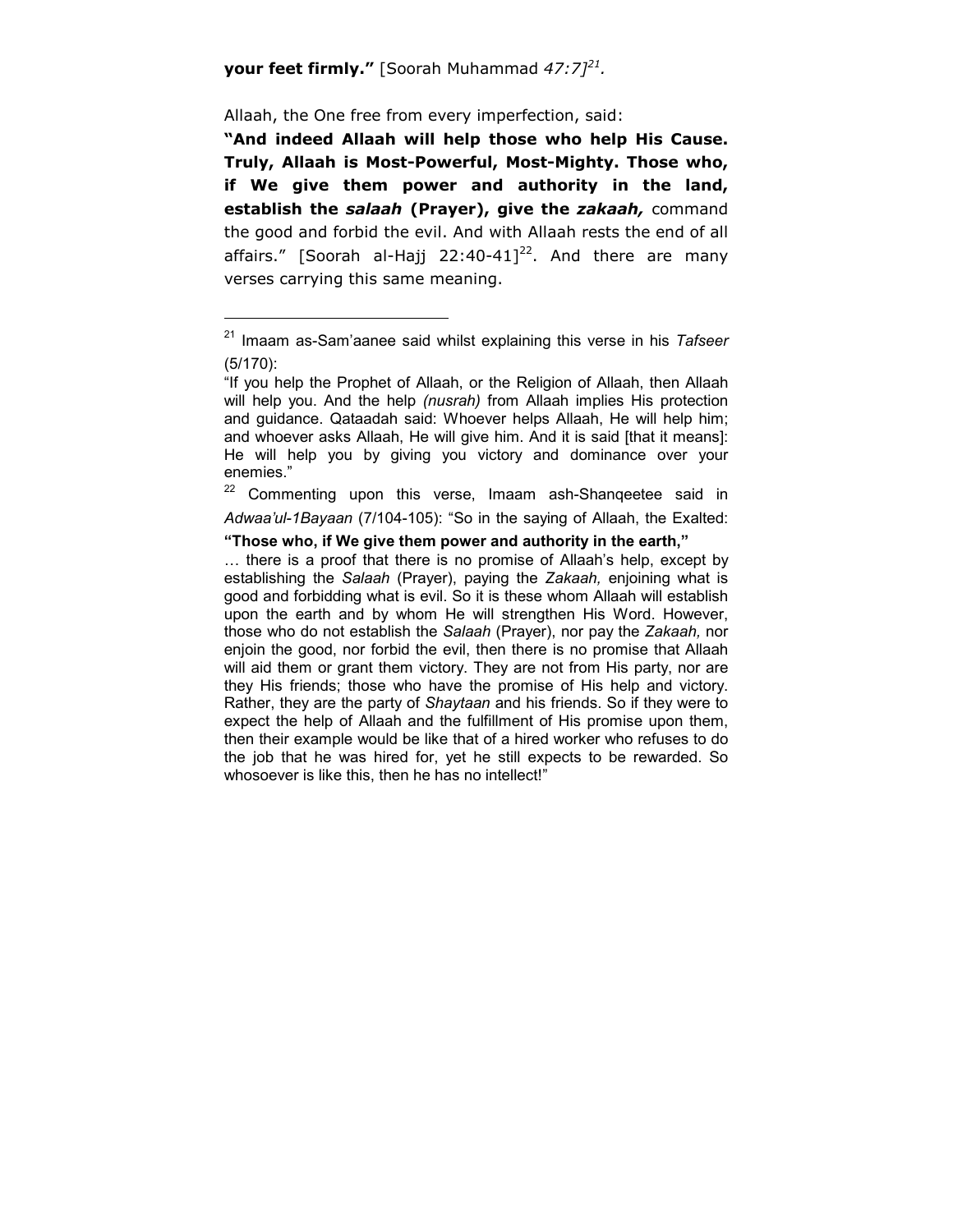Thus, without a doubt, the matter requires the Muslims to have some sense of awareness and contemplation $23$ . There should be

 $\overline{a}$ 

"In reality, understanding the state of affairs *(fiqhul-waaqi')* is something essential, and judgment about the affairs cannot be passed except by understanding it and understanding the current situation.... But making this means, which is *fiqhul-waaqi'* (understanding the state of affairs), the actual foundation, reducing the importance of gaining understanding *(fiqh)* of the Religion, about which he *sallallaahu 'alayhi wa sallam* said: *"Whoever Allaah intends to show goodness to, He grants him the understanding of the Religion."* [Reported by al-Bukhaaree] then this is a mistake **...** So we hold that pre-occupying the youths away from seeking knowledge of Allaah's Religion and replacing this with *fiqhul-waaqi',* and a careful study of magazines, newspapers, news broadcasts, and their like, we hold that this is an error in the methodology *(manhaj),* not an error in intentions. Yet you must know the situation, and a person cannot be removed from what occurs in the Islaamic *ummah* and the plots that are made against it."

The Shaykh, *rahimahuullah,* further said: "As I have said, there must be an understanding of the present state of affairs, each individual according to his level. The level of the young is not like that of the elders, since the young may behave rashly and their strength and enthusiasm is something that may not be safe, or properly channeled. But there must be an understanding of the situation. What is wrong, however, is that *fiqhul-waaqi'* is given precedence over gaining *fiqh* of knowledge; this is what is meant. Thus, if the youths turned towards attaining knowledge and gaining *fiqh* of Allaah's Religion - such as explanation *(tafseer)* of Allaah's Speech, explanation of the *ahaadeeth* of the Messenger *sallallaahu 'alayhi wa sallam,* and an understanding of the words of the scholars in elucidation of them - then this would be good."

<sup>&</sup>lt;sup>23</sup> Shaykh Muhammad ibn Saalih al-'Uthaymeen said in an interview recorded in Makkah, on Friday the  $16<sup>th</sup>$  of Dhul-Hijjah; 1416H: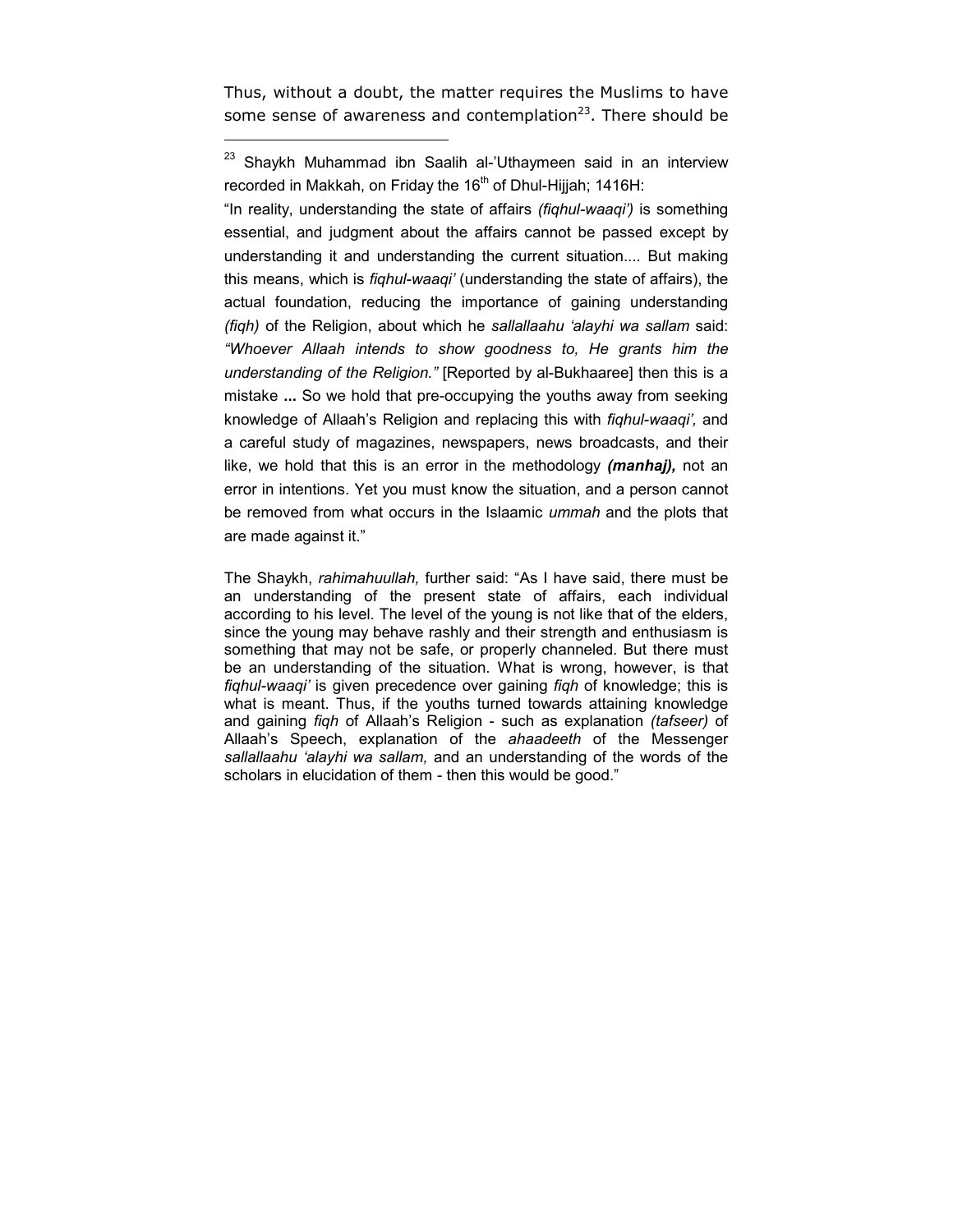some study about the course of action that should be undertaken and about the most suitable stance they should take. They should be heedful and have some awareness that will make them capable of understanding the schemes of their enemies, and have an active program for rendering them futile.<sup>24</sup> This shall not be accomplished for them except by

 $\overline{a}$ 

 $24$  So all of this is an essential part of being concerned with the affairs of the Muslims, about which the following *hadeeth* is often quoted: *"Whoever does not have concern for the affairs of the Muslims, is not from them."* 

This, as well as other hadeeth with similar wordings, have been reported by al-Haakim (4/317), at-Tabaraanee in *as-Sagheer* (p.188), and others. However, these narrations are all either weak *(da'eef),* as is the case above, or fabricated *(mawdoo').* A detailed discussion of their weakness has been furnished by Shaykh al-Albaanee in *ad-Da'eefah* (nos.309- 312). Shaykh Ibn 'Uthaymeen, *hafidhahullaah.* said when asked about the authenticity of the above hadeeth, in *Sahwatul-Islaamiyyah* **(pp.104- 105;** no.4):

<sup>&</sup>quot;This is from those *ahaadeeth* that are well known amongst the people. But I do not know whether its wording is authentically related from the Prophet *sallallaahu 'alayhi wa sallam,* or not. However, its meaning is correct. Since if a person does not have concern for the affairs of the Muslims, he is in reality, deficient in Islaam. Indeed the Prophet *sallallaahu 'alayhi wa sallam* said, in that which is authentically related from him:

*<sup>&</sup>quot;The example of the Believers in their mutual love, mercy and compassion is like the example of a single body; when one part of the body feels pain, the rest of it suffers in sleeplessness and fever."* 

And he *sallallaahu 'ala yhi wa sallam* said: *"The Believer to another Believer is like a single building, one part supporting the other."*